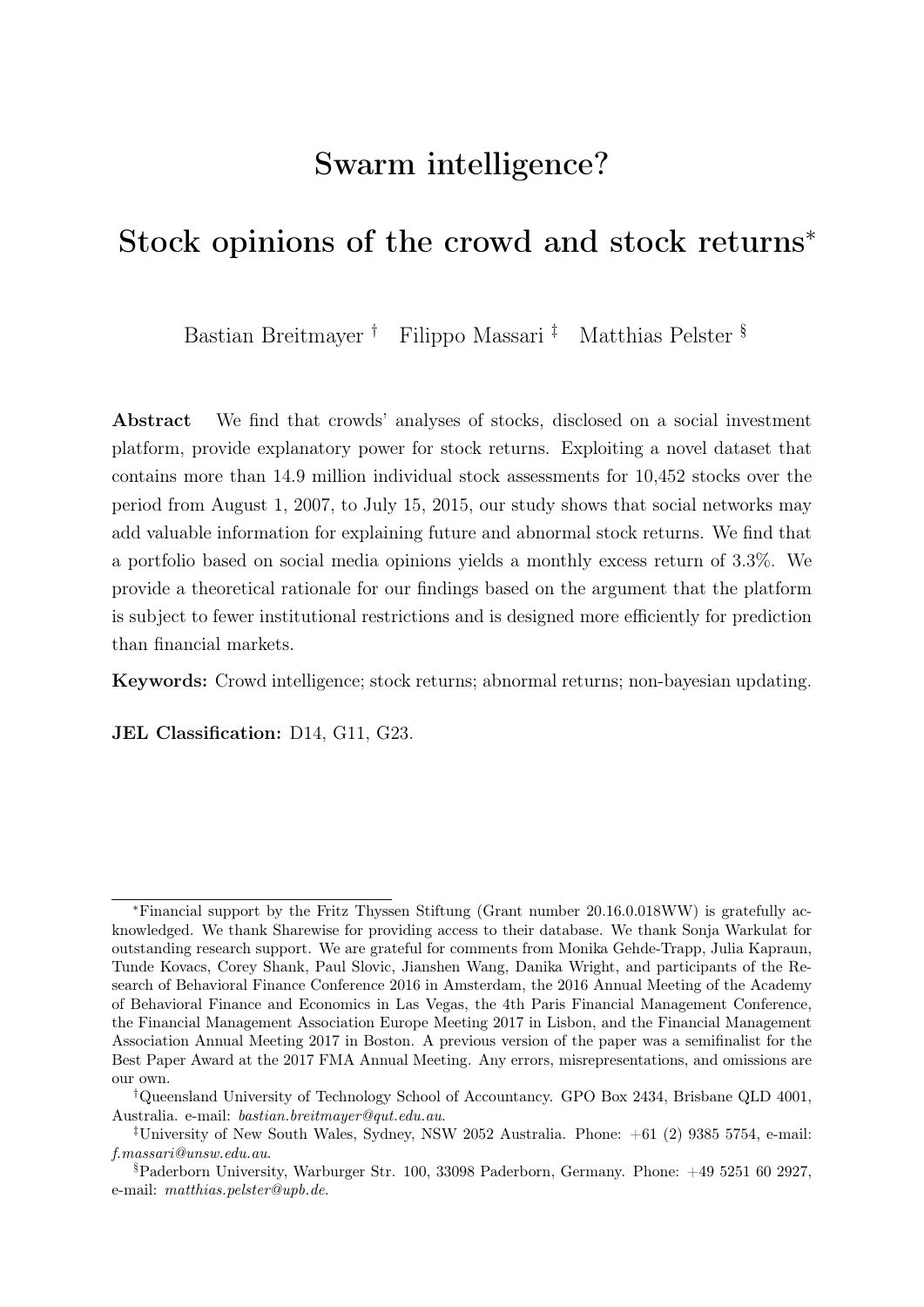# 1 Introduction

This study investigates the explanatory power of stock price analyses shared on a social network designed to discuss stocks. Understanding the relevance of information shared within such a social network is important for several reasons. First, buy and sell recommendations made in these networks may have implications for returns of individual investors who execute financial transactions accordingly.<sup>[1](#page-1-0)</sup> Second, regulators need to adjust their compliance requirements for financial advisers as social media is disrupting the traditional client-adviser relationship and shows an increasing number of users [\(The](#page-33-0) [Securities and Exchange Commission, 2012\)](#page-33-0). Third, reacting to the new competition, established investment banks such as Goldman Sachs have started to adopt the business model of online social investment networks.<sup>[2](#page-1-1)</sup> Thus, studying the explanatory power of information shared on social investment platforms helps to improve our understanding of developments in the financial services industry.

The idea of social investment platforms such as Sharewise, Seeking Alpha, StockTwits, or Estimize is to make use of the wisdom of crowds. This concept, first discussed by [Galton](#page-31-0) [\(1907\)](#page-31-0), is simple: on aggregate, many users reach better decisions than an individual (professional). [Galton](#page-31-0) [\(1907\)](#page-31-0) demonstrates that under certain circumstances, social community decisions are more precise than estimates of an individual or a few experts (see also [Lorge et al., 1958;](#page-32-0) [Hommes et al., 2005;](#page-32-1) [Yaniv and Milyavsky, 2007\)](#page-34-0). [Surowiecki](#page-33-1) [\(2004\)](#page-33-1) specifies this phenomenon as the wisdom of crowds and contends that individual estimates contain subjective errors. A piece of identical information may be perceived and evaluated differently depending on personal preferences, expectations and experience [\(Vasile et al., 2012\)](#page-34-1). By combining all individual estimates, individual errors will disappear while the true information remains.

It is particularly important that the recommendation in the context of social investment

<span id="page-1-0"></span><sup>&</sup>lt;sup>1</sup>Data obtained from  $SimilarWeb-website \ traffic \ statistics$  indicates that the social network, which we use in this study, i.e., Sharewise, has over 300,000 monthly visitors. Of those visitors, approximately 15% arrive from financial news websites and approximately 9% continue to online banking websites, which indicates that the *Sharewise* community uses the platform in the context of investment decisions.

<span id="page-1-1"></span><sup>2</sup>Goldman Sachs has invested in a social investment platform, i.e., Motif Investing.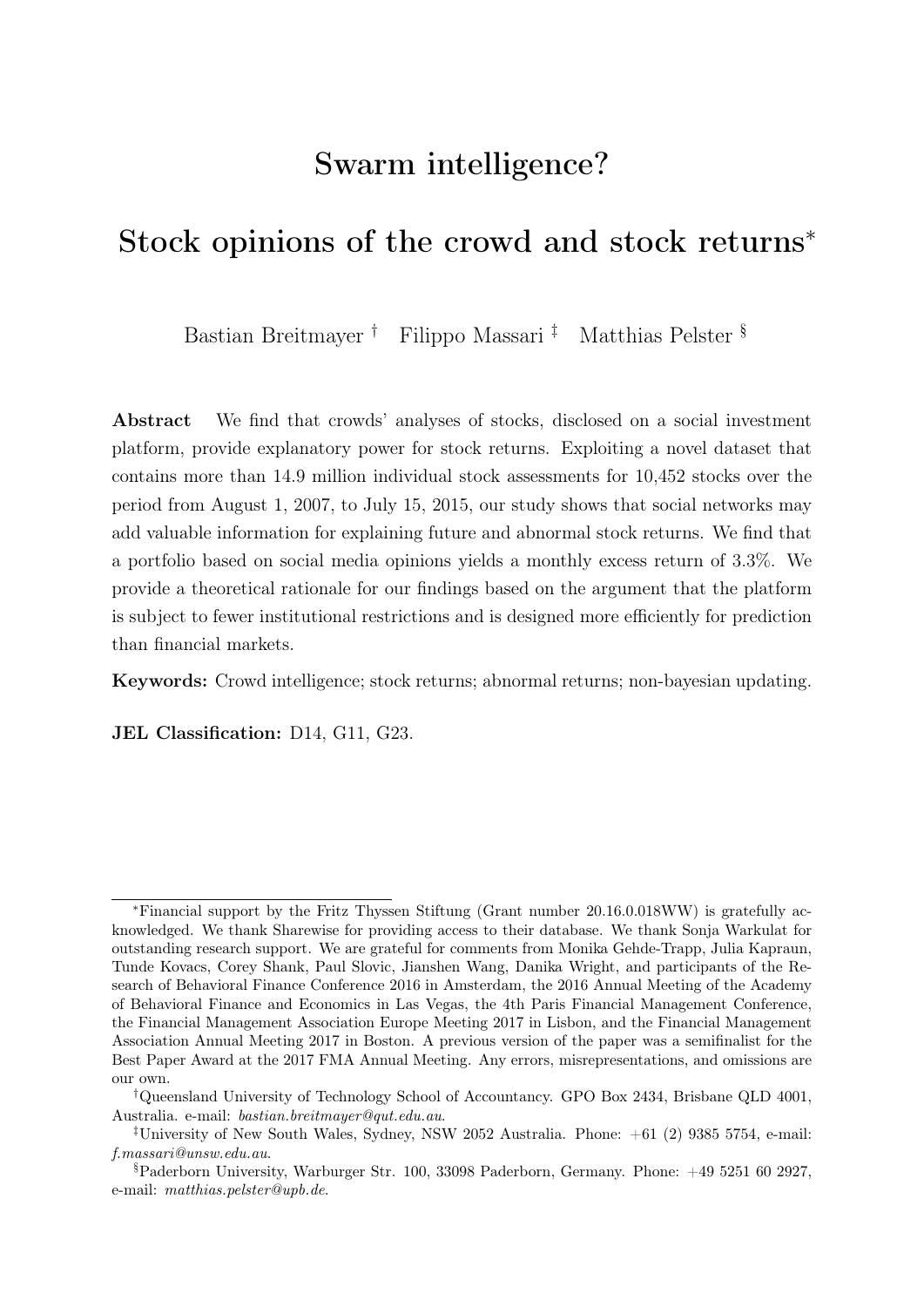platforms such as Sharewise does not comprise the individual peer-based advice but rather the compiled advice of the network, as empirical research provides evidence that individual investors are unable to outperform the market on a long-term basis (see, e.g., [Barber and Odean, 2000;](#page-30-0) [Bollen and Busse, 2004;](#page-30-1) [Busse et al., 2010\)](#page-30-2). In fact, neither professional fund managers [\(Busse et al., 2010\)](#page-30-2) nor private households exhibit performance persistence in their trading activities [\(Barber and Odean, 2000\)](#page-30-0).

Our paper empirically and theoretically examines whether stock price analyses of a social crowd provide explanatory power for future stock returns. Our empirical investigations are based on crowd stock recommendations obtained from the social investment platform Sharewise (www. sharewise.com). We rely on Sharewise data because the platform offers its users an instant and standardized forum for sharing stock opinions. Investors can observe the results of shared stock price assessments in one final quantified target price associated with a simple buy or sell recommendation and, thus, do not face the risk of misinterpreting verbalized opinions (e.g., expressed in textual form as a comment). The platform provider (Sharewise) aggregates all individual user opinions and reports a crowd consensus target price with a corresponding buy or sell recommendation as soon as new information—in the form of a new stock assessment by one of its users—becomes available. We exploit all 14.9 million stock price opinions that were disclosed on the website between August 2007 and July 2015, covering 10,452 different stocks.

As demonstrated by [Da and Huang](#page-31-1) [\(2018\)](#page-31-1), independent assessments of users are an important determinant for the accuracy of the consensus forecast as they increase the amount of private information in the consensus. With a social media or email account as the only entry barrier, we argue that everyone is able to become a member of the Sharewise community. As a consequence, Sharewise's social community faces a low risk of a systematic user selection bias (as, e.g., a minimum amount of invested capital would impose). As the idea of the wisdom of crowds or swarm intelligence is based on a large community of non-experts making more precise estimates than a small group of experts [\(Galton, 1907;](#page-31-0) [Lorge et al., 1958;](#page-32-0) [Surowiecki, 2004;](#page-33-1) [Yaniv and Milyavsky, 2007\)](#page-34-0), we argue that the large *Sharewise* community with its limited barriers to entry represents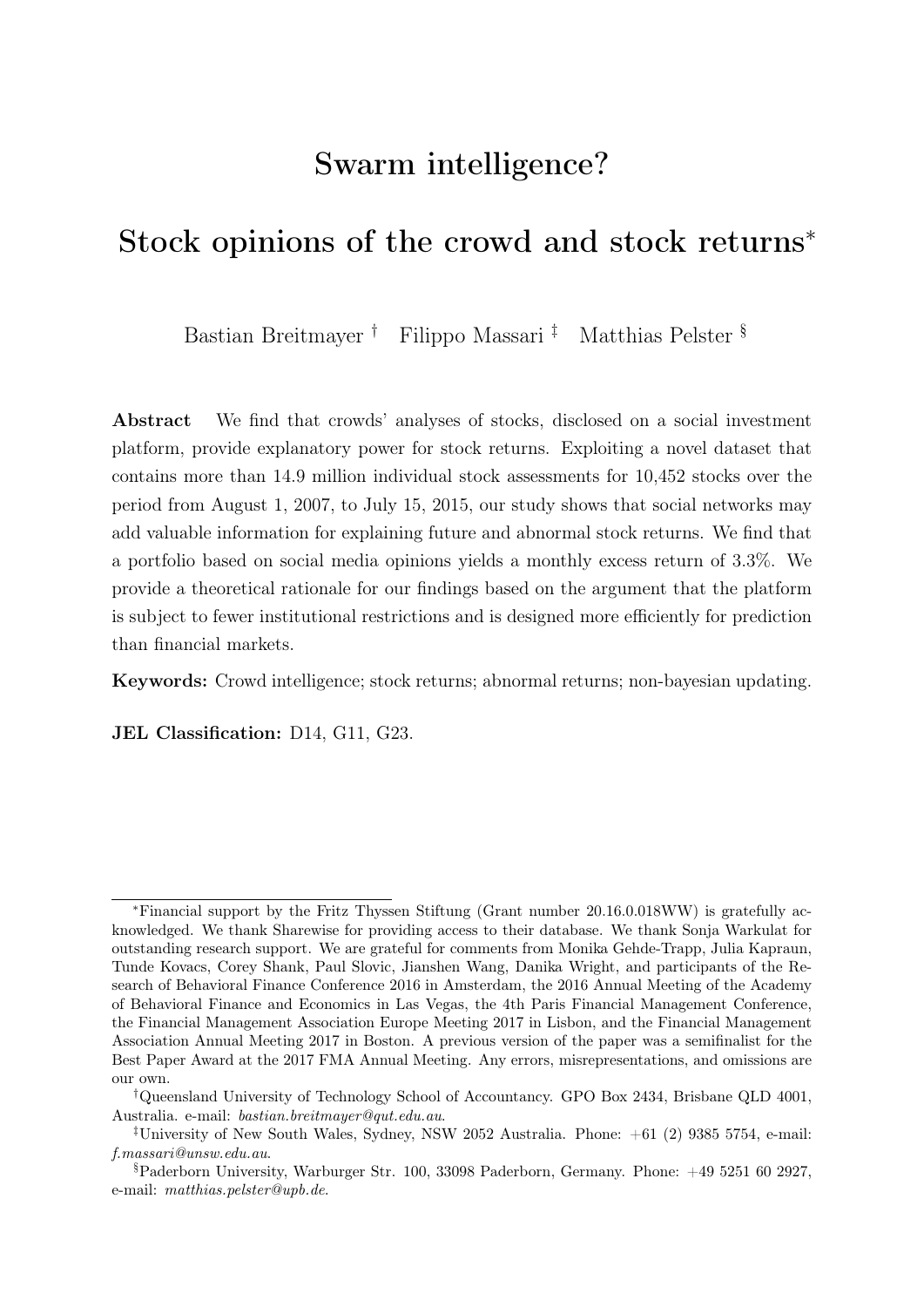an excellent setting to analyze the wisdom of crowds.[3](#page-3-0)

Supporters of the efficient market hypothesis might be suspicious of our findings. Part of our contribution is to provide a theoretical argument explaining how the crowd consensus can have predictive power over market prices. We start by referring to the standard argument that the market is hard to predict because it is a good aggregator of information [\(Fama and French, 2015\)](#page-31-2). Then, we observe that information does not flow freely in the financial market and that the main scope of a financial market is the redistribution of wealth, rather than correctly predicting changes in the fundamentals. We conclude by citing known results in statistics and computer science [\(Hannan, 1957;](#page-32-2) [Foster and Vohra,](#page-31-3) [1999\)](#page-31-3) demonstrating that the known qualitative features of the Sharewise consensus algorithm are specifically designed to improve upon the prediction accuracy of an algorithm with the qualitative feature of financial markets. The *Sharewise* consensus predicts future market prices better than the market because the Sharewise platform facilitates a transparent exchange of information and uses an aggregator algorithm which is optimized for prediction rather than the redistribution of wealth.

Even if the assessments made by the users of a large social community impart not only value-relevant news concerning the future development of the stock price but also information regarding stock-specific investor sentiment, this does not necessarily mitigate the value of these opinions. For example, as shown by [Baker and Wurgler](#page-30-3) [\(2006\)](#page-30-3), investor sentiment has implications for the cross-sectional returns of stocks with subjective valuation components. Similarly, [De Long et al.](#page-31-4) [\(1990\)](#page-31-4) show that noise-trader strategies, which are based on investor sentiment rather than rational information, are related to stock returns. In general, this investor sentiment is associated with retail investors [\(Lee](#page-32-3) [et al., 1991;](#page-32-3) [Kumar and Lee, 2006;](#page-32-4) [Barber et al., 2009\)](#page-30-4) and can help explain return comovements [\(Kumar and Lee, 2006\)](#page-32-4). Hence, even the subjective component of the information contained in user stock assessments that can be regarded as sentiment may

<span id="page-3-0"></span><sup>3</sup>However, we acknowledge that lower barriers to entry induce moral hazard and reduced self-restraint for users issuing stock assessments. Further, users are more likely to first consider the recommendations of their peers before issuing their own recommendations. Thus, they may be influenced by previously published opinions. Moreover, users may take advantage of the lower regulation and intentionally spread false information to manipulate other market participants.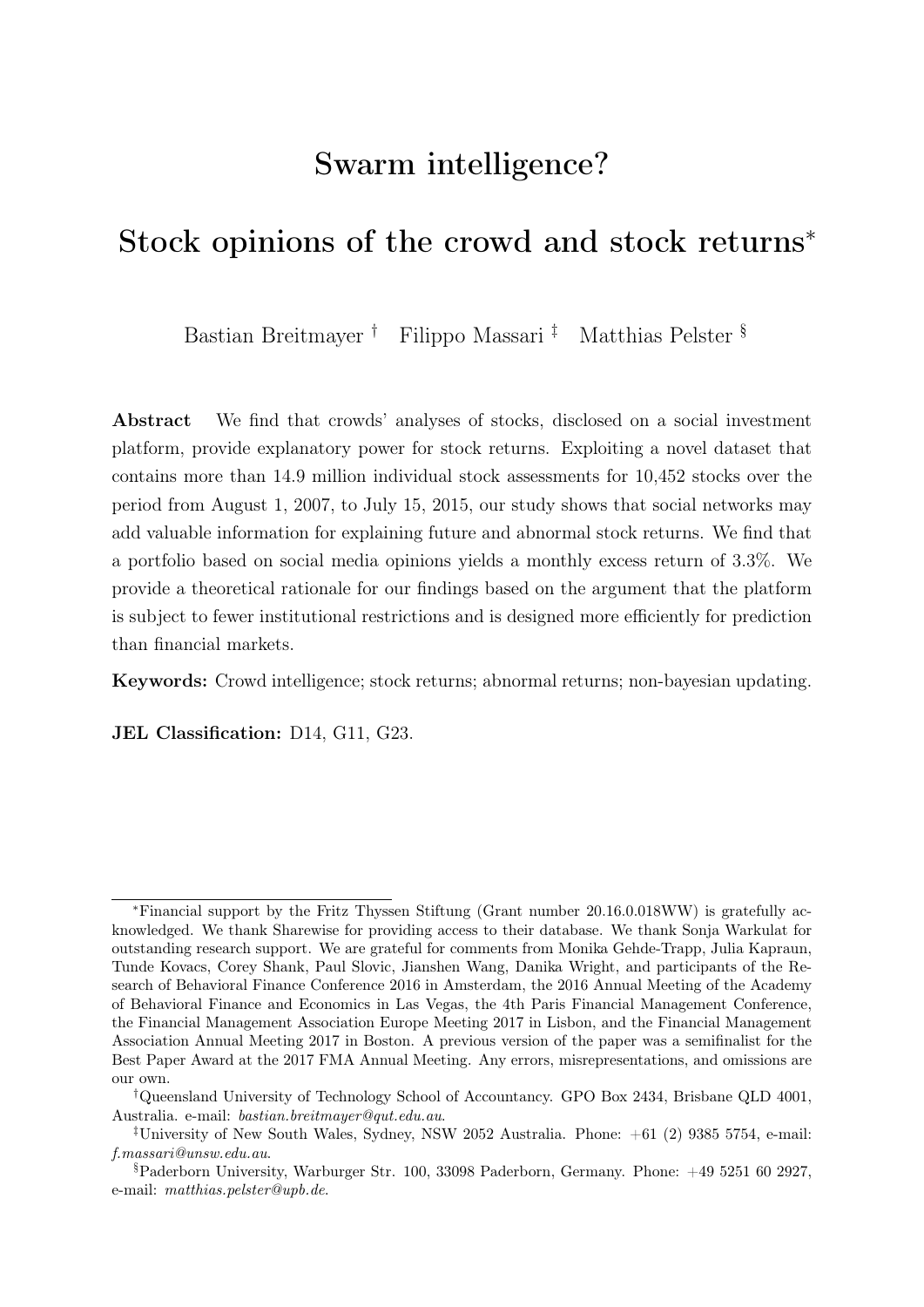contain valuable information for future stock returns.

Research provides evidence for the implications of media attention and online activity for stock markets (see, e.g., [Tetlock, 2007;](#page-33-2) [Da et al., 2011;](#page-31-5) [Engelberg and Parsons, 2011;](#page-31-6) [Chen et al., 2014;](#page-31-7) [Wang et al., 2015;](#page-34-2) [Crawford et al., 2017\)](#page-31-8). For example, [Tetlock](#page-33-2) [\(2007\)](#page-33-2) and [Dougal et al.](#page-31-9) [\(2012\)](#page-31-9) show that content provided by professional journalists has a significant effect on market prices. In addition, [Da et al.](#page-31-5) [\(2011\)](#page-31-5) introduce an online activity measure that captures direct investor attention and predicts future stock prices. More recently, [Chen et al.](#page-31-7) [\(2014\)](#page-31-7) and [Wang et al.](#page-34-2) [\(2015\)](#page-34-2) argue that investors increasingly rely on the decisions of their peers. The authors provide evidence for the usefulness of textual analysis of peer group comments that are disclosed on an online platform. From all of the content provided, investors can identify the valuable information that is relevant to stock prices to make good investment decisions. However, the economical implications of the difference between stock opinions in quantified or textual form are substantial. Changing authors, and associated writing styles, combined with verbalized content that leaves room for interpretation, may cause misunderstanding and erroneous investment decisions based on textual comments. Furthermore, users have no information regarding whether the information provided is already reflected in current security prices. Consequently, the predictive power of textual stock assessments depends on users' ability to extract the bits of valuable information. In contrast, standardized and clearly quantified results of stock analysis leave less room for misinterpretation and, therefore, increase the value of the information provided for investment decisions.

In our study, we analyze whether the cumulative knowledge of the crowd includes valuable stock-specific information that increases the explanatory power of stock performance models. Given that the crowd generates useful information, the stock assessments of the crowd offered on social investment platforms may help predict future stock performance and abnormal returns. We find that the stock opinions offered on the social media platform Sharewise contain information that helps to predict stock returns. We find that a portfolio based on social media opinions yields an excess return of 3.4%. Our results are robust to crowds' level of consensus and high changes in expected stock prices and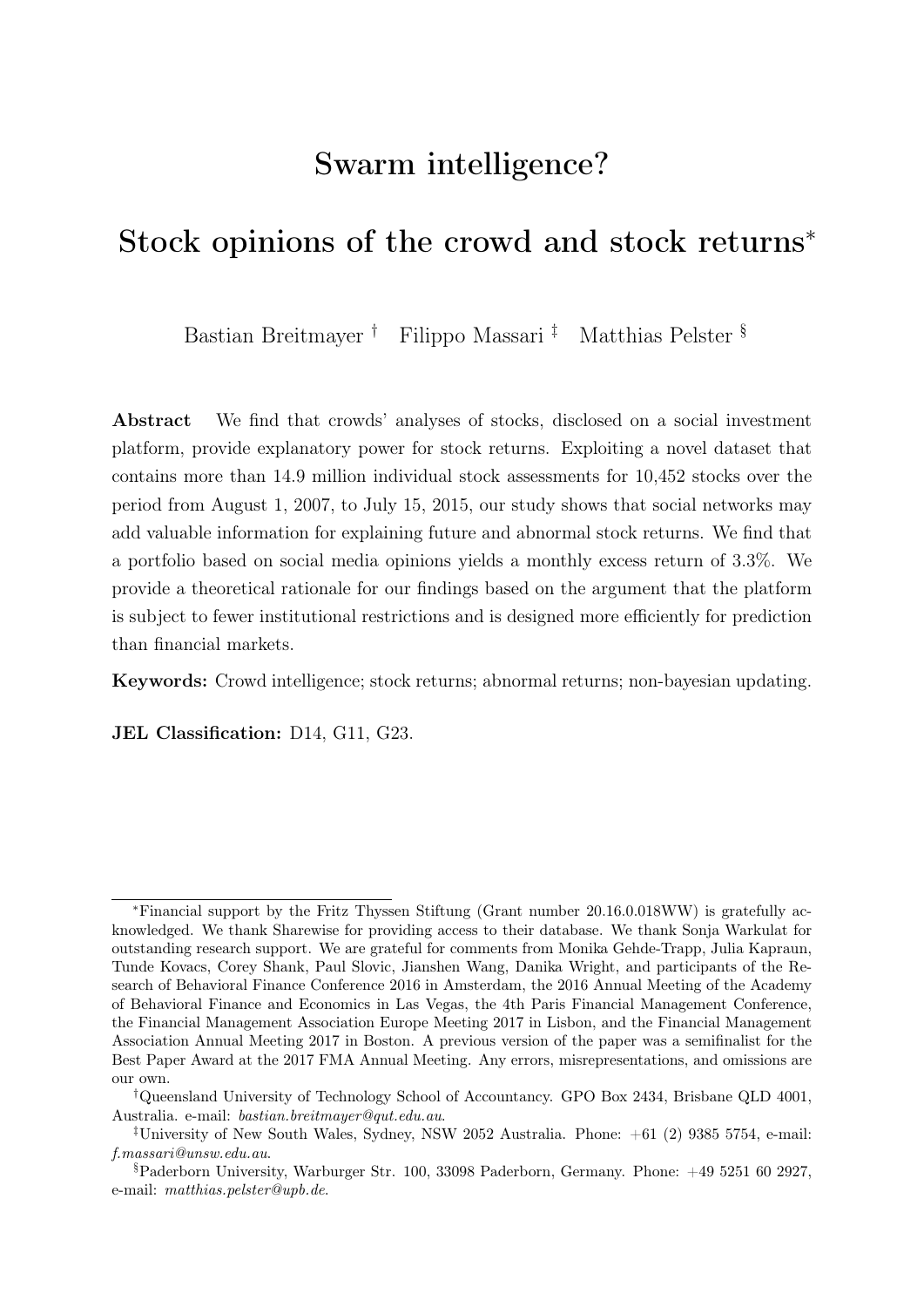buy or sell recommendations. Moreover, we find that the explanatory power does not change when the crowd assesses high-volatility stocks, past poor performers, or stocks with limited media attention. Thus, we contribute by investigating a novel dataset on stock assessments disclosed on a social investment platform. In particular, we provide evidence that standardized crowd opinions contain valuable information for predicting stock returns. Our results are robust to controlling for momentum, short-term reversals, and the investor sentiment factor of [Baker and Wurgler](#page-30-3) [\(2006\)](#page-30-3).

One caveat of our study is that we do not have access to the individual recommendations of single users. Instead, our study relies on the aggregated consensus forecast, which is displayed on the Sharewise website. As a consequence, we are not able to distinguish between the forecast accuracy of individual users and the aggregation algorithm employed by Sharewise. However, we provide detailed information on the qualitative characteristics of the Sharewise algorithm and argue that knowledge of the individual recommendations and the exact specification of weights used in this algorithm is not necessary to show that the Sharewise consensus has predictive power over future prices.

The contribution of our study is the following: Our study extends the research on social media and stock markets and significantly differs from the existing literature, as we do not analyze specific trades but rather the stock-specific price forecasts of a crowd. In contrast to individual trades, we show that the stock opinions of the social crowd have explanatory power for the variation of stock returns in a large international sample across multiple markets. On Sharewise, users do not have to invest real money to share their assessments and investment recommendations. This enables them to more easily share information with the community without any constrains of liquidity or transaction costs. Yet, individual investors are able to benefit from the shared information by following the recommendations of the social crowd in their real investment transactions.

In the previous literature, for instance, [Pan et al.](#page-33-3) [\(2012\)](#page-33-3) rely on eToro data to study the roles of social mechanisms in a financial system. Analyzing individual trades on eToro between August 2010 and January 2012, the authors report that, on average, each trade lost approximately 2.8% in its position size. Similarly, [Liu et al.](#page-32-5) [\(2014\)](#page-32-5) analyze the trades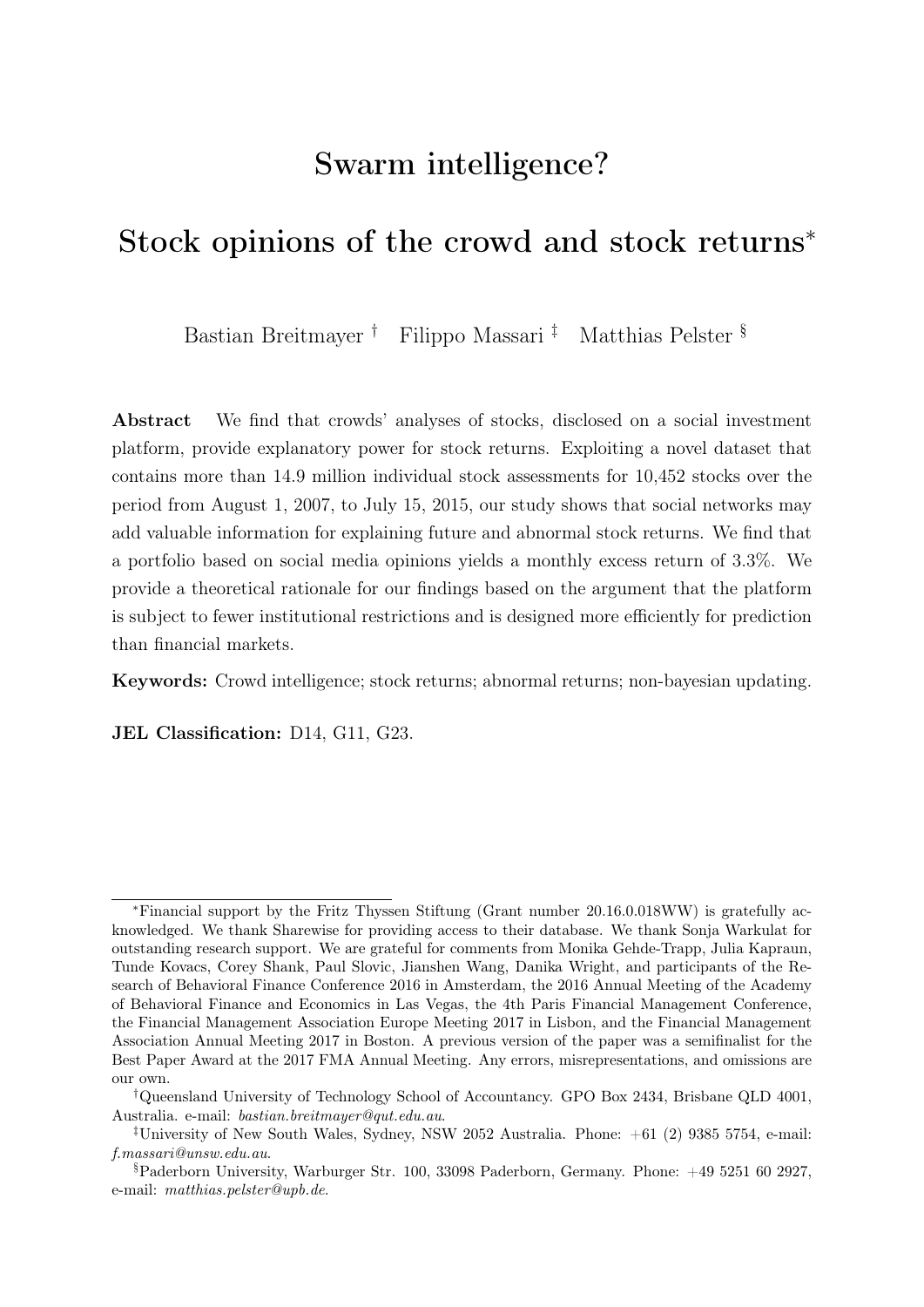on a large social trading platform and find large-scale empirical evidence of prospect theory (see also [Pelster and Hofmann, 2018\)](#page-33-4). [Pelster and Breitmayer](#page-33-5) [\(2019\)](#page-33-5) document that investors are more willing to take risks under the increased scrutiny of their peers, while [Oehler et al.](#page-33-6) [\(2016\)](#page-33-6) study the returns of wikifolio certificates. The authors find that these certificates do not outperform the market on average but show that the best-performing wikifolios earn significant short-term excess return. Most closely related to our study are the works by [Adebambo et al.](#page-30-5) [\(2016\)](#page-30-5); [Avery et al.](#page-30-6) [\(2016\)](#page-30-6); [Chen et al.](#page-31-7) [\(2014\)](#page-31-7); [Da](#page-31-1) [and Huang](#page-31-1) [\(2018\)](#page-31-1); [Jame et al.](#page-32-6) [\(2016\)](#page-32-6); [Tsukioka et al.](#page-33-7) [\(2018\)](#page-33-7), and [Wang et al.](#page-34-2) [\(2015\)](#page-34-2). [Wang et al.](#page-34-2) [\(2015\)](#page-34-2) analyze the content of Seeking Alpha and StockTwits and report a low overall correlation between user assessments and stock performance. Only a small subset of experts from the social media platforms contribute valuable content for predicting future stock returns. However, [Chen et al.](#page-31-7) [\(2014\)](#page-31-7) report that verbalized stock assessments on Seeking Alpha contain strong explanatory power for future stock returns and earnings surprises. Studying the case of IPOs, [Tsukioka et al.](#page-33-7) [\(2018\)](#page-33-7) analyze message data from Yahoo! Japan Finance message boards and show that bullish investor sentiment positively affects IPO offer prices and initial returns. In contrast to these works, we study the value of quantified stock assessments as opposed to opinions in textual form. The studies by [Adebambo et al.](#page-30-5) [\(2016\)](#page-30-5) and [Jame et al.](#page-32-6) [\(2016\)](#page-32-6) document that crowd forecasts of Estimize.com are more accurate than traditional earnings consensus. In particular, [Adebambo et al.](#page-30-5) [\(2016\)](#page-30-5) provide evidence that the geographical proximity of forecasters to firm locations improves forecast accuracy. Analyzing the accuracy of earnings announcements forecasts, [Da and Huang](#page-31-1) [\(2018\)](#page-31-1) determine and randomize the information set users of Estimize.com and provide evidence that independent information sets of users increase the accuracy of the consensus forecast. In contemporaneous research, [Jame et al.](#page-32-7) [\(2017\)](#page-32-7) investigate the influence of increased forecast competition on short-term sell-side biases. In particular, the authors argue that crowds have less conflict of interest than professional analysts and help to discipline other market participants. Their results reveal that crowdsourced predictions reduce sell-side biases and improve sell-side forecast accuracy, thus contributing to market efficiency. In a similar strand of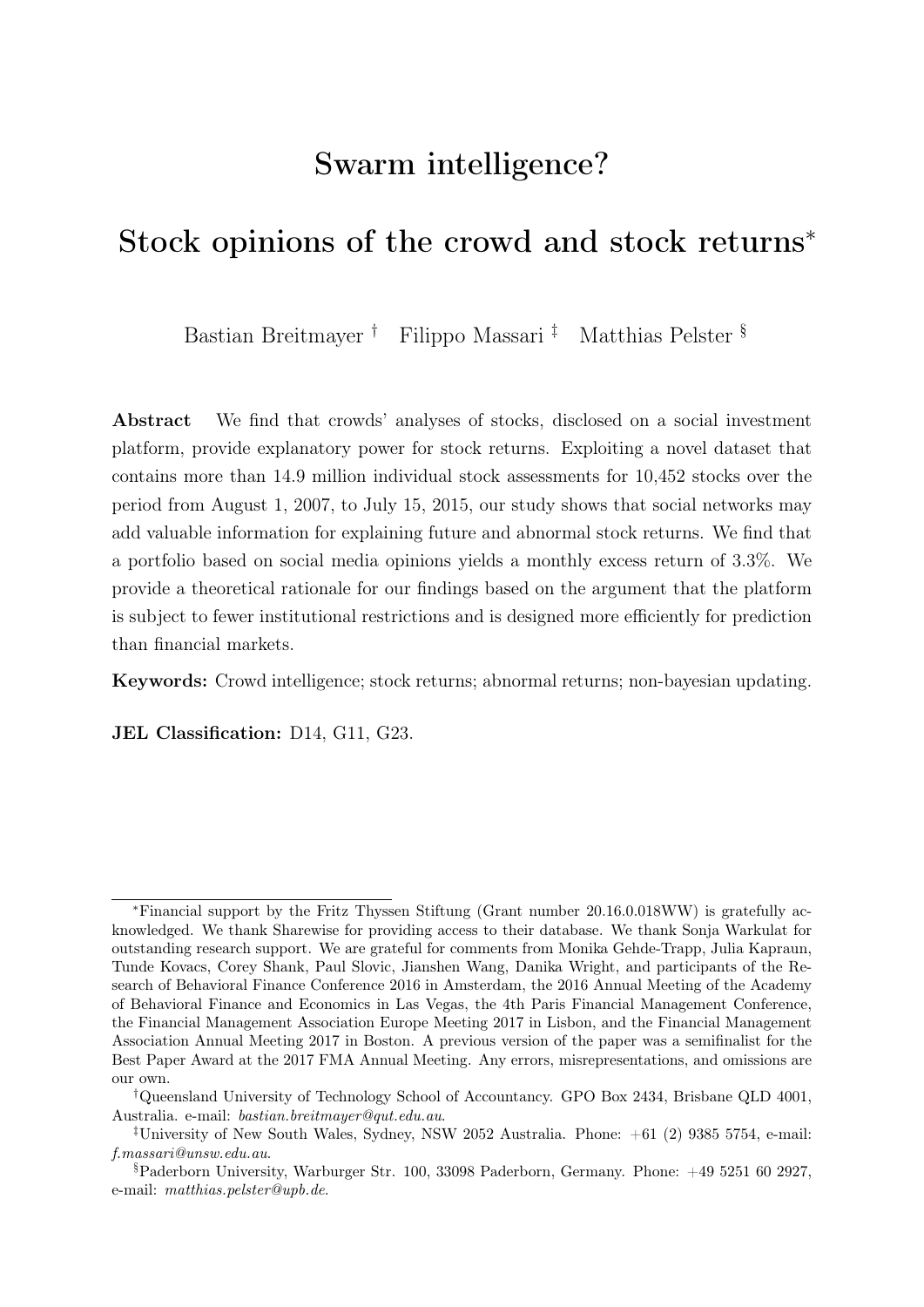literature, collective trading imbalances are exploited to analyze the beliefs of crowds. Several studies from this strand show that retail investors trading imbalance correctly anticipates future stock returns [\(Kaniel et al., 2008,](#page-32-8) [2012;](#page-32-9) [Kelley and Tetlock, 2013\)](#page-32-10), supporting the wisdom of crowds hypothesis.

Further literature on the topic includes [Doering et al.](#page-31-10) [\(2015\)](#page-31-10), who discuss the institutional aspects of social trading platforms and argue that they are able to reduce information asymmetries between investors and portfolio managers. Moreover, the authors document that social trading platforms yield non-normal returns and experience high tail risk. They argue that these platforms offer high transparency, liquidity, and accessibility while providing access to hedge-fund-like returns. [Pedraza and Pulga](#page-33-8) [\(2019\)](#page-33-8) study the effects of peer benchmarking by institutional investors on asset prices and show that peer effects generate abnormal short-term returns followed by reversals in the next quarter, thereby generating excess stock return volatility. Finally, [Pelster](#page-33-9) [\(2017\)](#page-33-9) discusses the impact of social trading platforms on herding behavior and studies the determinants of influential traders on social media.

The remainder of our paper proceeds as follows. In Section [2,](#page-7-0) we introduce and describe our novel dataset. Section [3](#page-15-0) describes our analysis of the relationship between crowd opinions and stock returns and presents our findings. A theoretical justification for the observed phenomenon is provided in Section [4.](#page-22-0) Finally, we summarize our main contribution and discuss further research opportunities.

# <span id="page-7-0"></span>2 Data

This section introduces the novel dataset used in our empirical study, presents the choice of our main dependent and independent variables, and reports descriptive statistics for our data. Table [A.1](#page-38-0) in the appendix includes definitions and data sources for all dependent and independent variables.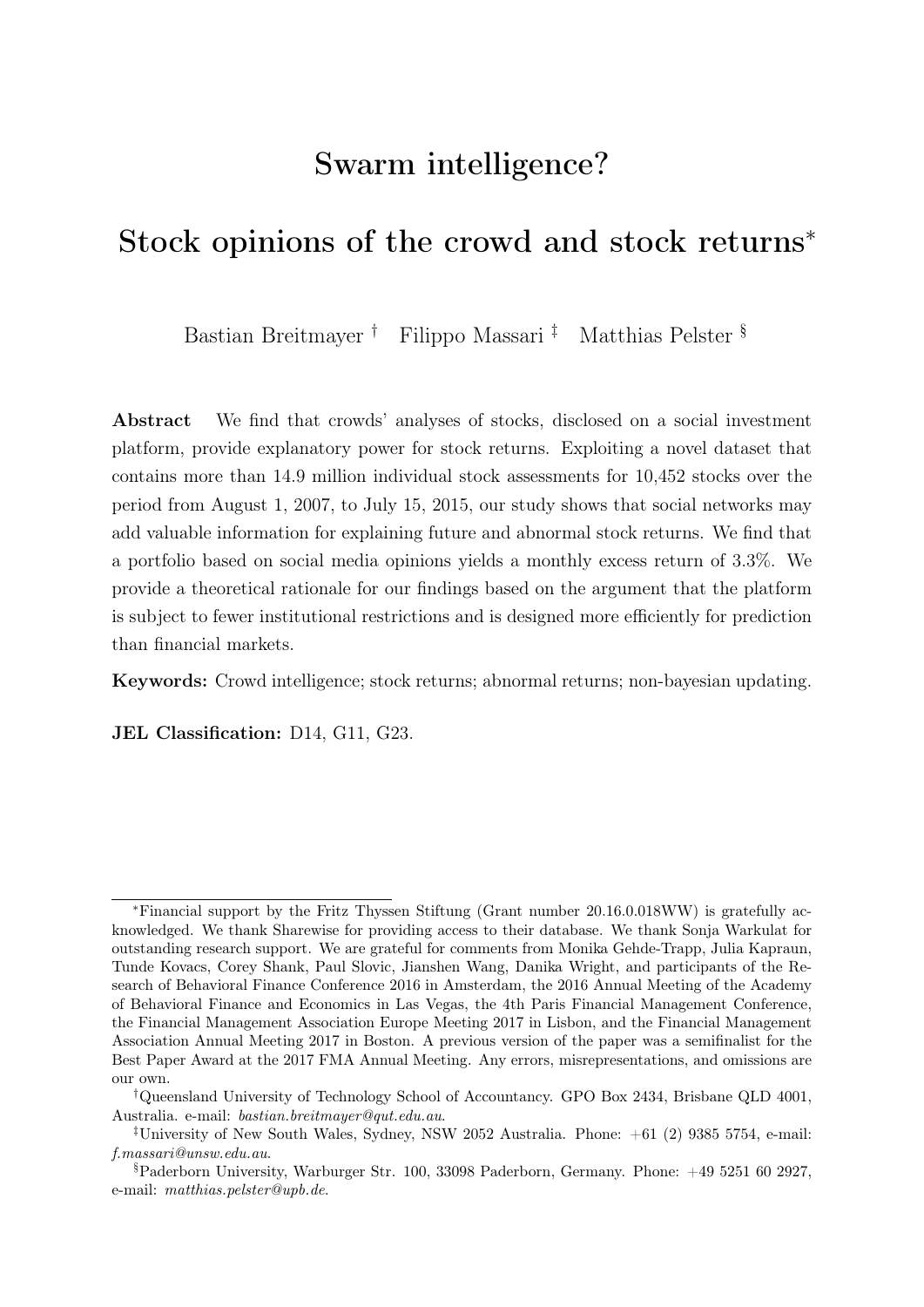# <span id="page-8-1"></span>2.1 Sample construction and data sources

Our empirical investigations rely on data obtained from the social investment platform Sharewise. The website allows its users to deliver an opinion regarding the expected development of individual stocks. Specifically, users can voice buy or sell recommendations and price targets for all stocks traded worldwide. As platform host, Sharewise provides a transparent overview of all user opinions and aggregates the user recommendations into social crowd investment advice. Thus, opinions and investment recommendations are not made directly by Sharewise but by its registered community members. As Sharewise is not a registered broker, dealer, financial advisor, analyst, underwriter, or banker, the platform's self-reported purpose is to be used for information and reference purposes.[4](#page-8-0) Stock performance and firms' fundamental data shown on the platform are provided by Thomson Reuters. All information disclosed on Sharewise are accessible free of charge.

- Place Figure [1](#page-35-0) about here -

Figure [1](#page-35-0) shows the first view of the Sharewise welcome page. In a glance, the website reports price information for major stock market indexes around the world. Next, the welcome page reports the crowd consensus of the five stocks with the currently highest and lowest Potential, that is the price change expected by the crowd, for a selected stock market index. Users find company names, target prices suggested by the crowd, and the expected return for the top five highest and lowest Potential stocks according to the crowd. Scrolling down, the welcome page presents a list (see Figure [2\)](#page-35-1) of the five stocks with the highest and lowest returns of the current trading day and the latest updates of the crowd consensus (see Figure [3\)](#page-36-0). Furthermore, website visitors can find information about the stock of the day, a featured prediction from a selected user, a featured portfolio, and featured news on the welcome page.

- Place Figures [2](#page-35-1) and [3](#page-36-0) about here -

<span id="page-8-0"></span><sup>&</sup>lt;sup>4</sup>See the *Disclaimer* and *About us* section on www. Sharewise.com.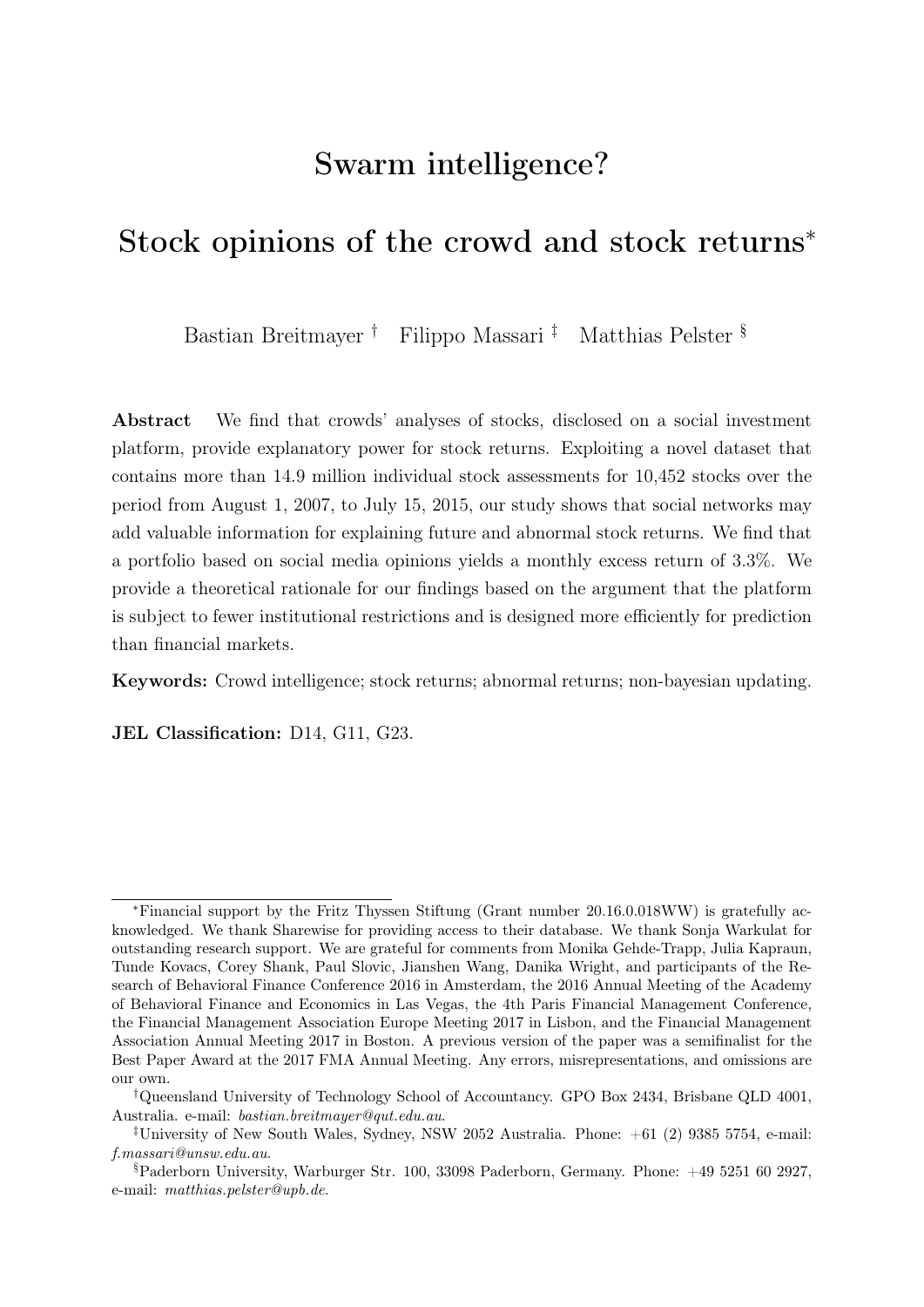Selecting a specific instrument, for example an individual stock, the user can find more detailed information regarding that instrument (see Figure [4\)](#page-36-1). Sharewise reports technical data such as the stock's name, ISIN, and the primary listing exchange, together with the firm's industry and home country. Furthermore, the website shows the current share price, the target price according to the crowd assessments, fundamental analysis, analysts' assessments and a cumulative target price. The company snapshot provides a summary of further key stock facts. Information regarding historical performance, beta, market capitalization, dividend yield, earnings ratio, and several other factors are presented in addition to a small chart depicting recent stock movements.

#### - Place Figure [4](#page-36-1) about here -

In addition to the summary of key facts, more detailed information on the stock assessments is reported at the bottom of the website. First, an overall assessment that considers the fundamental analysis, the crowd assessment and the results provided by professional analysts is described in textual form. A detailed explanation of the fundamental analysis is followed by a report of the results of the crowd assessment and the most recent individual user contributions. The weighted community target price places greater weight on the predictions of users who have a high ranking—users who posses a proven track record of correct assessments in the past—than on the predictions of users who have a lower ranking. Moreover, still active buy predictions, in which the target price is lower than the current price of the stock, are not taken into account (and vice versa for sell predictions).[5](#page-9-0) Finally, the assessments of professional analysts are presented.

Users who wish to gather further firm-related information can obtain several figures from past financial statements (quarterly and annual statements), information about the most recent updates, the latest news coverage, and a press review. In addition, Sharewise provides detailed information on the stock assessments of individual community members. In addition to the target price and date, website visitors can revise the stock price at the

<span id="page-9-0"></span> $5$ The details on the aggregation algorithm are outlined on the *Sharewise* website ([https://www.](https://www.sharewise.com/us/help/about) [sharewise.com/us/help/about](https://www.sharewise.com/us/help/about)). Furthermore, a *Sharewise* employee confirmed the description on the aggregation algorithm in a telephone interview.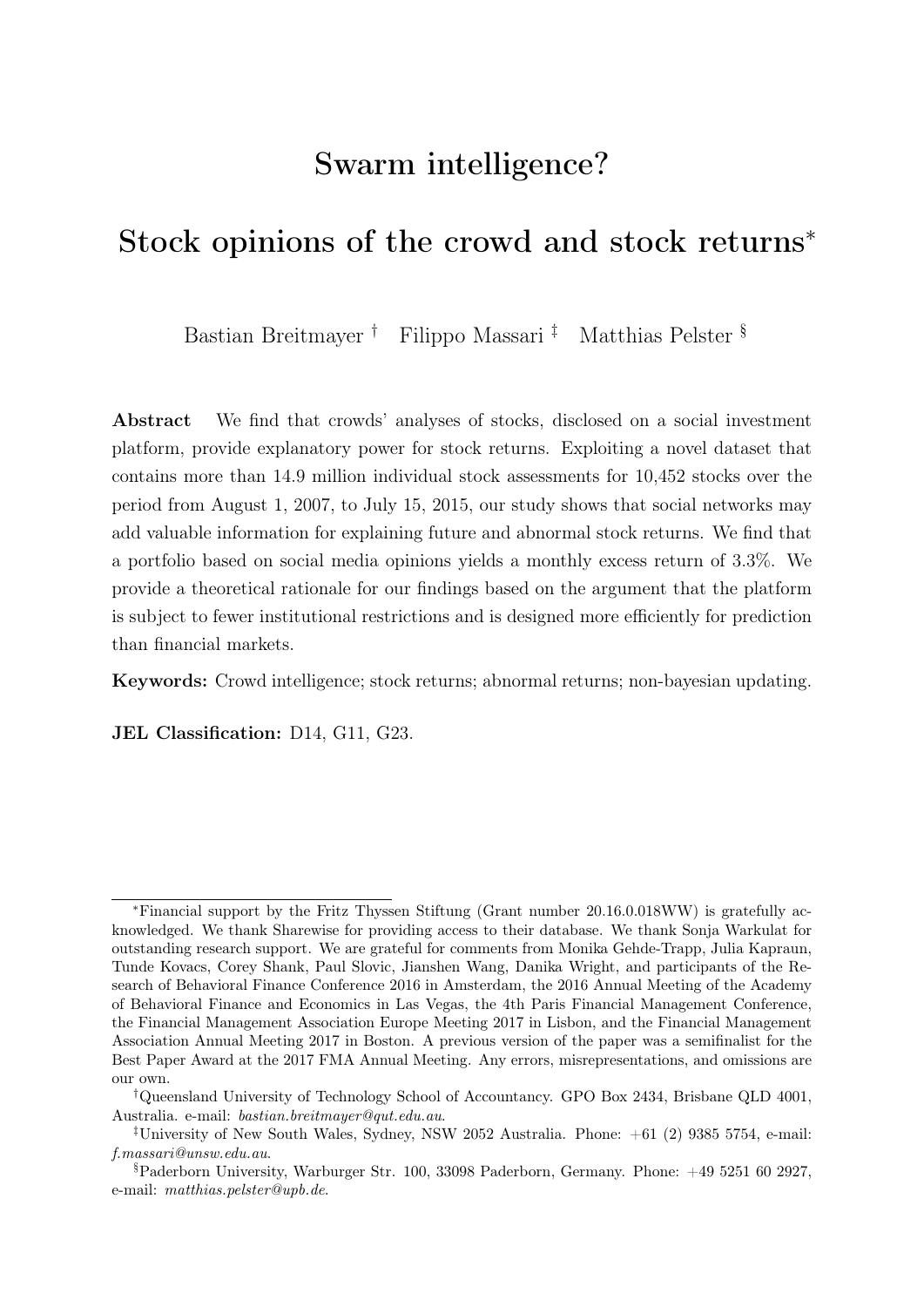time of the assessment, the expected return and the stock return since the assessment was published to obtain a better understanding of user recommendations. Below the key facts regarding the stock opinion, background information indicates whether the user has invested in the stock and the criteria on which the opinion is based. Finally, other users can comment on every stock assessment.

All individual opinions contribute to the aggregated crowd assessment of a stock. Figure [5](#page-37-0) shows the front end of the platform, where users can contribute to the crowd assessment. The top of the page displays the current and most recent change in the stock price. Scrolling down, the website shows the current target price according to the crowd, the fundamental value of the stock, and the results of professional analyst valuations. This information is aggregated into an overall cumulated target price that is calculated by Sharewise. Next, users can submit a buy or sell recommendation and a specified target price to contribute to the crowd assessment. Additionally, they are able to select the timeframe of their assessment and can provide information on the basis for their assessment. Moreover, users can leave a statement on whether they have invested in the stock through a long or short position.

#### - Place Figure [5](#page-37-0) about here -

To investigate whether the Sharewise community contributes valuable information for predicting future stock returns, this study focuses on the crowd consensus. Figure [6](#page-38-1) shows the evolution of the crowd consensus together with the stock price evolution for four selected stocks from our sample.

#### - Place Figure [6](#page-38-1) about here -

Table [1](#page-38-0) provides an example excerpt of the dataset obtained from Sharewise. The dataset includes an observation for each day on which at least one user submitted a recommendation for a given stock. An observation in our dataset contains the date, the ISIN of the underlying, a unique identifier, the number of users who submitted a recommendation to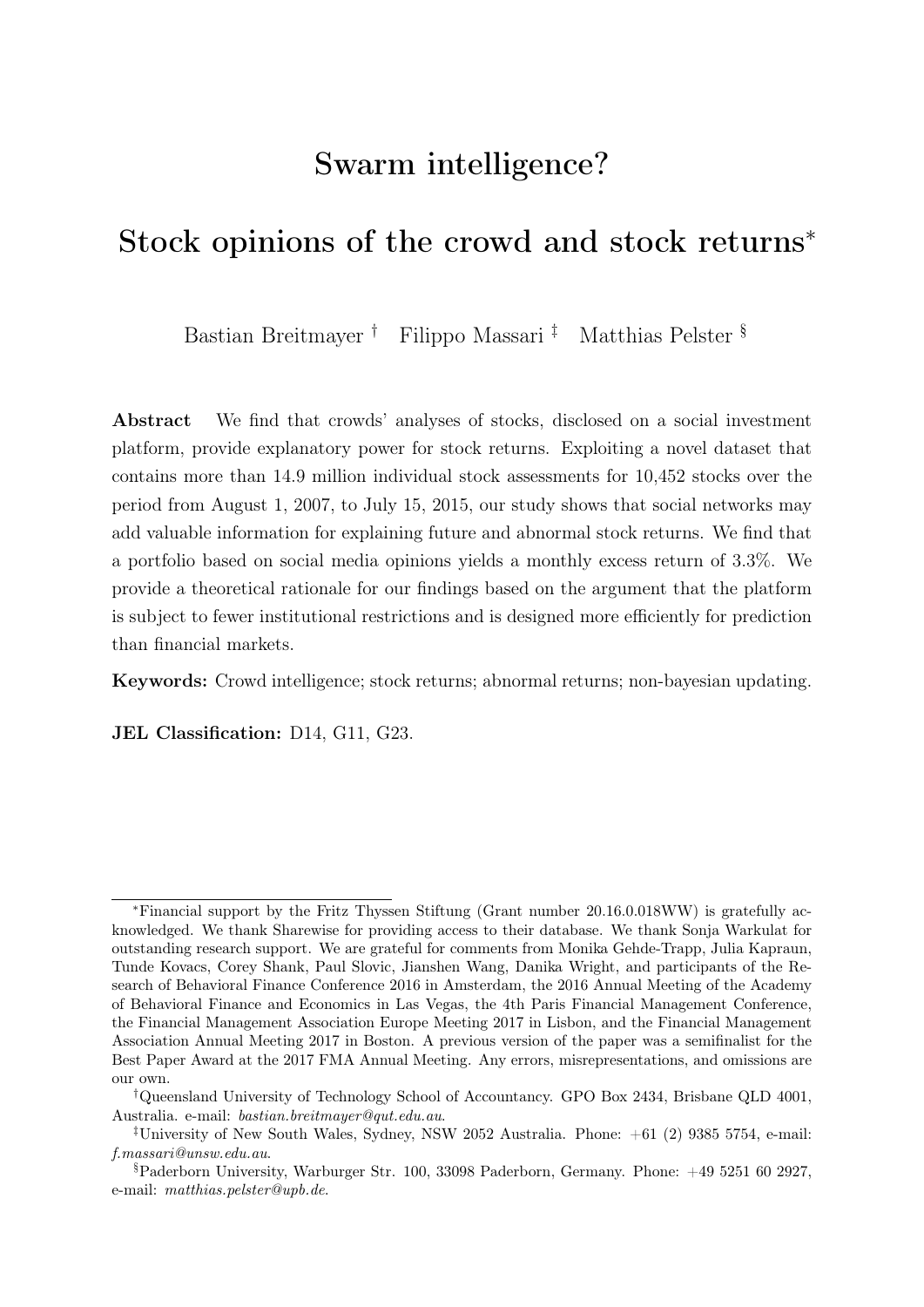buy or sell the stock, and the average expected price as the target price of the crowd at the end of the day.

#### - Place Table [1](#page-38-0) about here -

In total, from August 1, 2007, to July 15, 2015, Sharewise reports 14.9 million individual opinions on  $10,452$  stocks from [6](#page-11-0)5 different countries.<sup>6</sup> The individual opinions are pooled to about 4.7 million opinion days with new crowd assessments, as on various days multiple new opinions regarding a single stock were shared while on other days no new opinions were shared.<sup>[7](#page-11-1)</sup>

We supplement the dataset with daily stock prices (adjusted for dividends) from Thomson Reuters Datastream and calculate the return (Potential) as the price change expected by the crowd. To be specific, we define the Potential to equal (expected price - current price)/current price (adjusted for dividends). In the following, we will use Potential as our main proxy to measure the stock opinions of the Sharewise community. Additional variables, Total buy and Total sell, capture the total number of buy and sell recommendations, respectively, and are reflected in a stock's Potential. Furthermore, we calculate the ratio between total opinion and total buy opinion as a measure of the level of crowd consensus. Our argument is that the crowd's forecasts for stocks with low levels of consensus may be less reliable. Finally, for each stock-quarter, we aggregate the daily observations to one stock-quarter observation by taking averages.

We calculate buy-and-hold returns for six months and estimate six-month abnormal returns following the crowd assessment. Our calculation of abnormal returns is based on the difference between expected and actual returns. Expected returns are estimated using daily stock price data following the [Fama and French](#page-31-2) [\(2015\)](#page-31-2) five-factor asset pricing model. We include the benchmark return on a portfolio of small stocks minus the return on a portfolio of big stocks (SMB), the benchmark return on a portfolio of high

<span id="page-11-0"></span><sup>6</sup>The ten countries with the most stocks in our sample are as follows: United States 3699, Canada 1259, Germany 1186, France 743, United Kingdom 509, Australia 417, Japan 385, Honk Kong 249, Switzerland 228, and Italy 113.

<span id="page-11-1"></span><sup>7</sup>On average, we have 448 days with new stock opinions shared for the stocks in our sample. For several stocks, we have a maximum of 2,141 days with new stock opinions while we only have a single day with new stock opinions for a few stocks as well.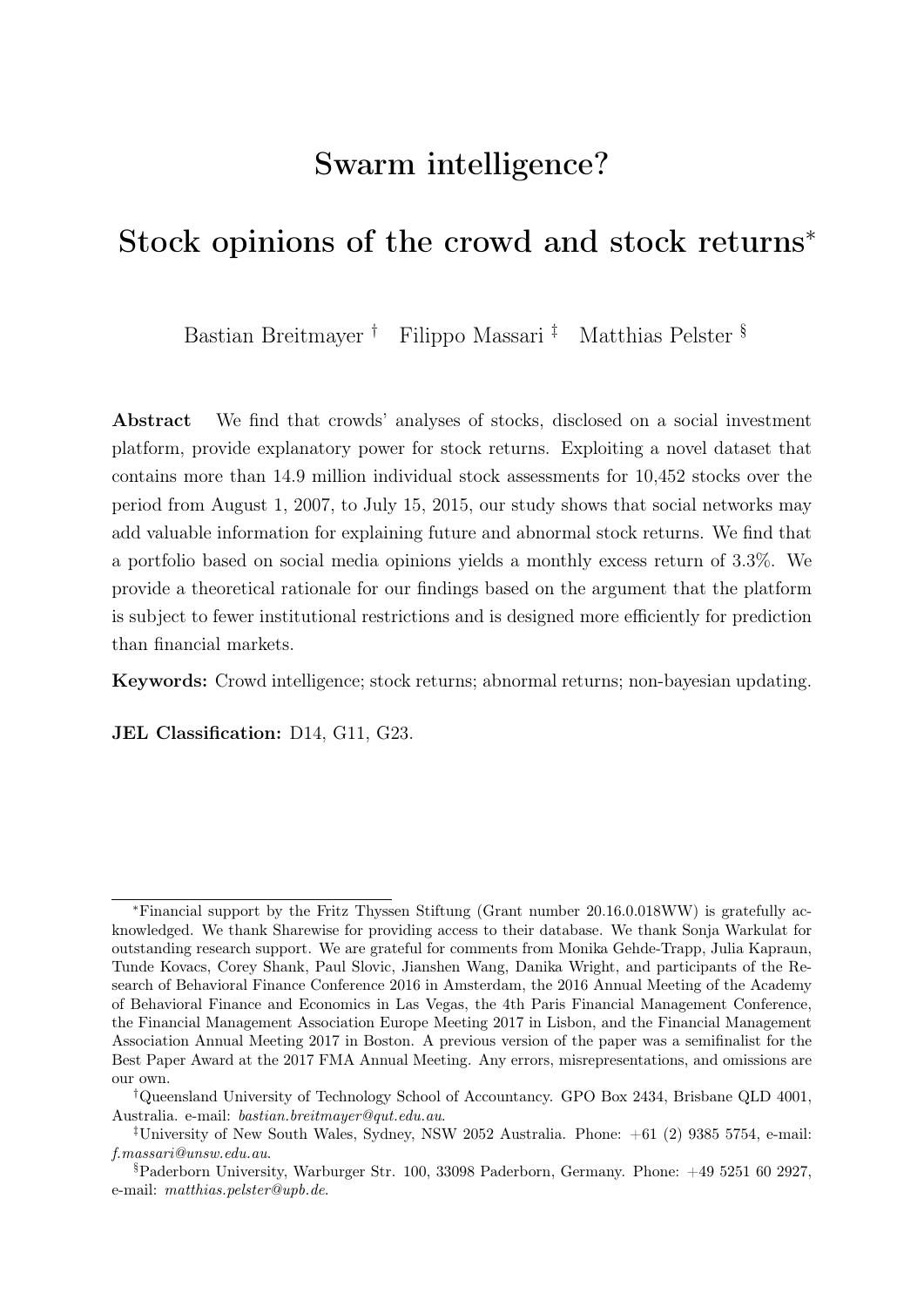book-to-market ratio stocks minus the return on a portfolio of low book-to-market ratio stocks (HML), the benchmark return on a portfolio of stocks with robust profitability minus the return on a portfolio of stocks with weak profitability (RMW), and the benchmark return on a portfolio of low-investment stocks minus the return on a portfolio of high-investment stocks (CMA). The six-month buy-and-hold and abnormal return serve as dependent variables in our analysis.

In additional robustness checks, we rely on several other asset pricing models to estimate expected returns. First, we employ the Carhart four-factor model to control for momentum [\(Carhart, 1997\)](#page-30-7). We also expand the Fama-French five-factor model expanded by the momentum factor proposed by [Carhart](#page-30-7) [\(1997\)](#page-30-7). Next, we estimate expected returns based on a Fama-French five-factor model expanded by a factor capturing short-term reversal. Short-term reversal has been shown to be a robust and economically significant phenomenon in the stock market [\(Da et al., 2014;](#page-31-11) [Fama, 1965\)](#page-31-12). Finally, we estimate expected returns based on a Fama-French five-factor model expanded by the investor sentiment factor proposed by [Baker and Wurgler](#page-30-3) [\(2006\)](#page-30-3). In two different market models, we employ both, the investor sentiment factor based on the standardized sentiment proxies, and the factor based on sentiment proxies orthogonalized with respect to macroeconomic indicators.

As reported by [Ince and Porter](#page-32-11) [\(2006\)](#page-32-11), stock prices in Datastream are subject to several minor data errors. To ensure that these errors do not influence the results of our study, we require all entities to have a minimum share price of \$1 to be included in our sample. For our analysis, we aggregate the daily data containing new stock opinions on a monthly and quarterly basis, respectively, by using the average. Stocks with no new opinions in a given quarter are not included in the final dataset.

## 2.2 Control variables

In addition to the variables discussed above, we include several control variables in our empirical analysis. First, we use stock market and fundamental firm data from Thomson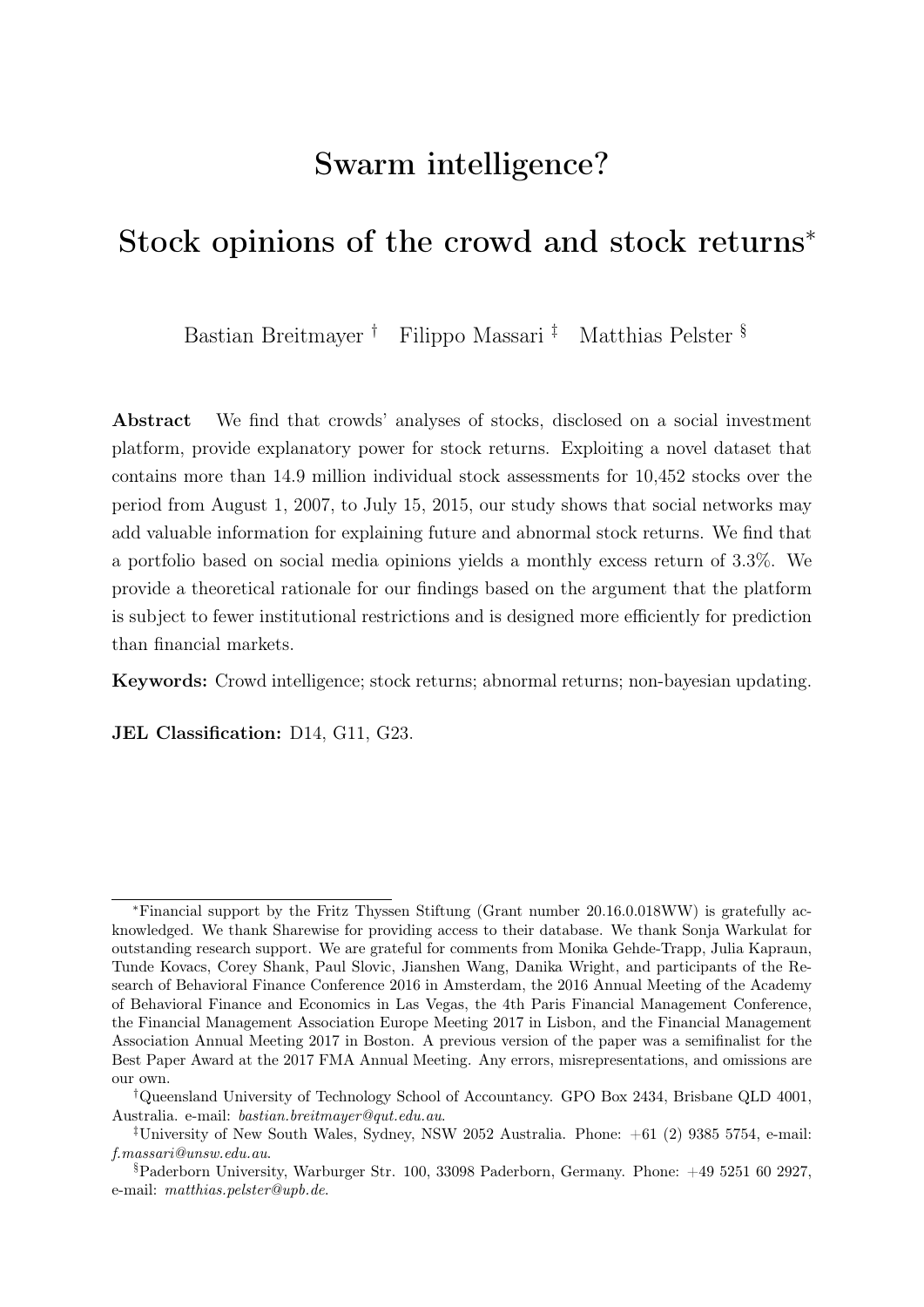Reuters Datastream and Worldscope, which is the data source of firms' fundamental data shown on Sharewise. To proxy for the size of each firm, we use the natural logarithm of a firm's total assets. The stock's book-to-market ratio, defined as the book value of common equity divided by the market value of common equity, serves as a proxy for the stock's valuation. We also consider the dividend yield of a stock. As further control variables, we estimate the Amihud measure of an individual stock's illiquidity, adjusted following the procedure proposed by [Karolyi et al.](#page-32-12) [\(2012\)](#page-32-12).

In addition to fundamental data, Sharewise provides recommendations of professional analysts that are based on data obtained from Thomson Reuters on its website. Therefore, we also control for professional analyst opinions obtained from Thomson Reuters Datastream in our analysis. The professional analyst assessments capture the aggregated analyst opinion regarding the expected return. To control for the ease of the valuation of stocks, we estimate stock volatility. We argue that firms with stocks that exhibit high levels of volatility are difficult to value. We estimate a conditional volatility model using a GARCH(1,1) model and daily data. In addition to the volatility of stock returns, we also estimate the volatility of stock opinions transmitted through Sharewise using daily data. High volatility in stock opinion indicates that the crowd often changes its forecasts, which impedes basing investment decisions on the forecasts. One might expect that stocks with high stock volatility also exhibit high levels of volatility in stock opinions. However, we observe significantly lower volatility for opinions than for stock return data, and the correlation between the two volatility measures is 0.153 and statistically significantly different from zero at the 1% level. This indicates that the two volatility measures do not capture the same effect. Next, as an additional proxy for investor attention introduced by [Da et al.](#page-31-5) [\(2011\)](#page-31-5), we include the stock-related Google search volume index obtained from Google trends in our analysis. The Google search volume allows us to identify the time-variation in *common* investor attention within each stock. In contrast, the number of predictions also captures the cross-sectional variation of investor attention but is limited to the attention on the Sharewise platform. Finally, to control for firm-specific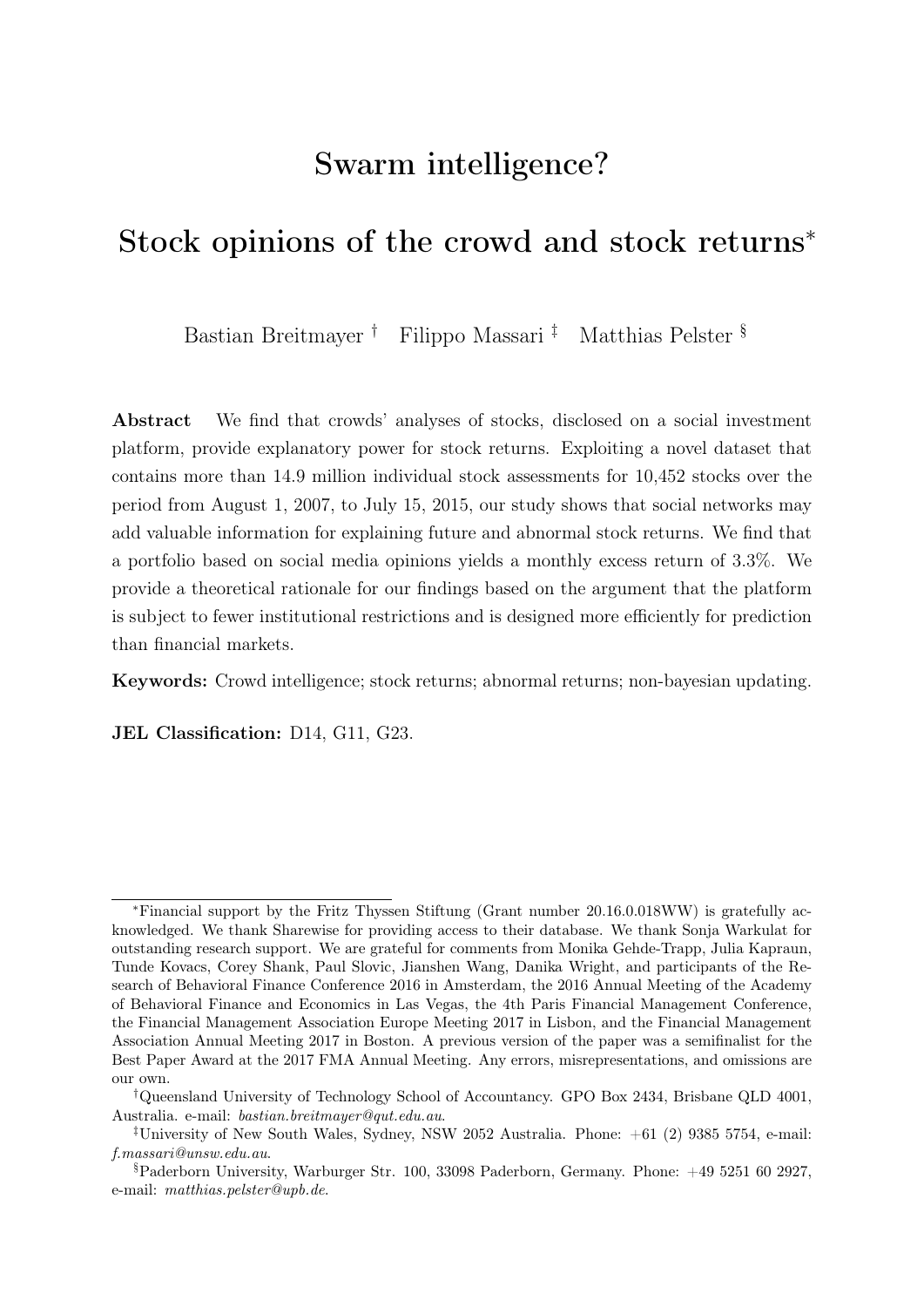news events, we include data on earnings surprises<sup>[8](#page-14-0)</sup> provided by *Thomson Reuters* and an aggregated news sentiment variable provided by Quandl. The Quandl Alpha One Sentiment Article Sentiment is based on articles aggregated from over 20 million news sources. We have to restrict our sample when employing the news sentiment variable, because the Quandl Alpha One Sentiment data is not available for all countries in our sample. In robustness checks, we also consider the distance of the current share price from the 52-week high and the 52-week low in our analysis.

## 2.3 Descriptive statistics

In the following section, we provide some summary statistics for our main data. Table [2](#page-39-0) presents the mean, standard deviation, skewness, and kurtosis, together with median, minimum and maximum values for the total number of opinions shared on Sharewise, the total number of buy recommendations, the total number of sell recommendations, and the Potential. Similar to the Potential, summary statistics on analyst opinions are reported. Moreover, the table presents summary statistics for our dependent variables, the six-month buy-and-hold return and the abnormal return. The statistics show that users are more likely to recommend "buy" rather than "sell". For each stock-quarter, we observe about 140 buy recommendations, as opposed to about 30 sell recommendations. At the same time, however, a separation of Potential with respect to community buy and sell recommendations reveals an overall higher number of sell recommendations. Thus, on average, community sell recommendations are based on fewer single user recommendations than community buy recommendations. This observation is consistent with previous observations documented in the literature: [Muchnik et al.](#page-33-10) [\(2013\)](#page-33-10) and [Tang et al.](#page-33-11) [\(2017\)](#page-33-11) document a positivity bias against negative sentiment. While this positivity bias is reflected in the mere number of recommendations, the average predicted return based on the weighted community target price amounts to about  $-.048\%$  (median  $-.062$ ). Thus, the weighting algorithm, on average, outweighs the positivity bias and yields a negative

<span id="page-14-0"></span><sup>&</sup>lt;sup>8</sup>We do not have data on earnings surprises for all our observations and, thus, can only consider a smaller sample when controlling for earnings surprises.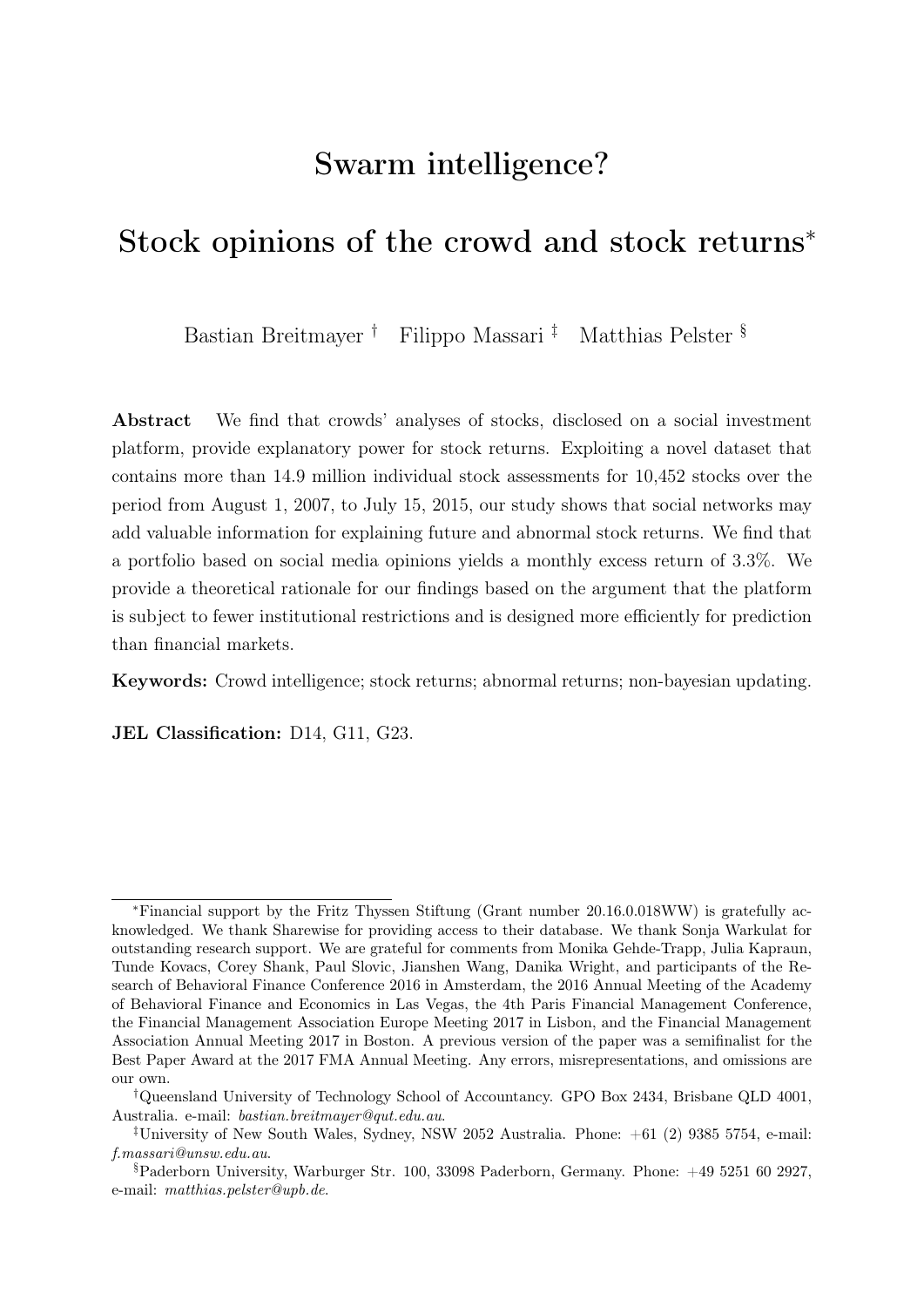predicted return. Average realized returns are .052.

#### - Place Table [2](#page-39-0) about here -

Table [3](#page-40-0) reports the pairwise correlations between selected variables included in our analysis. Notably, we observe a high correlation between the number of buy and sell recommendations. One possible explanation for this finding is that some stocks receive more attention than others. Moreover, the opinions of Sharewise users do not reflect a clear-cut consensus for these stocks, which yields high correlation between the number of buy and sell recommendations. Most other correlations are low.

# <span id="page-15-0"></span>3 Stock returns and crowd assessments

This section presents and discusses the main empirical findings of our study. First, we study the price performance of Potential stocks. Then, we investigate whether quantified crowd assessments transmitted through a social investment platform help to predict future stock returns. Moreover, we conduct several subsequent analyses. First, we distinguish various crowd characteristics that may affect the explanatory power of the stock assessments. Second, we examine stocks that exhibit different return and investor attention characteristics.

# 3.1 Implications of *Sharewise* crowd opinions for stock prices

First, we present an analysis of the time series of returns of stocks with large Potential indicated by the *Sharewise* crowd minus stocks with low *Potential* for evidence of any excess returns, after adjusting for established predictors of stock returns. For the analysis, we aggregate the daily data containing new stock opinions on a monthly basis by using the average. Each regression is estimated with the monthly aggregated data over the 96-month sample period from August 2007 to July 2015.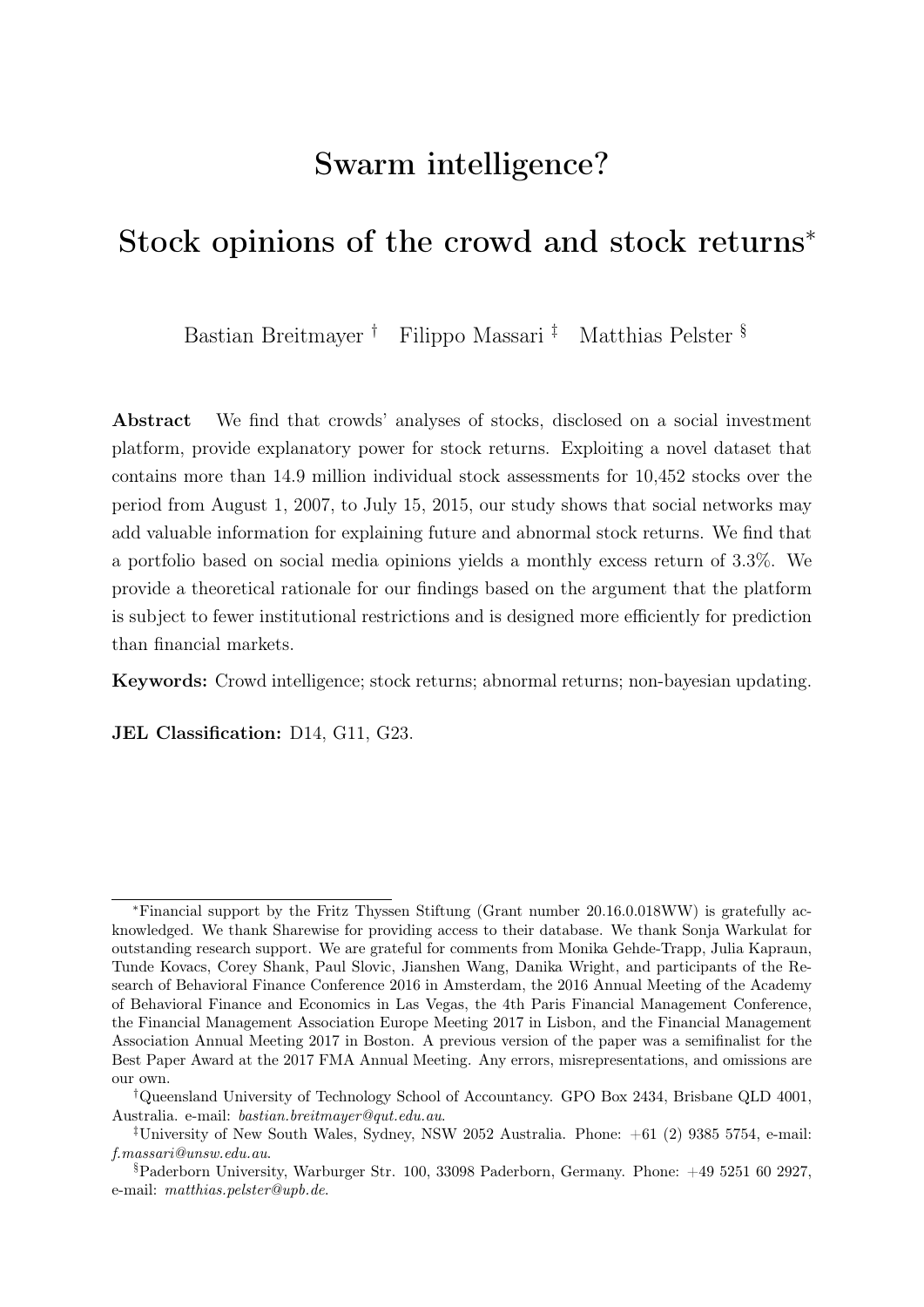First, we estimate the CAPM,

$$
DIFFOT_t = \alpha + \beta(Mkt - RF) + \varepsilon_t,
$$

for  $t = 1, ..., 96$ , where DIFPOT is the return of a portfolio that is long stocks with the largest potential (upper third) and short stocks with the lowest potential (lower third) as indicated by the *Sharewise* crowd and  $Mkt - RF$  is the excess return of the market portfolio (see [Hong and Kacperczyk, 2009,](#page-32-13) for a similar approach). Portfolios are adjusted monthly. We are especially interested in the  $\alpha$  of the regression that represents the excess return of the portfolio created based on the recommendations of the Sharewise crowd. Table [4](#page-41-0) (Model (1)) presents the results of our regression analysis. The positive alpha indicates an excess return of 3.3%. The large magnitude of the excess return may be explained by the nature of the platform. Naturally, individuals are more likely to provide a forecast for a stock, if they expect large absolute returns, and not, if they expect returns of only small magnitudes. As a result, if forecasts are approximately correct, on average, realized returns on the strategy based on these forecasts, will be large as well.

In addition to the CAPM, we consider other established asset pricing models, such as the [Fama and French](#page-31-2) [\(2015\)](#page-31-2) five-factor asset pricing model, the Carhart four-factor model, a Fama-French five-factor model expanded by the momentum factor proposed by [Carhart](#page-30-7) [\(1997\)](#page-30-7), Fama-French five-factor models expanded by factors to control for short-term or long-term reversal, and Fama-French five-factor models expanded by investor sentiment factors proposed by [Baker and Wurgler](#page-30-3) [\(2006\)](#page-30-3). The additional results presented in Table [4](#page-41-0) support the estimated excess return of approximately 3.3% of a portfolio based on Sharewise recommendations.

- Place Table [4](#page-41-0) about here -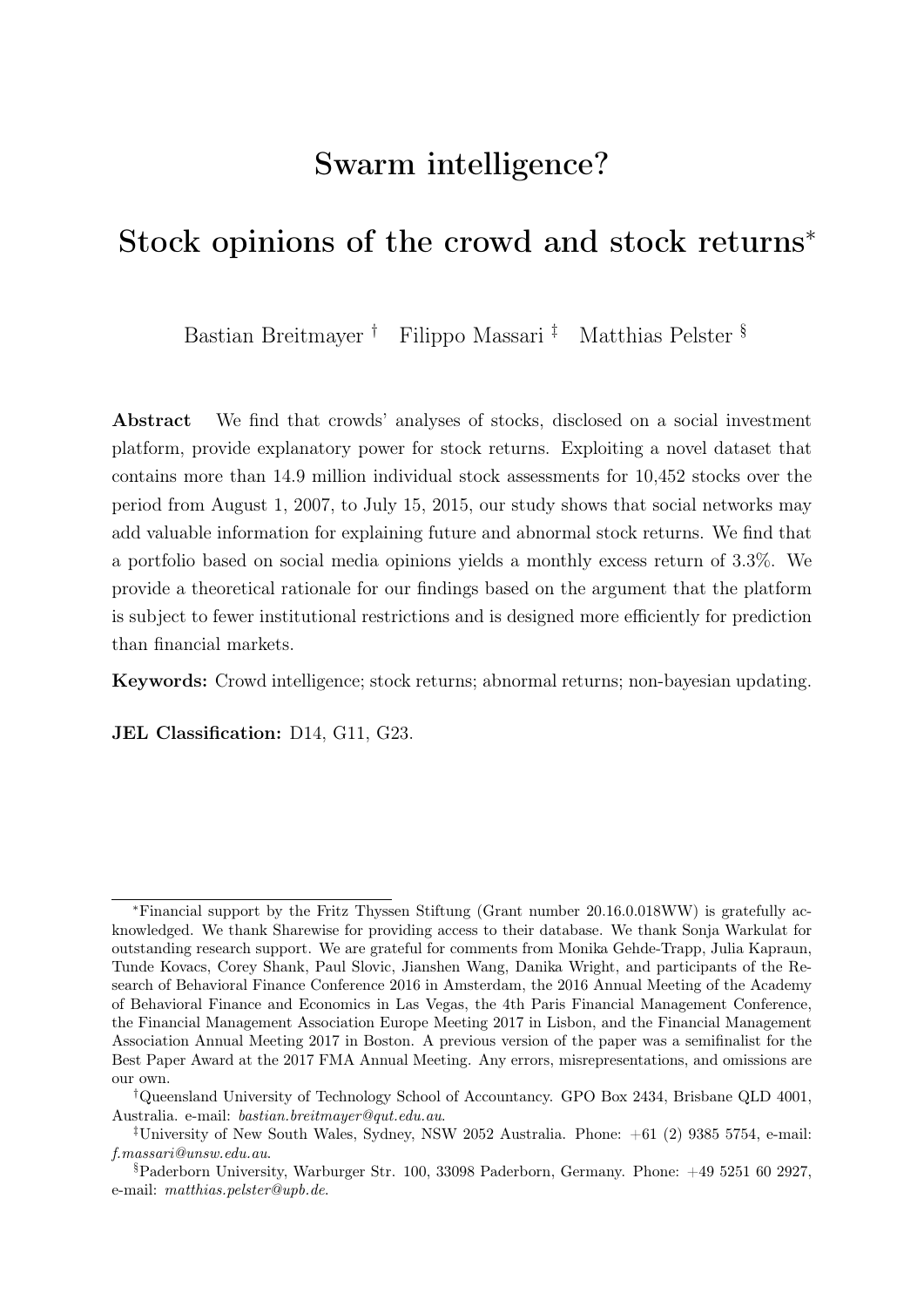## <span id="page-17-0"></span>3.2 **Sharewise** crowd opinions and buy-and-hold returns

Crowd consensus reflects the expectations of future stock price developments. As the longest time period considered on Sharewise is six months, target prices should materialize within this horizon. To analyze the relationship between crowd opinions and stock returns, we calculate six-month buy-and-hold returns for each investment opinion and lag the crowd opinion (Potential) transmitted through the Sharewise platform by six months. Table [5](#page-42-0) (Panel A) reports the results of our fixed-effects panel data regressions on sixmonth buy-and-hold returns using quarterly data. Our final quarterly dataset contains 73,015 stock-quarter observations. We rely on quarterly data for the panel regressions as balance sheet information is not available at a monthly frequency. We conduct several sets of panel data regressions to model the determinants of stock performance and shed light on the relationship between crowd opinions and stock returns. We apply a panel regression approach with stock and time fixed effects using robust standard errors clustered at the individual stock level to mitigate possible issues resulting from heteroskedasticity and serial correlation. We exploit the within-variation of crowd opinions to account for the fact that a sell recommendation of a given stock in 2007 may turn into a buy recommendation until 2015 or vice versa.

#### - Place Table [5](#page-42-0) about here -

In our first two regression models, using the full sample with and without control variables, we observe a positive coefficient for Potential. The coefficient is significant at the 0.1% level. We perform subsample tests to examine the explanatory power of crowds with different characteristics. To investigate the role of the crowd consensus regarding investment choices, we distinguish two subsamples. The low-consensus subsample includes recommendations for which at least 25% of user opinions recommend a different investment strategy (sell or buy) than the majority. The high-consensus subsample consists of all stock opinions for which all user recommend the same strategy (sell or buy). The results of our regression analysis reveal a slightly larger coefficient and t-statistic on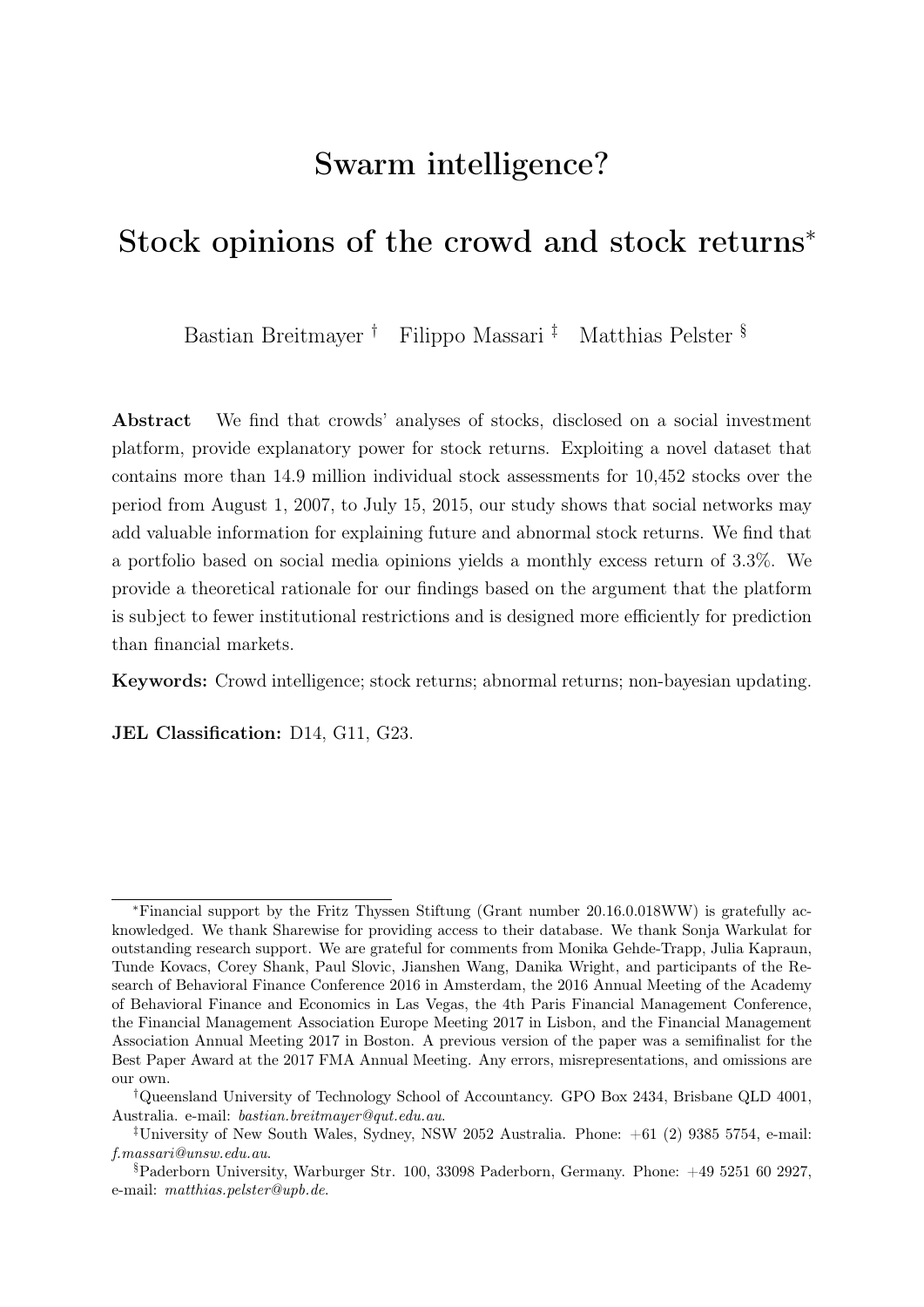Potential for high-consensus than for low-consensus stocks. However, that the coefficient is also significantly positive for low-consensus stocks indicates that the consensus forecast is rather reliable. According to a  $t$ -test, the two Potential coefficients are statistically different from each other at the 0.1% level. The explanatory power of the forecasts is not driven by the "simple" cases, where everybody agrees that a stock has a high Potential and will easily increase in value over time.

In Model (5), we restrict our sample to stocks with high volatility in stock opinions (top quartile). Stocks with high volatility in stock opinions may decrease the explanatory power of crowds' stock assessments and prevent their successful utilization in investment decisions. However, while the regression results indicate that indeed the coefficient is significantly smaller than in the full sample (according to a  $t$ -test), it is nonetheless still significantly different from zero. Thus, large target price adjustments over time do not seem to affect the relationship between crowd assessments and stock returns.

Finally, we restrict our attention to those stocks with strong sell advice from the crowd. As the majority of recommendations indicate positive Potential, the explanatory power may differ when the crowd expects decreasing prices. In Model (6), we consider those stocks that exhibit the 25% highest expected price decrease. Again, our regression results do not change dramatically.

Next, we consider several subsamples constructed with respect to stock characteristics. In Panel B of Table [5,](#page-42-0) we begin our analysis with stocks that exhibit high return volatility (top quartile). We argue that those stocks are more difficult to value. Conversely, lowvolatility stocks are easier to value, and the valuation may contain fewer subjective errors. Yet, we observe that the relationship between Potential and stock returns holds for both subsamples; albeit with statistically different coefficients, according to a t-test. Second, we only consider stocks in the bottom return quartile, that is, stocks with poor past performance. Third, we only consider stocks that receive a relatively low level of investor attention. With low investor attention, users may be less well-informed. Consequently, their stock assessments may lack in value. We consider times where a given stock receives little and high investor attention, measured in terms of Google search volume (Model (4)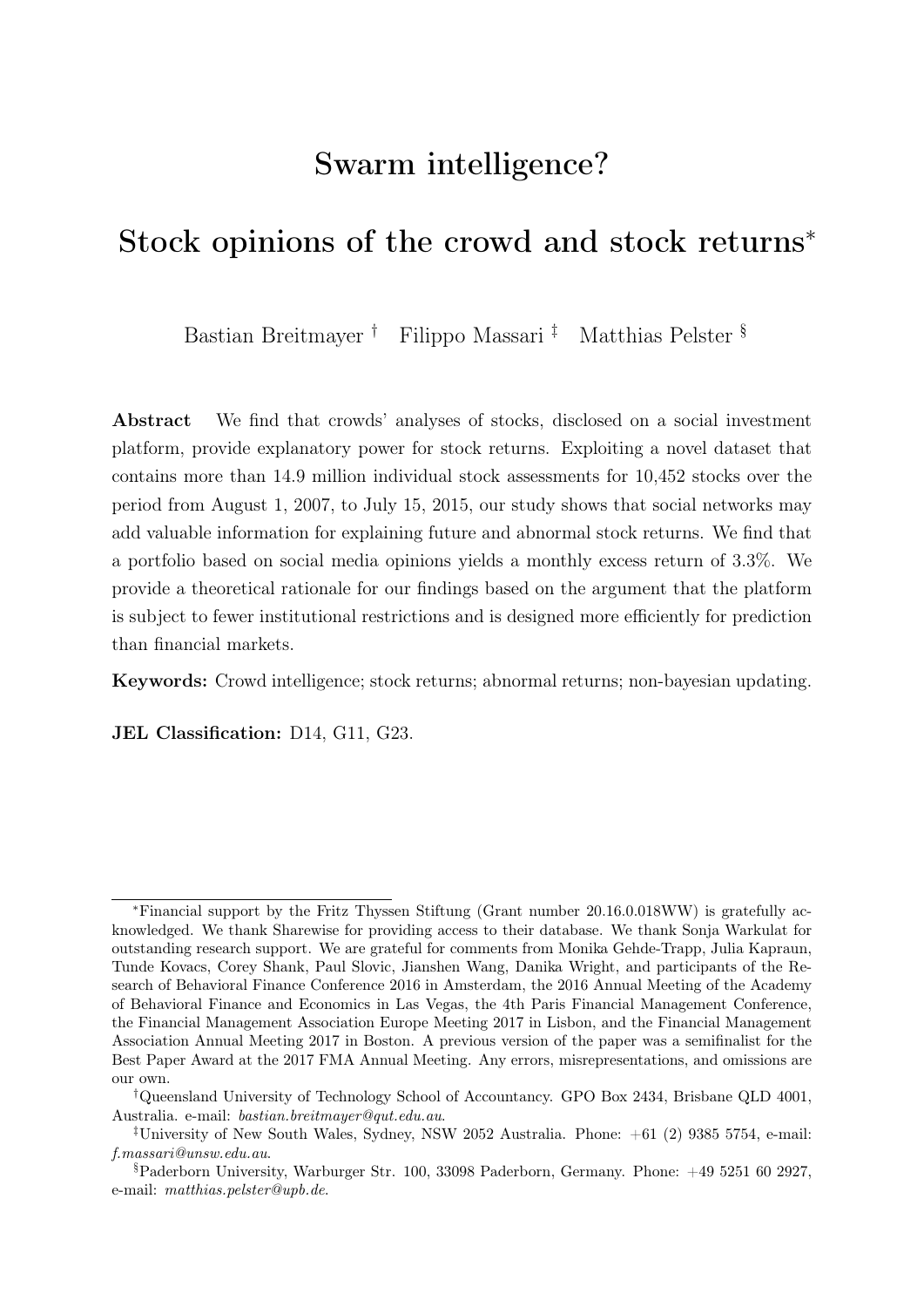and Model (5)). In line with our argument, we observe a significantly larger coefficient on Potential for high attention stocks compared to low attention stocks (*p*-value of *t*-test  $\lt$ 0.01). Next, we consider stocks that receive little and high attention compared to other stocks, based on the number of Sharewise predictions (Model (6) and Model (7)). Again, we observe a larger coefficient on Potential in the high attention group. A  $t$ -test indicates that coefficients are different at the 0.1% level. Yet, we can state that in all subsamples considered, we confirm our main results.

Finally, it is possible that the arrival of firm-level news is driving both the investors' predictions and future returns. For example, the most important news event for many firms is the quarterly earnings announcement which leads to a post earnings announcement drift in many countries [\(Hung et al., 2015\)](#page-32-14). In Model (8) we control for earnings surprises. The analysis supports our findings. To control for other news events, we rely on Quandl Alpha One Sentiment Data (News sentiment). Model (9) provides evidence that the consensus is not simply correlated with firm-level news that has predictive power.

Furthermore, in unreported robustness checks, we add the distance from the stock's 52 week high and 52-week low as additional control variables. The results for our variable of interest (Potential) remain nearly unchanged: The coefficient on Potential is .096, while the coefficients on the difference to 52-week low is positive and the coefficient on the difference to 52-week high is negative. All coefficients are statistically different from zero.

## <span id="page-19-0"></span>3.3 **Sharewise** crowd opinions and abnormal returns

In the previous section, we provided some evidence that the stock opinions transmitted through the social media platform Sharewise are positively related to stock returns. However, the stock opinions could simply reflect expected returns and thus not provide any additional insights. To test whether this is the case, we study the relationship between stock opinions (Potential) and abnormal returns. Again, we apply a panel regression approach with stock and time fixed effects using robust standard errors clustered at the individual stock level.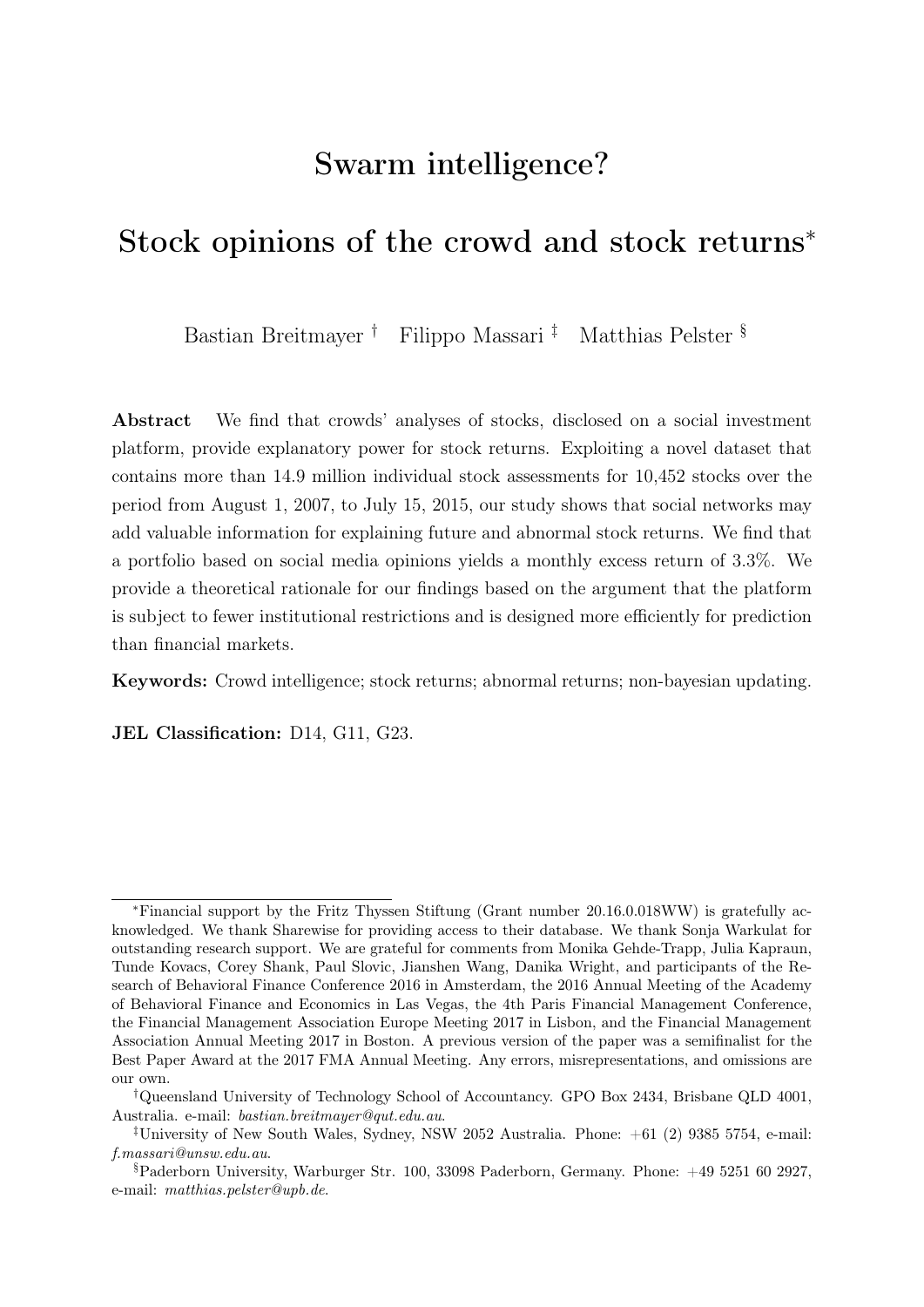Table [6](#page-44-0) reports results of our fixed-effects panel regressions on abnormal returns. Our first models (Panel A) (without and with control variables) show a positive relationship between stock opinions (Potential) and abnormal returns. The coefficient is statistically significantly different from zero at the 0.1% level. Similar to Section [3.2,](#page-17-0) we conduct several subsample tests to examine the explanatory power of Potential under different circumstances. Again, we separate stocks with low and high crowd consensus (Models (3) and (4); coefficients on Potential are different at the 0.1% level). Next, we only include stocks with high changes in the stock opinions of the crowd (top quartile, Model (5)), and only consider stocks with high sell Potential (top quartile) according to the crowd (Model (6)). For all subsamples, the message of our results remains the same.

#### - Place Table [6](#page-44-0) about here -

In Panel (B) of Table [6,](#page-44-0) subsamples are constructed with respect to different stock characteristics. First, we restrict our sample to stocks with high and low volatility (top quartile, Model (1) and bottom quartile, Model (2); coefficients are different from each other at 0.1% level). Both coefficients are significantly positive. Next, we build subsamples for stocks with poor past performance (bottom quartile of performance, Model (3)), and for stocks with the lowest and highest investor attention, measured in terms of Google search volume (bottom quartile, Model (4) and top quartile, Model (5); coefficients are different at 0.1% level). In addition, we build subsamples on the number of Sharewise predictions (bottom quartile, Model (6) and top quartile, Model (7); *p*-value of *t*-test  $< 0.001$ ). Even though the coefficients on the subsamples differ somewhat in size, we obtain statistically significant positive coefficients on Potential in all cases. Thus, the observed relationship between crowd stock assessments and abnormal stock returns is robust to different stock return characteristics and levels of investor attention.

In the same manner as described in Section [3.2](#page-17-0) we control for the impact of firm-level news. We control for earnings surprises in Model (8) and for general firm-level news events employing Quandl Alpha One Sentiment Data in Model (9) and confirm the results of our main analysis.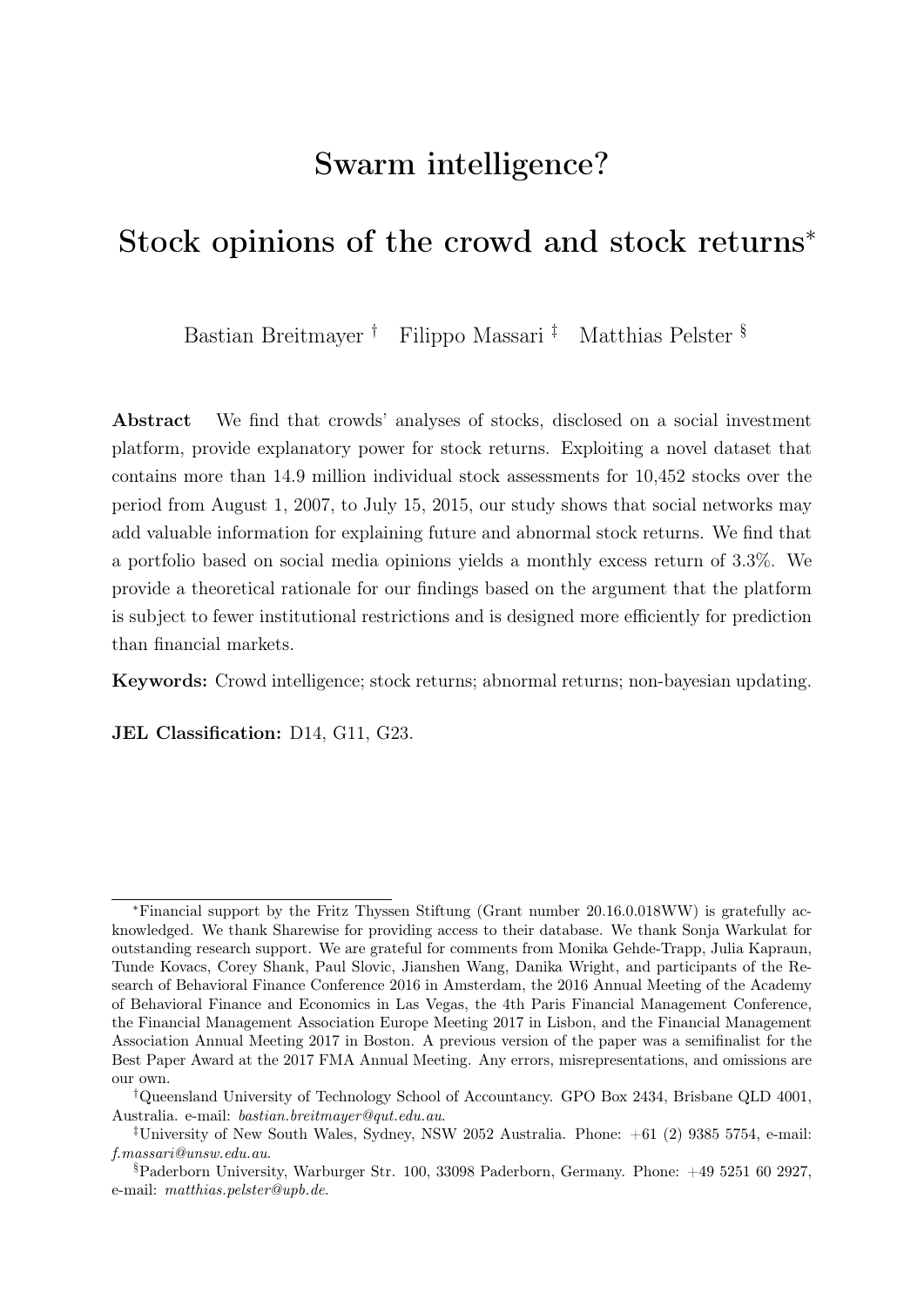## 3.4 Robustness checks

We perform a series of additional robustness. First, we split our sample to examine the explanatory power of target prices across countries. We separately examine the explanatory power for the countries with the most stocks in our sample. Specifically, we separately estimate Model (2) of Table [6](#page-44-0) (Panel A) and restrict the sample to stocks from a given country. While we observe a positive significant relationship between Sharewise target prices and abnormal returns for the United States, Canada, Germany, France, and Austrialia, the results are not robust for the United Kingdom, where we observe a coefficient that is statistically not different from zero (untabulated results).

Second, we perform a series of additional robustness checks by estimating expected returns based on a set of different market models. We perform these robustness checks to control for the possibility that the predictive power of Sharewise target prices just captures welldocumented patterns in stock prices such as momentum or investor sentiment.

For example, it may be possible that Sharewise users form target prices by extrapolating from past returns. This would lead to the predictive power of target price implied expected returns, if past returns positively predict future returns in mid-term horizon. Consequently, in this case crowd forecasts would just capture momentum. We can rule this possibility out by estimating expected returns based on the four-factor model proposed by [Carhart](#page-30-7) [\(1997\)](#page-30-7) or a Fama-French five-factor model expanded by the momentum factor and then repeating the analysis described in Section [3.3.](#page-19-0) We do not tabulate results to preserve space. However, our estimates remain virtually unchanged.

Another alternative explanation could be that target prices only contain noise and are negatively correlated with past prices. Given short term reversal in stock returns, past prices negatively predict future returns, which in turn explains the positive relation between crowd forecasts and future returns. Thus, crowd forecasts would not contain additional information beyond short term reversal of past returns. We control for this possibility by estimating expected returns based on a Fama-French five-factor model expanded with a short-term reversal factor. Our analyses provide evidence for the explanatory power also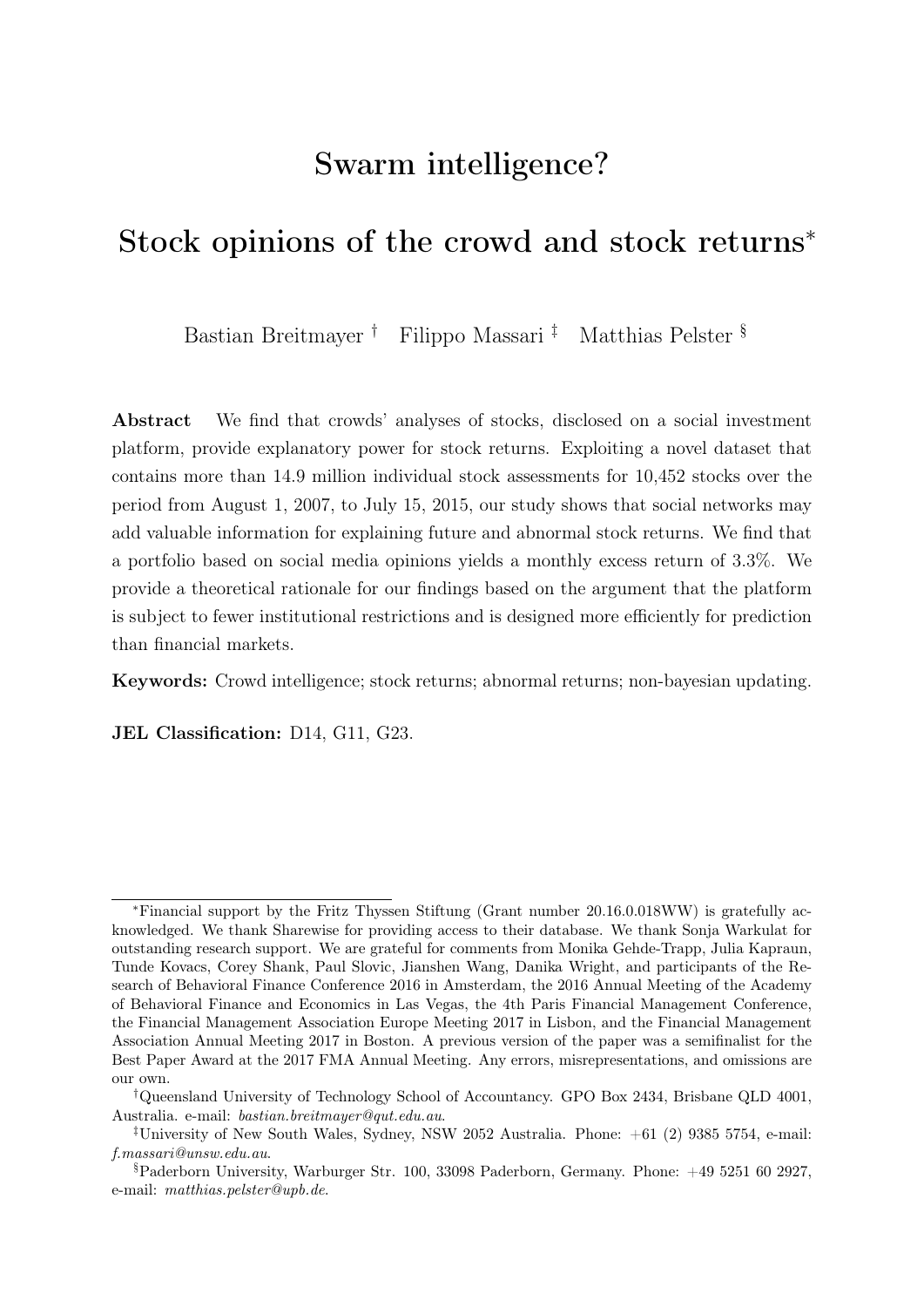in this case.

Finally, Sharewise crowd forecasts may capture no additional information beyond investor sentiment. We also check for this possible explanation by estimating expected returns based on a Fama-French five-factor model, expanded with the [Baker and Wurgler](#page-30-3) [\(2006\)](#page-30-3) investor sentiment factor. Our results hold in this case as well.

In addition to different specifications to estimate expected returns, we also perform several subsample analysis in order to verify the robustness of our results. First, we split our sample into two periods of equal length. We can confirm our results for both sub-periods. Similarly, we repeat our analysis focusing on time periods of high market volatility and low market volatility. Our results hold in both settings.

# <span id="page-22-0"></span>4 Theoretical justification for crowd consensus accuracy

In this section, we explain how *Sharewise's* collective predictions become accurate. Our arguments are inspired by the vast literature on efficient markets [\(Malkiel and Fama,](#page-32-15) [1970\)](#page-32-15) which identifies three mechanisms concurring to market efficiency.

First, financial markets can be efficient because they aggregate private information. Modeling the heterogeneity of opinions as only driven by heterogeneity in traders' private information and assuming common knowledge, markets are informationally efficient because each trader learns the private information of the other traders from prices. Even if traders have access to exclusive, private information and have different opinions before trading, in equilibrium they must hold the same, most informed opinion because all private information is revealed [\(Aumann, 1976;](#page-30-8) [Grossman, 1976;](#page-31-13) [Radner, 1979;](#page-33-12) [Geanakoplos](#page-31-14) [and Polemarchakis, 1982\)](#page-31-14).

Second, equilibrium prices become accurate because of natural selection. According to the market selection hypothesis, traders with inaccurate beliefs progressively lose wealth to traders whose beliefs are accurate [\(Alchian, 1950;](#page-30-9) [Friedman, 1953\)](#page-31-15). Therefore, markets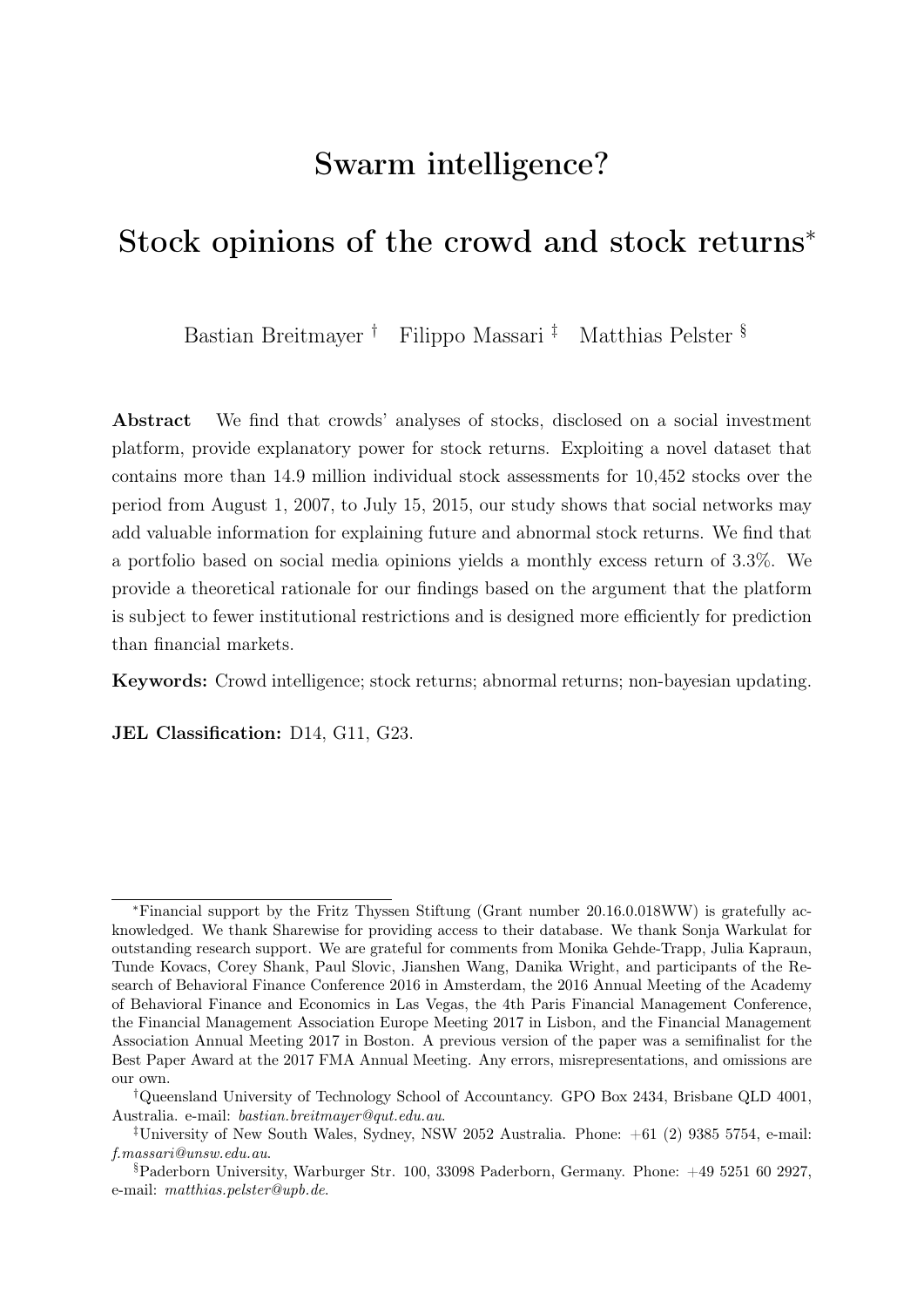become efficient because equilibrium prices eventually reflect the probabilistic views only of the accurate traders that survive [\(Sandroni, 2000\)](#page-33-13).

Third, the *wisdom of the crowd* argument, according to which an average of users opinions can deliver more accurate predictions than that of every single user because errors cancel out [\(Galton, 1907\)](#page-31-0).

Here we argue that the same mechanisms contribute to Sharewise's crowd consensus' accuracy. Moreover, the Sharewise crowd consensus can have predictive power over market prices because the platform is constructed to make use of these mechanisms more efficiently than financial markets. Unlike the market, Sharewise's platform facilitates a transparent exchange of information, it uses an aggregator algorithm which is optimized for prediction rather than the redistribution of wealth and it provides an environment in which users' prediction errors are likely to cancel out.

## 4.1 Information aggregation

A standard argument for market efficiency is that users can infer private information from prices. By participating in financial markets each user loses his information advantage and gains the collective wisdom of all market participants. As a result, equilibrium prices are efficient because they reflect all private information.

While the conditions under which prices perfectly reveal private information are demanding and unlikely to hold in financial markets, the Sharewise platform is designed to work as a transparent information aggregator (see Section [2](#page-7-0) for details). Rather than tackle the arduous task of reconstructing private information from market prices, Sharewise's users have direct access to each other opinions. As the platform host, Sharewise not only provides easy access to publicly available information but also gives a transparent overview of all user opinions and aggregates the user recommendations into a price target.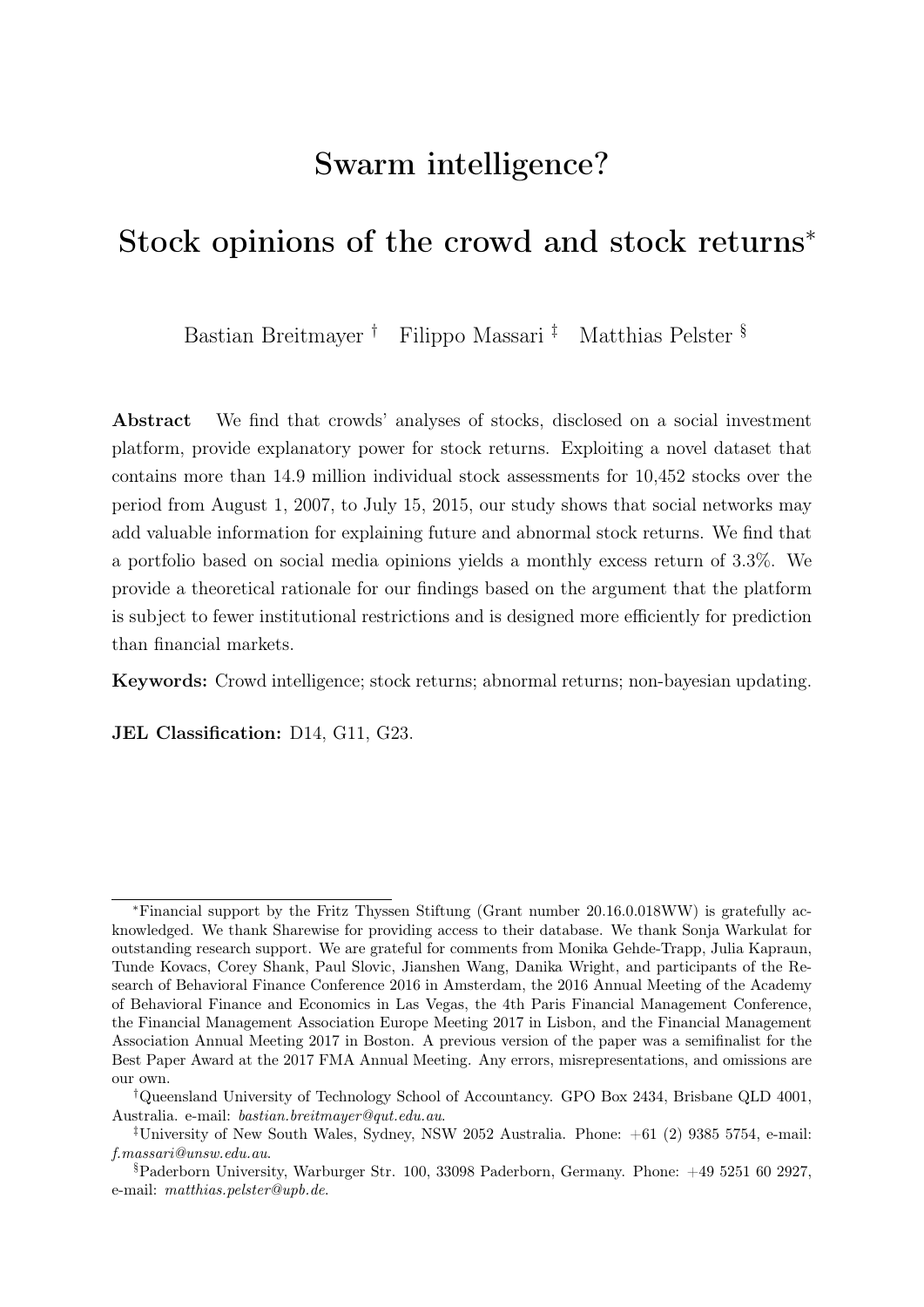## 4.2 Market selection

According to the market selection hypothesis, users with inaccurate beliefs progressively lose their wealth to users whose beliefs are more accurate. Eventually, asset prices become accurate because they exclusively represent the probabilistic view of those traders that survive the selection process. One of the limitations of the selection argument is that it requires a closed system: if new traders keep entering the market (noise traders), or traders leave the market after a certain amount of time, there is no guarantee that equilibrium prices will ever become efficient.

Sharewise's crowd consensus is a rank-weighted average of user recommendations, where users' rankings depend on the accuracy of their past predictions and the length of their prediction history. Because a user's ranking depends on past accuracy, Sharewise's aggregation algorithm selects for accurate traders in a way that is qualitatively similar to market selection.<sup>[9](#page-24-0)</sup> Moreover, giving more weight to those users with a longer prediction history is a way to mitigate the problem of noise traders, thus increasing the accuracy and reliability of crowd consensus.

Although we were not given the details of Sharewise's algorithm, we can describe its qualitative feature and rationale. The main difficulty is to construct the ranking system in such a way to be optimal with respect to prediction accuracy. To gain intuition, we start our discussion in a completely controlled setting where known results from robust learning can be directly applied [\(Cesa-Bianchi and Lugosi, 2006;](#page-31-16) [Cover and Thomas,](#page-31-17) [2012\)](#page-31-17). Next, we discuss modifications tailored to address Sharewise's prediction task. We do not claim that *Sharewise*'s algorithm coincides with the one we describe. Our discussion is simply meant to illustrate the qualitative features of Sharewise's algorithm to support our empirical findings.

Models in the market selections literature have shown that equations governing equilibrium prices are qualitatively similar to the algorithm described below [\(Blume and Easley,](#page-30-10) [2009;](#page-30-10) [Massari, 2016\)](#page-33-14). However, unlike Sharewise's algorithm, the "market algorithm" is

<span id="page-24-0"></span><sup>9</sup>See section [2.1](#page-8-1) for details on the aggregation algorithm; also, the interested reader is referred to the Sharewise website (<https://www.sharewise.com/us/help/about>) for additional information.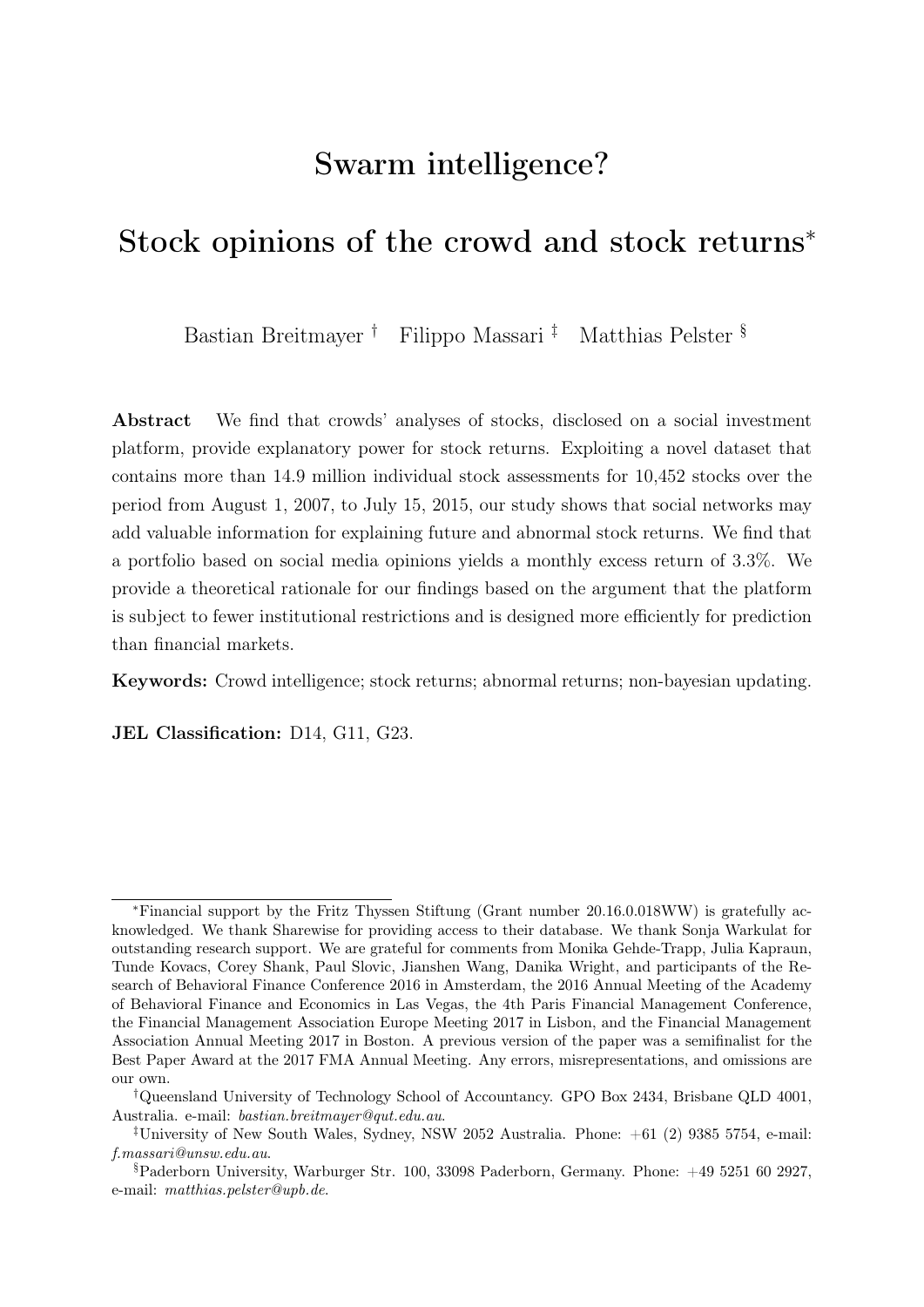not calibrated for good predictions. In financial markets, wealth-shares evolution and the weight of individual opinions on equilibrium prices are vastly affected by individual preferences in a way that does not need|to be optimal for price accuracy. On the contrary, Sharewise's algorithm disregards user preferences and combines their opinions with the sole goal of prediction accuracy.

Specifically, the Sharewise algorithm can improve over the "market algorithm" in two dimensions. First, while each user in the market invests to maximize his specific utility function, the Sharewise algorithm uses a unique accuracy criterion to assign weights. This makes user predictions comparable, eliminating those biases due to heterogeneity in user preferences. Second, unlike the market, Sharewise's algorithm has the flexibility to optimally choose its learning rate and discounting parameters.

#### 4.2.1 The platonic world

To a first-order approximation, Sharewise's prediction problem can be made consistent to the setting of expert predictions by [Cesa-Bianchi and Lugosi](#page-31-16) [\(2006\)](#page-31-16). There is a finite number of users ("experts") which make a series of price recommendations. Given a predetermined criterion for accuracy (e.g. sum of squared error, or Sharpe ratio), Sharewise's goal is to design a rule which dynamically combines user recommendations into a consensus with good out-of-sample accuracy performance.

We focus on those algorithms that possess the minimum regret property [\(Hannan, 1957;](#page-32-2) [Foster and Vohra, 1999\)](#page-31-3). That is, with the property that as the number of recommendations increases, the average collective recommendation is as accurate as the average prediction of the most accurate user with hindsight (e.g. [Blackwell et al., 1956;](#page-30-11) [Vovk, 1990;](#page-34-3) [Cover and Thomas, 2012\)](#page-31-17). Focusing on regret, rather than accuracy, allows to derive results that are independent of the data generating process that governs prices and user predictions. Minimum regret is closely related to prediction accuracy and consistency. Under standard assumptions about users' loss functions and about the processes governing prices and user predictions, algorithms with minimal regret are consistent [\(Grünwald,](#page-32-16) [2007\)](#page-32-16).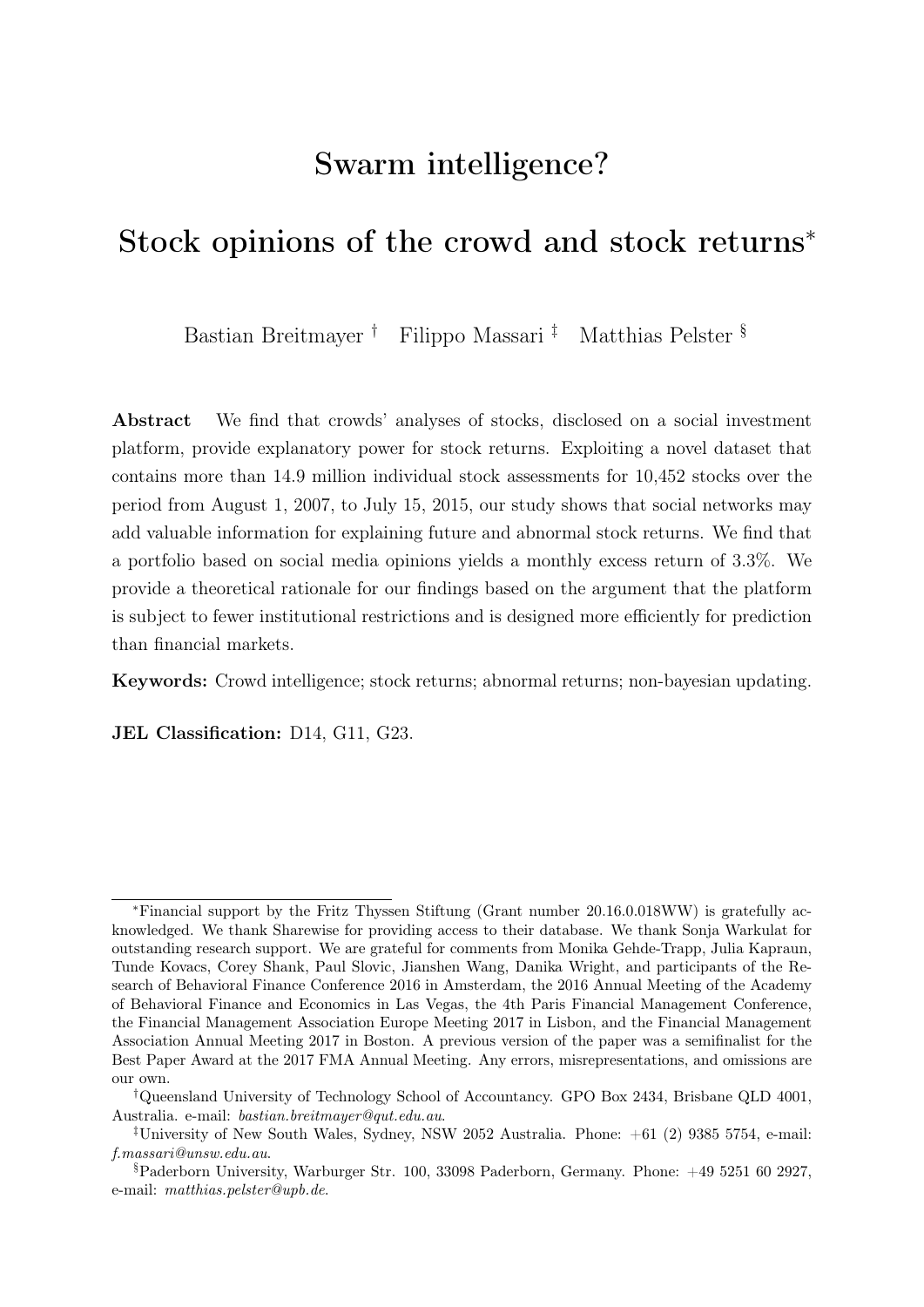Let us start by rephrasing a known result: if the platform has (a) a finite number of users,  $\mathcal{I}$ , (b) which make recommendations at the same time for the same assets, (c) the ranking function is monotone in past accuracy, and (d) the crowd consensus is an (exponentially) rank-weighted average of user recommendations, then, the crowd consensus has the minimum regret property.

Formally, let  ${q_{\tau}^s}_{\tau=1}^{t-1}, {q_{\tau}^i}_{\tau=1}^{t-1}, {Q_{\tau}}_{\tau=1}^{t-1}$  be the collective price target, user *i* recommendation, and the sequence of prices, respectively. Let  $d_t^i(q_t^i, Q_t) := d_t^i$  be a convex, monotone measure of user accuracy, and let the collective price target be an exponentially rank-weighted average of user recommendations:  $q_t^s = \sum$ i∈I  $w_t^i({d_\tau^i}_{\tau=1}^{t-1})q_t^i$ , with

$$
w_t^i(\{d_\tau^i\}_{\tau=1}^{t-1}) = \frac{\int_{\tau=1}^{\tau \sum\limits_{\tau=1}^t d_\tau^i}{\int_{\tau \in \mathcal{I}}^t \tau^i} \text{ where } \eta \in (0, \infty) \text{ is a free parameter that regulates the con-}
$$

vergence rate of the community predictions to the predictions of the most accurate user in the past. Then, the following theorem holds.

<span id="page-26-0"></span>**Theorem 1.** Under a-d and  $\forall \eta \in (0, \infty)$ , the (exponentially) rank-weighted average recommendation is eventually at least as accurate as the average recommendation of the most accurate user.

$$
q_t^s = \sum_{i \in \mathcal{I}} w_t^i \left( \left\{ d_\tau^i \right\}_{\tau=1}^{t-1} \right) q_t^i \quad \Rightarrow \quad \forall i, \lim_{t \to \infty} \frac{1}{t} \sum_{\tau=1}^t d_\tau^i - d_\tau^s \ge 0.
$$

Proof. Known result, e.g. [Vovk](#page-34-3) [\(1990\)](#page-34-3) or [Cesa-Bianchi and Lugosi](#page-31-16) [\(2006\)](#page-31-16).

Note that, no assumptions are made on the price process or on users' probabilistic models. Sharewise's crowd consensus predictions are, on average, at least as accurate as the predictions of the most accurate user. The result holds for every sequence of prices and are irrespective of the probabilistic models employed by users to make predictions. If we

 $\Box$ 

further assume that the true probability governing prices and the subjective probabilities governing user recommendations follows some ergodic process, then Theorem [1](#page-26-0) ensures that the crowd consensus converges in average to the prediction of the most accurate user.

Corollary 2. Under the assumptions of Theorem [1,](#page-26-0) if we further assume that user predic-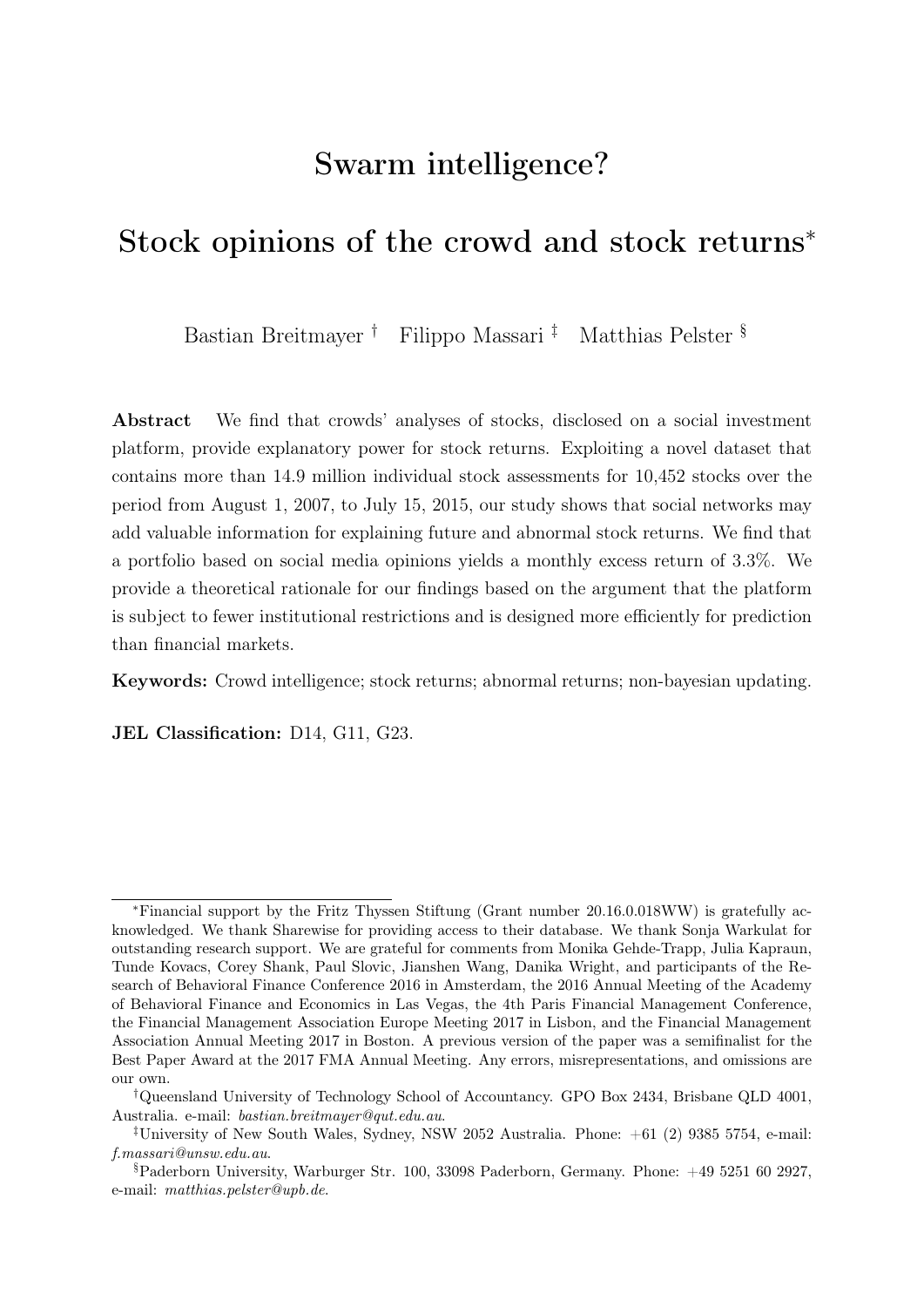tions and equilibrium prices are ergodic, then next-period recommendations are eventually as accurate as the recommendation of the most accurate user.

Proof. Under the stated assumptions, bounded regret implies consistency [\(Cesa-Bianchi](#page-31-16) [and Lugosi, 2006\)](#page-31-16).  $\Box$ 

#### 4.2.2 A step in the real world

In the previous section, we have shown that in an artificial setting, the use of a rankingweighted-average prediction guarantees good average predictions. The real world, however, is a much more interesting environment: users do not make infinitely many predictions, they do not make the same number of predictions, they do not make predictions at the same time, and the number of users making predictions is not constant. Of our initial assumptions, only (c) and (d) hold in practice. Accordingly, our platonic result is altered as follows. (i) The rank-weighted prediction never identifies a unique most accurate user and (ii) the length of the prediction history should be taken into consideration.

These limitations can be mitigated by choosing an appropriate value for the  $\eta$  parameter. By recursively searching for the optimal value of the  $\eta$  parameter, it is possible to determine the best weight to give to users as a function of their past performance. This approach is known to deliver predictions with the minimum regret property and a superefficiency property (Safe Bayesian, by [Grünwald and van Ommen](#page-32-17) [\(2017\)](#page-32-17) and [Massari](#page-33-15) [\(2017\)](#page-33-15); [Dindo and Massari](#page-31-18) [\(2019\)](#page-31-18)). It delivers predictions that are  $\sin \theta$  — at least as accurate as the most accurate user — and super-efficient — its predictions can be even more accurate than the most accurate user.

Specifically, if the environment is stable enough, Sharewise's algorithm can be calibrated to ensure an optimal tradeoff between the diversity of opinions brought in by users with short prediction histories and the proven reliability of those users with longer prediction histories. Intuitively, it is reasonable to give more weight to the prediction of a user that has a record of 900 correct predictions over a total of 1000, rather than to one with a record of 10 correct predictions out of 10. The former is less accurate but more reliable.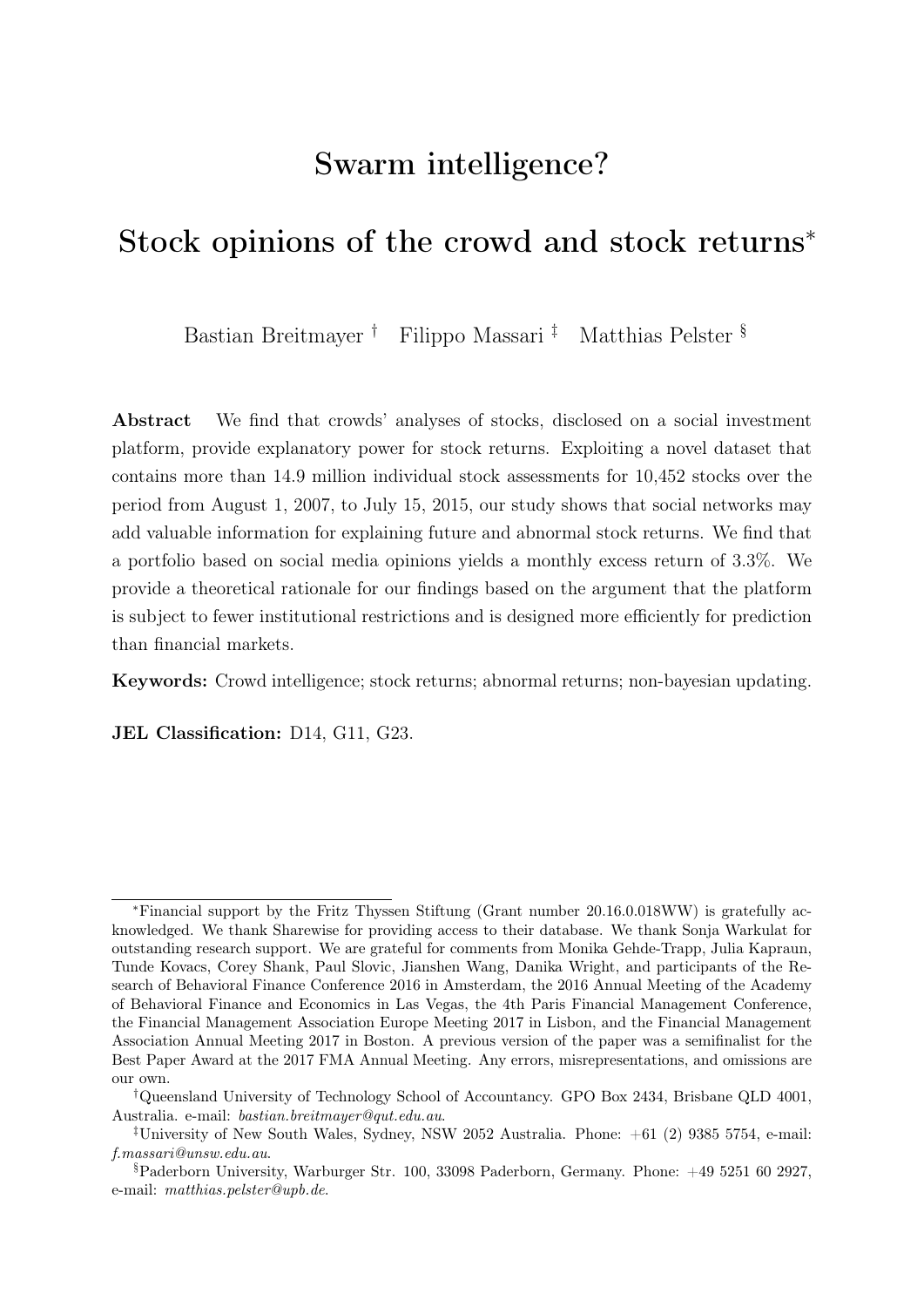As a concluding remark, we want to highlight that the parameters the algorithm optimally choses are not statistical parameters calibrated to match some regularities (e.g. moments) of the data. They are the parameters governing the rate at which the algorithm converges to the most accurate model. As such, this optimization improves Sharewise's community forecast accuracy, rather than making the estimates fragile to out-of-sample performance.

## 4.3 Wisdom of the crowd

In the previous section, we argued that Sharewise's crowd consensus is a non-degenerate rank-weighted average of users' opinion. The ranking helps the wisdom of the crowd argument by giving less weight to the prediction of users that are less reliable because they have bad past record or not enough predictions. However, it does not prevent those opinions to be systematically biased. For example, if all users were optimistic, their collective opinion is also optimistic. Further, the prediction of users with low rank can still have a large impact on collective predictions, if their recommendations are very different from the average.

Under regularity conditions, these problems could be addressed adjusting the aggregator algorithm. However, this correction would comport a substantial manipulation of users' opinions which is against the spirit of the platform.

Empirically, we find that there is no need to modify the aggregator algorithm. User recommendations do not display systematic biases or excessive variance. A natural conjecture for this lucky accident is that user recommendations are affected (anchored) by the current level of stock prices and past trends. Anchoring, which from the individual perspective is a "bias", improves crowd consensus' accuracy because it helps reducing the volatility in the predictions — thus working as a "shrinkage estimator" [\(Stein et al., 1956\)](#page-33-16).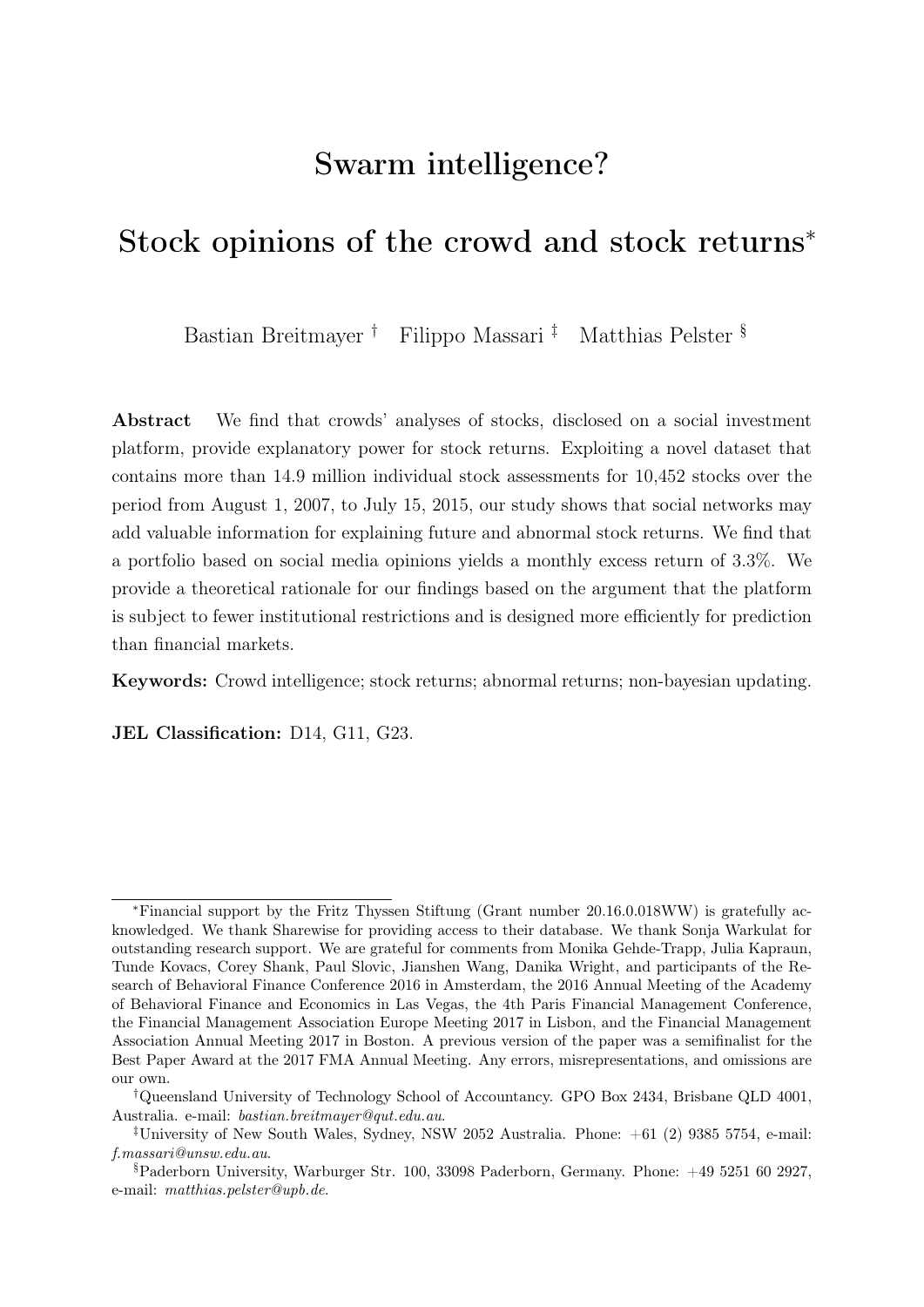# 5 Conclusion

In this paper, we investigate the relationship between stock-specific crowd opinions transmitted through social media and stock performance. To understand the relevance of information shared on social media for stock returns is of importance for investors, regulators, and providers of financial services, for example, because investors may execute trades according to these recommendations. We analyze stock-specific crowd opinions utilizing an innovative, unique dataset that contains more than 14.9 million individual stock assessments for 10,452 stocks for the period from August 1, 2007, to July 15, 2015. Exploiting this dataset, we find a positive relationship between crowd stock opinions and stock returns. In particular, we observe an excess return of 3.4% for a portfolio based on Sharewise recommendations. Thus, our study provides evidence that the cumulative knowledge of the crowd includes some valuable information that increases the explanatory power of stock return models. We offer a theoretical foundation for our evidence based on the literature on efficient markets. We argue that financial markets are subject to institutional restrictions which do not exist on the platform. Therefore, by employing an aggregator algorithm that is optimized for prediction rather than the redistribution of wealth, the Sharewise crowd can contribute to explaining stock returns.

The aggregator algorithm also mitigates the impact of the positivity bias previously documented in the literature [\(Muchnik et al., 2013;](#page-33-10) [Tang et al., 2017\)](#page-33-11) and evident in the number of observations provided on Sharewise. While [Tang et al.](#page-33-11) [\(2017\)](#page-33-11) document that the misinformation due to the bias leads to underperformance, the weighted community recommendations in our study can contribute to explaining abnormal returns.

We provide evidence for the explanatory power of crowd opinions for future stock returns and abnormal returns in different scenarios. Even if the social investment platform users do not reach consensus, the aggregated stock opinions provide valuable information. The relationship is also robust to large changes in stock opinions over time, stocks that are difficult to value, and stocks that only receive a low level of investor attention. Similarly, our results suggest that the predictive power is not driven by momentum, short-term rever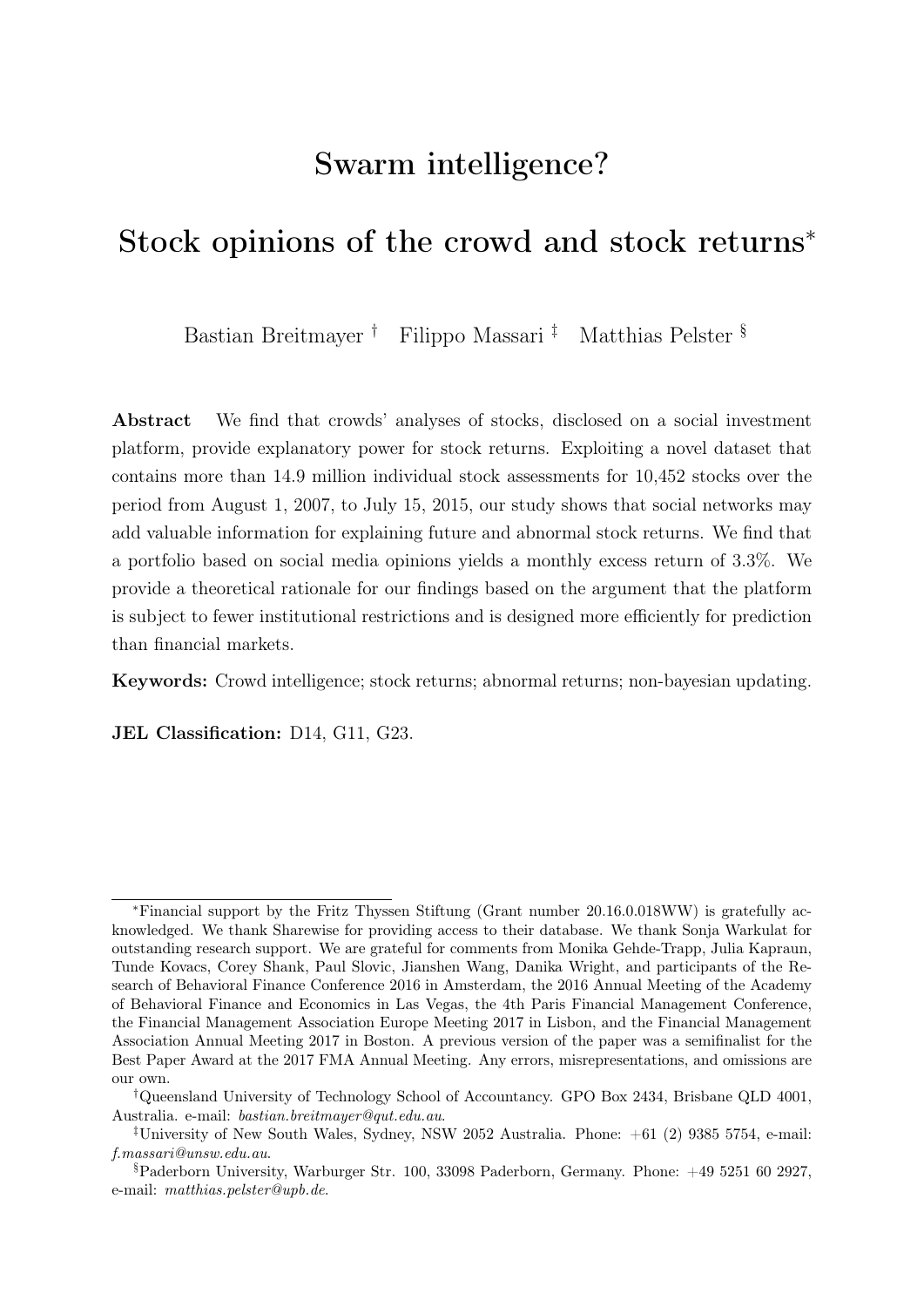sal, or investor sentiment. Our results also hold across different countries and economies with different levels of strength. Thus, our study provides evidence supportive of the concept of crowd intelligence introduced by [Galton](#page-31-0) [\(1907\)](#page-31-0) (see also [Surowiecki, 2004\)](#page-33-1) in the context of investment decisions on stock markets.

Our paper contributes to the growing literature on social media investment platforms. The influence of social media on investment decisions has increased significantly and is expected to increase further in the future. Our paper shows that this growing attention is reasonable, as the information offered on these platforms contributes to explaining future abnormal stock returns.

# References

- <span id="page-30-5"></span>Adebambo, B.N., Bliss, B., Kumar, A., 2016. Geography, diversity, and accuracy of crowdsourced earnings forecasts. Working Paper .
- <span id="page-30-9"></span>Alchian, A.A., 1950. Uncertainty, evolution, and economic theory. The Journal of Political Economy 58, 211–221.
- <span id="page-30-8"></span>Aumann, R.J., 1976. Agreeing to disagree. The annals of statistics 4, 1236–1239.
- <span id="page-30-6"></span>Avery, C.N., Chevalier, J.A., Zeckhauser, R.J., 2016. The "caps" prediction system and stock market returns. Review of Finance 20, 1363–1381.
- <span id="page-30-3"></span>Baker, M., Wurgler, J., 2006. Investor sentiment and the cross-section of stock returns. The Journal of Finance 61, 1645–1680.
- <span id="page-30-0"></span>Barber, B.M., Odean, T., 2000. Trading is hazardous to your wealth: The common stock investment performance of individual investors. The Journal of Finance 55, 773–806.
- <span id="page-30-4"></span>Barber, B.M., Odean, T., Zhu, N., 2009. Do retail trades move markets? The Review of Financial Studies 22, 151–186.
- <span id="page-30-11"></span>Blackwell, D., et al., 1956. An analog of the minimax theorem for vector payoffs. Pacific Journal of Mathematics 6, 1–8.
- <span id="page-30-10"></span>Blume, L., Easley, D., 2009. The market organism: long-run survival in markets with heterogeneous traders. Journal of Economic Dynamics and Control 33, 1023–1035.
- <span id="page-30-1"></span>Bollen, N.P.B., Busse, J.A., 2004. Short-term persistence in mutual fund performance. The Review of Financial Studies 18, 569–597.
- <span id="page-30-2"></span>Busse, J.A., Goyal, A., Wahal, S., 2010. Performance and persistence in institutional investment management. The Journal of Finance 65, 765–790.
- <span id="page-30-7"></span>Carhart, M.M., 1997. On persistence in mutual fund performance. The Journal of Finance 52, 57–82.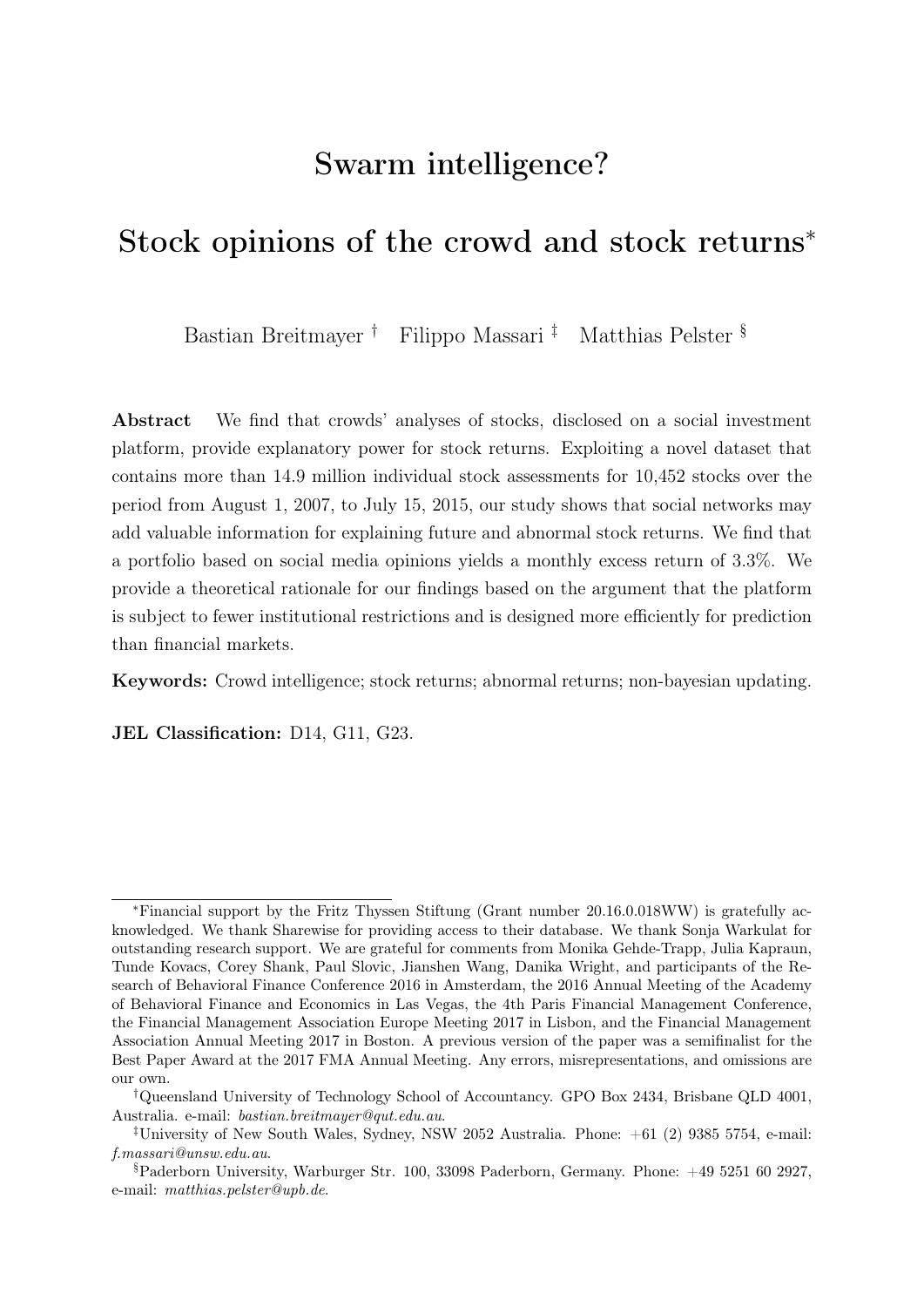- <span id="page-31-16"></span>Cesa-Bianchi, N., Lugosi, G., 2006. Prediction, learning, and games. Cambridge university press.
- <span id="page-31-7"></span>Chen, H., De, P., Hu, Y.J., Hwang, B., 2014. Wisdom of crowds: The value of stock opinions transmitted through social media. The Review of Financial Studies 27, 1367– 1403.
- <span id="page-31-17"></span>Cover, T.M., Thomas, J.A., 2012. Elements of information theory. John Wiley & Sons.
- <span id="page-31-8"></span>Crawford, S., Gray, W., Johnson, B.R., Price III, R.A., 2017. What motivates buy-side analysts to share recommendations online? Management Science 64, 2473–2972.
- <span id="page-31-5"></span>Da, Z., Engelberg, J.E., Gao, P., 2011. In search of attention. The Journal of Finance 66, 1461–1499.
- <span id="page-31-1"></span>Da, Z., Huang, X., 2018. Harnessing the wisdom of crowds. Working Paper .
- <span id="page-31-11"></span>Da, Z., Liu, Q., Schaumburg, E., 2014. A closer look at the short-term return reversal. Management Science 60, 658–674.
- <span id="page-31-4"></span>De Long, J., Shleifer, A., Summers, L., Waldmann, R., 1990. Noise trader risk in financial markets. Journal of Political Economy 98, 703–738.
- <span id="page-31-18"></span>Dindo, P., Massari, F., 2019. The wisdom of the crowd in dynamic economies. University Ca'Foscari of Venice, Dept. of Economics Research Paper Series No 17.
- <span id="page-31-10"></span>Doering, P., Neumann, S., Paul, S., 2015. A primer on social trading networks: Institutional aspects and empirical evidence. Working Paper.
- <span id="page-31-9"></span>Dougal, C., Engelberg, J., Garcia, D., Parsons, C.A., 2012. Journalists and the stock market. The Review of Financial Studies 25, 639–679.
- <span id="page-31-6"></span>Engelberg, J.E., Parsons, C.A., 2011. The causal impact of media in financial markets. The Journal of Finance 66, 67–97.
- <span id="page-31-12"></span>Fama, E.F., 1965. The behavior of stock market prices. The Journal of Business 38, 34–105.
- <span id="page-31-2"></span>Fama, E.F., French, K.R., 2015. A five-factor asset pricing model. Journal of Financial Economics 116, 1–22.
- <span id="page-31-3"></span>Foster, D.P., Vohra, R., 1999. Regret in the on-line decision problem. Games and Economic Behavior 29, 7–35.
- <span id="page-31-15"></span>Friedman, M., 1953. Essays in positive economics. volume 231. University of Chicago Press.
- <span id="page-31-0"></span>Galton, F., 1907. Vox populi. Nature 75, 450–451.
- <span id="page-31-14"></span>Geanakoplos, J.D., Polemarchakis, H.M., 1982. We can't disagree forever. Journal of Economic Theory 28, 192–200.
- <span id="page-31-13"></span>Grossman, S., 1976. On the efficiency of competitive stock markets where trades have diverse information. The Journal of Finance 31, 573–585.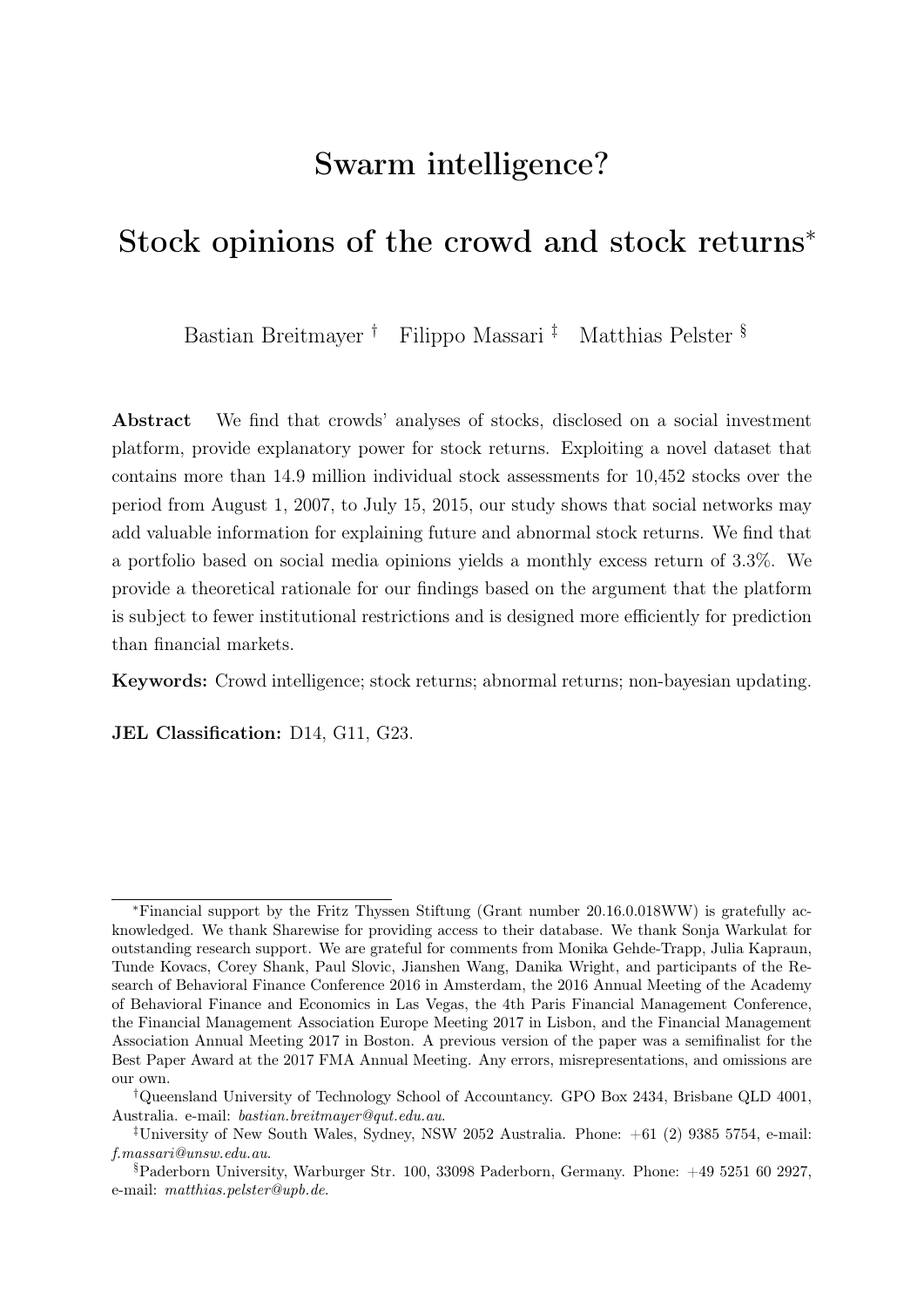- <span id="page-32-17"></span>Grünwald, P., van Ommen, T., 2017. Inconsistency of bayesian inference for misspecified linear models, and a proposal for repairing it. Bayesian Analysis 12, 1069–1103.
- <span id="page-32-16"></span>Grünwald, P.D., 2007. The minimum description length principle. MIT press.
- <span id="page-32-2"></span>Hannan, J., 1957. Approximation to bayes risk in repeated play. Contributions to the Theory of Games 3, 97–139.
- <span id="page-32-1"></span>Hommes, C., Sonnemans, J., Tuinstra, J., van de Velden, H., 2005. Coordination of expectations in asset pricing experiments. The Review of Financial Studies 18, 955– 980.
- <span id="page-32-13"></span>Hong, H., Kacperczyk, M., 2009. The price of sin: The effects of social norms on markets. Journal of Financial Economics 93, 15–36.
- <span id="page-32-14"></span>Hung, M., Li, X., Wang, S., 2015. Post-earnings-announcement drift in global markets: Evidence from an information shock. The Review of Financial Studies 28, 1242–1283.
- <span id="page-32-11"></span>Ince, O., Porter, R., 2006. Individual equity return data from Thomson Datastream: Handle with care! The Journal of Financial Research 29, 463–479.
- <span id="page-32-6"></span>Jame, R., Johnston, R., Markov, S., Wolfe, M.C., 2016. The value of crowdsourced earnings forecasts. Journal of Accounting Research 54, 1077–1110.
- <span id="page-32-7"></span>Jame, R., Markov, S., Wolfe, M.C., 2017. Does crowdsourced research discipline sell-side analysts? SMU Cox School of Business Research Paper 18.
- <span id="page-32-9"></span>Kaniel, R., Liu, S., Saar, G., Titman, S., 2012. Individual investor trading and return patterns around earnings announcements. The Journal of Finance 67, 639–680.
- <span id="page-32-8"></span>Kaniel, R., Saar, G., Titman, S., 2008. Individual investor trading and stock returns. The Journal of Finance 63, 273–310.
- <span id="page-32-12"></span>Karolyi, A., Lee, K.H., van Dijk, M.A., 2012. Understanding commonality in liquidity around the world. Journal of Financial Economics 105, 82–112.
- <span id="page-32-10"></span>Kelley, E.K., Tetlock, P.C., 2013. The journal of finance. How Wise Are Crowds? Insights from Retail Orders and Stock Returns 68, 1229–1265.
- <span id="page-32-4"></span>Kumar, A., Lee, C.M., 2006. Retail investor sentiment and return comovements. The Journal of Finance 61, 2451–2486.
- <span id="page-32-3"></span>Lee, C.M., Shleifer, A., Thaler, R.H., 1991. Investor sentiment and the closed-end fund puzzle. The Journal of Finance 46, 75–109.
- <span id="page-32-5"></span>Liu, Y.Y., Nacher, J.C., Ochiai, T., Martino, M., Altshuler, Y., 2014. Prospect theory for online financial trading. PLoS One 9, 1–7.
- <span id="page-32-0"></span>Lorge, I., Fox, D., Davitz, J., Brenner, M., 1958. A survey of studies contrasting the quality of group performance and individual performance. Psychological Bulletin 55, 337–372.
- <span id="page-32-15"></span>Malkiel, B.G., Fama, E.F., 1970. Efficient capital markets: A review of theory and empirical work. The Journal of Finance 25, 383–417.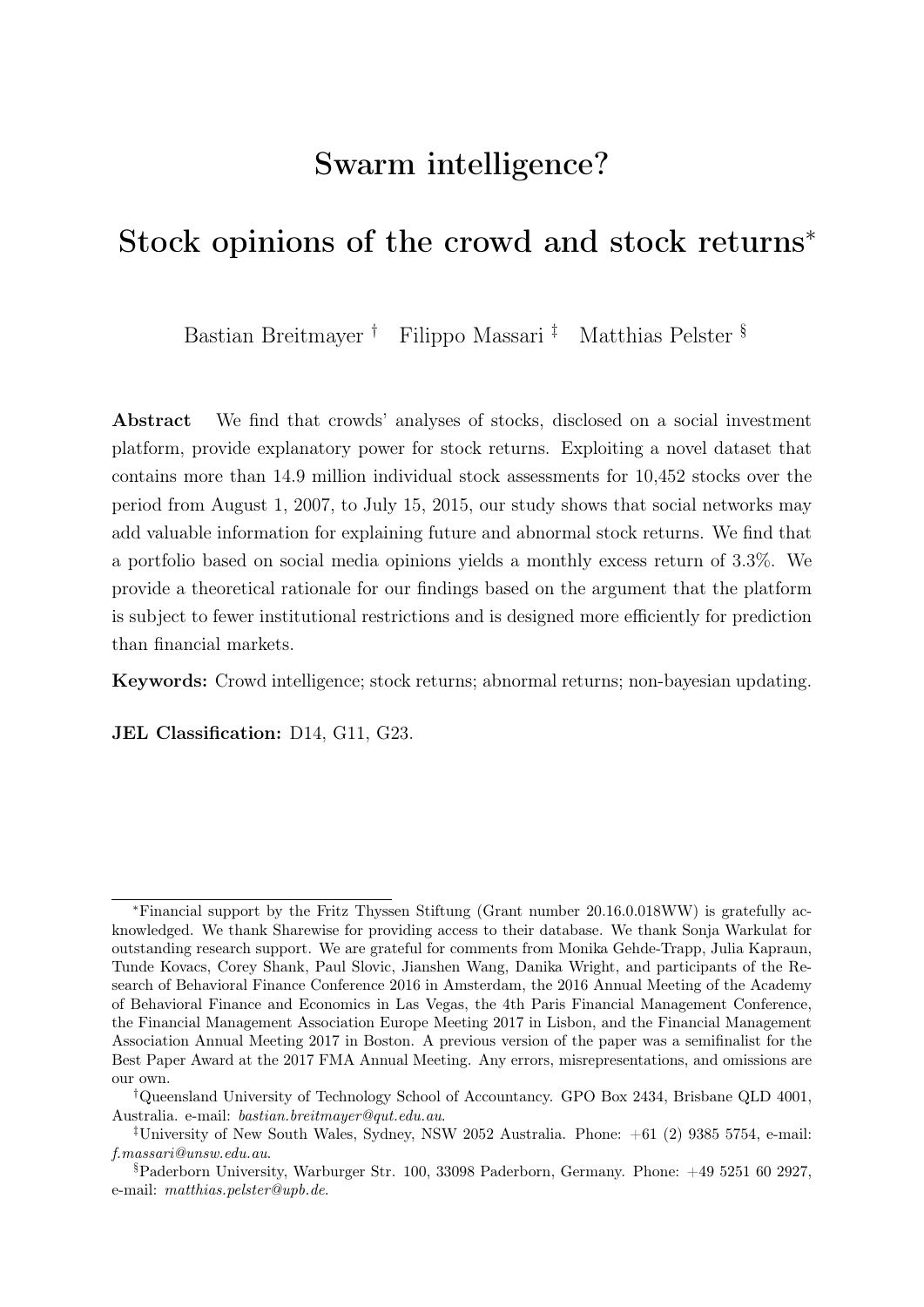- <span id="page-33-14"></span>Massari, F., 2016. Price probabilities: A class of bayesian and non-bayesian prediction rules. Working paper .
- <span id="page-33-15"></span>Massari, F., 2017. Markets with heterogeneous beliefs: A necessary and sufficient condition for. Working paper .
- <span id="page-33-10"></span>Muchnik, L., Aral, S., Taylor, S.J., 2013. Social influence bias: A randomized experiment. Science 341, 647–651.
- <span id="page-33-6"></span>Oehler, A., Horn, M., Wendt, S., 2016. Benefits from social trading? Empirical evidence for certificates on wikifolios. International Review of Financial Analysis 46, 202–210.
- <span id="page-33-3"></span>Pan, W., Altschuler, Y., Pentland, A.S., 2012. Decoding social influence and the wisdom of the crowd in financial trading network, in: International Conference on Privacy, Security, Risk and Trust and International Conference on Social Computing, Institute of Electrical and Electronics Engineers. pp. 203–209.
- <span id="page-33-8"></span>Pedraza, A., Pulga, F., 2019. Asset price effects of peer benchmarking: Evidence from a natural experiment. International Review of Economics & Finance  $62, 53 - 65$ .
- <span id="page-33-9"></span>Pelster, M., 2017. I'll have what s/he's having: A case study of a social trading network. Proceedings of the International Conference on Information Systems 2017 .
- <span id="page-33-5"></span>Pelster, M., Breitmayer, B., 2019. Attracting attention from peers: Excitement in social trading. Journal of Economic Behavior & Organization 161, 158 – 179.
- <span id="page-33-4"></span>Pelster, M., Hofmann, A., 2018. About the fear of reputational loss: Social trading and the disposition effect. Journal of Banking & Finance 94, 75–88.
- <span id="page-33-12"></span>Radner, R., 1979. Rational expectations equilibrium: Generic existence and the information revealed by prices. Econometrica 47, 655–678.
- <span id="page-33-13"></span>Sandroni, A., 2000. Do markets favor agents able to make accurate predictions? Econometrica 68, 1303–1341.
- <span id="page-33-16"></span>Stein, C., et al., 1956. Inadmissibility of the usual estimator for the mean of a multivariate normal distribution, in: Proceedings of the Third Berkeley symposium on mathematical statistics and probability, pp. 197–206.
- <span id="page-33-1"></span>Surowiecki, J., 2004. The Wisdom of Crowds. Anchor Books, New York, NY.
- <span id="page-33-11"></span>Tang, S., Liu, Q., McQueen, M., Counts, S., Jain, A., Zheng, H., Zhao, B.Y., 2017. Echo chambers in investment discussion boards, in: ICWSM (Ed.), The 11th International Conference on Web and Social Media. AAAI Press, Montreal, pp. 240–249.
- <span id="page-33-2"></span>Tetlock, P., 2007. Giving content to investor sentiment: The role of media in the stock market. The Journal of Finance 62, 1139–1168.
- <span id="page-33-0"></span>The Securities and Exchange Commission, 2012. Investment adviser use of social media. National Examination Risk Alert.
- <span id="page-33-7"></span>Tsukioka, Y., Yanagi, J., Takada, T., 2018. Investor sentiment extracted from internet stock message boards and ipo puzzles. International Review of Economics & Finance 56, 205 – 217.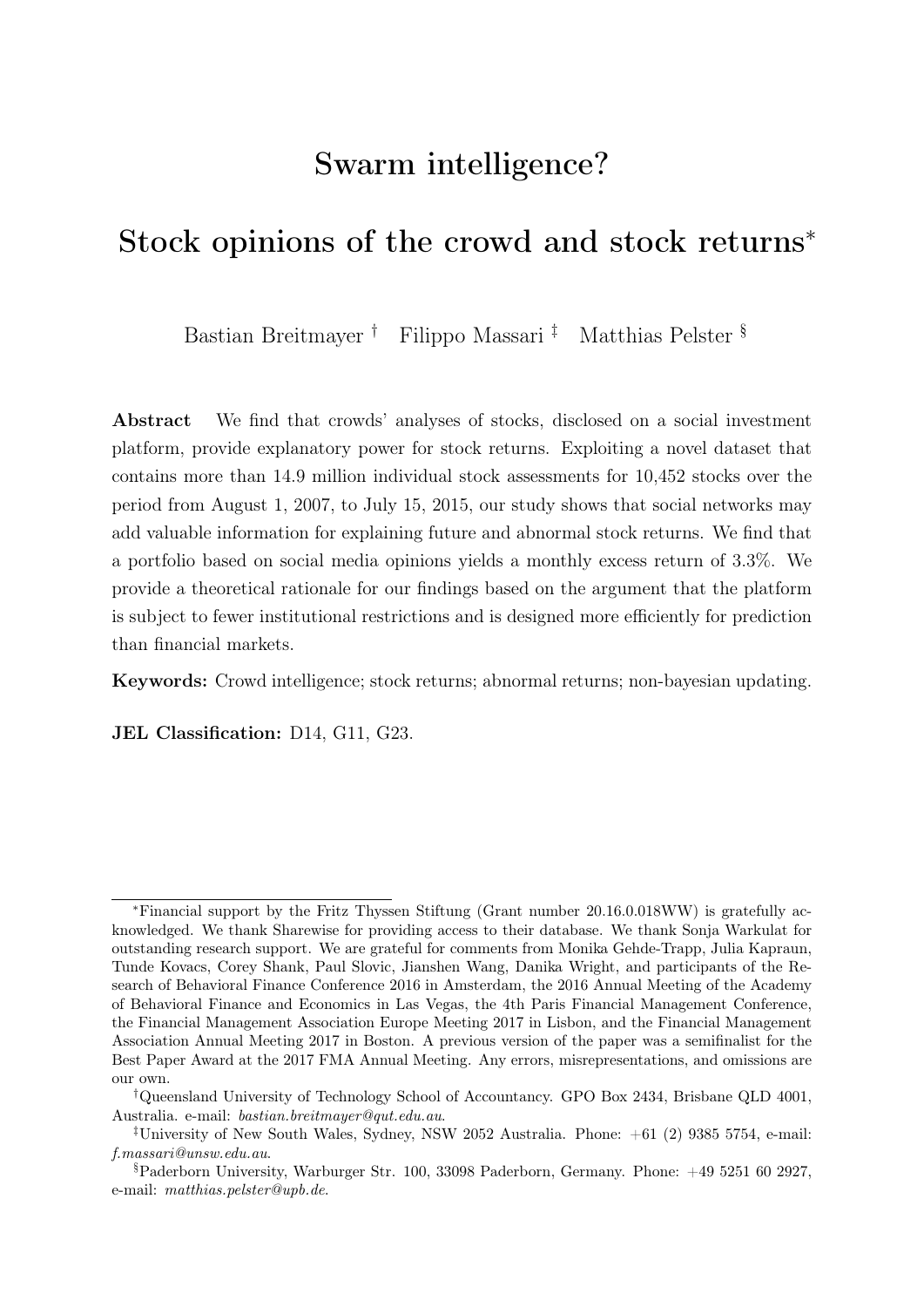- <span id="page-34-1"></span>Vasile, D., Sebastian, T.C., Radu, T., 2012. An introduction to behavioral corporate finance. Annals of the University of Oradea, Economic Science Series 21, 471–476.
- <span id="page-34-3"></span>Vovk, V.G., 1990. Aggregating strategies, in: Proc. Third Workshop on Computational Learning Theory, Morgan Kaufmann. pp. 371–383.
- <span id="page-34-2"></span>Wang, G., Wang, T., Wang, B., Sambasivan, D., Zhang, Z., 2015. Crowds on wall street: Extracting value from collaborative investing platforms, in: Proceedings of the 18th ACM Conference on Computer Supported Cooperative Work & Social Computing, ACM. pp. 17–30.
- <span id="page-34-0"></span>Yaniv, I., Milyavsky, M., 2007. Using advice from multiple sources to revise and improve judgments. Organizational Behavior and Human Decision Processes 103, 104–120.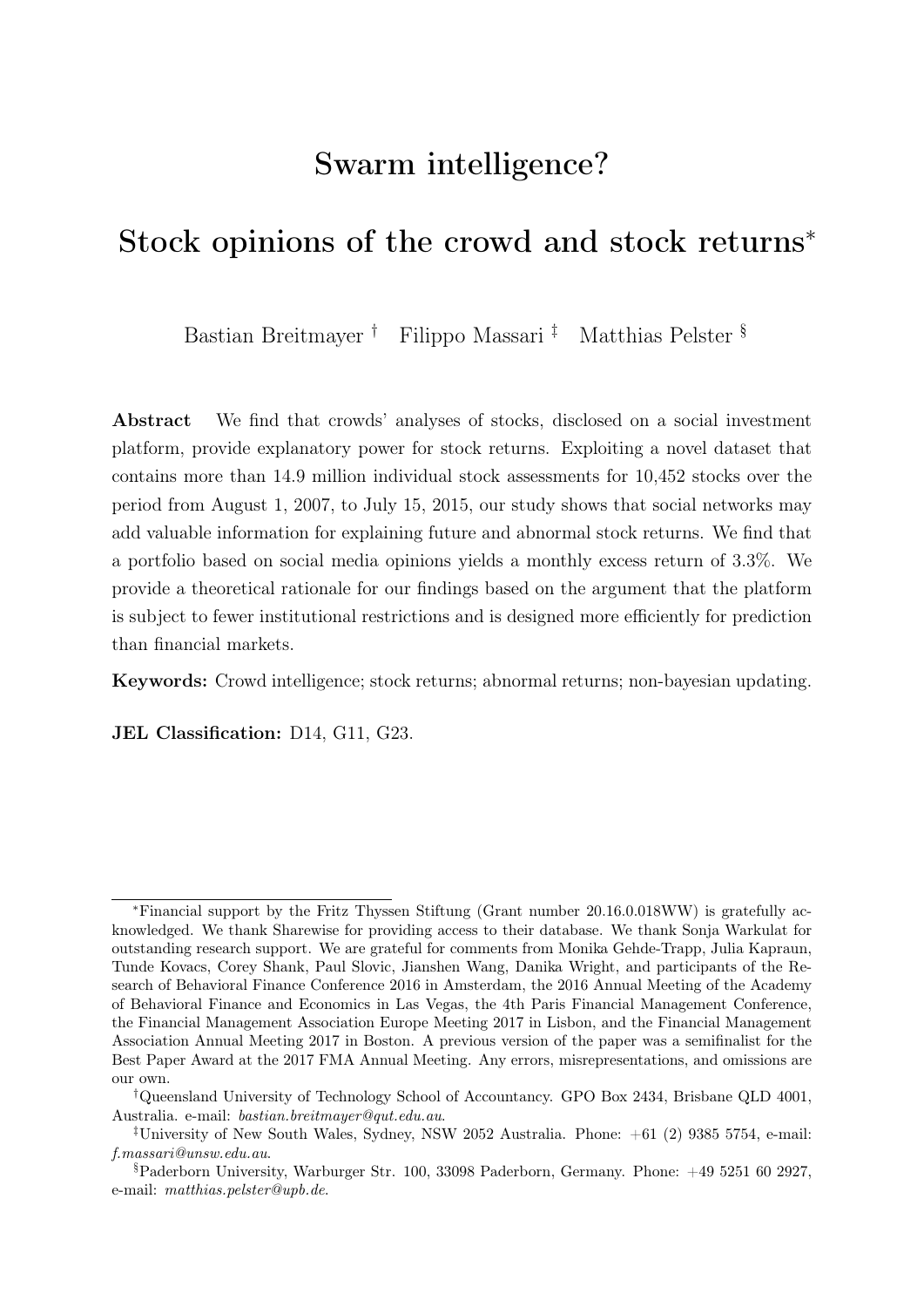| v<br><b>Stocks</b><br>۰ | UNITED TEC: \$105.62 +0.12%            |                     |                                   | <b>UNITEDHEAL \$142.59 +1.31%</b> | VERIZON COM \$55.70 |                      | $-0.41%$          | VISA INC. A                         | \$78.72 +0.52%<br>10:11 AM          |
|-------------------------|----------------------------------------|---------------------|-----------------------------------|-----------------------------------|---------------------|----------------------|-------------------|-------------------------------------|-------------------------------------|
| Dashboard ×             | Markets -                              | Crowd -             | News ~                            |                                   |                     |                      | Q Security/Ticker | $v^*$<br>Register                   | Login<br>or                         |
|                         |                                        |                     |                                   |                                   |                     |                      |                   |                                     |                                     |
| <b>WORLD MARKETS</b>    | <b>STOCK OF THE DAY</b>                |                     | <b>FEATURED PREDICTION</b>        | <b>FEATURED PORTFOLIO</b>         |                     | <b>FEATURED NEWS</b> |                   |                                     | Can you lose more money than        |
| <b>Toronto</b>          | New York                               | London <sup>1</sup> | <b>III</b> Frankfurt<br>Paris III |                                   |                     | <b>Shanghai</b>      | Tokyo             | <b>Donald Trump?</b><br>your price. | The more money you lose, the bigger |
| <b>North America</b>    | closed                                 | Europe              |                                   | open                              | Asia                |                      | open              | САТСН                               |                                     |
| Dow Jones               | 18,559<br>$+0.1496$<br>$\vert S \vert$ | <b>4 FTSE 100</b>   | 6,728                             | $+0.46%$ S                        | Nikkei 225          | 16,682               | $-0.25%$ -        | <b>THE BEAR</b>                     |                                     |
| <b>S&amp;P 500</b>      | $-0.14%$ B<br>2.164                    | $\triangle$ CAC 40  | 4,355                             | $+0.58%$ 3                        | Shanghai Co         | 3,028                | $-0.27%$ -        | <b>DOW JONES</b>                    |                                     |
| NASDAQ 100              | 4.603<br>$-0.35%$ $-$                  | $\triangle$ DAX     | 10,048                            | $+0.66%$ 3                        | + Hang Seng         | 21,878               | $+0.9496$ -       |                                     |                                     |
| S&P/TSX Co              | 14,525<br>$-0.05%$ $-$                 |                     |                                   |                                   | * KOSPI             | 2,015                | $-0.07%$ -        | ↑ 18,560.49                         | 27.44 +0.15%                        |
|                         |                                        |                     |                                   |                                   |                     |                      |                   |                                     | 18,560.00                           |
| <b>CROWD CONSENSUS</b>  | Dow Jones<br>÷Q.                       | $\checkmark$        |                                   |                                   |                     |                      |                   |                                     | 18,540.00                           |
| Buy                     |                                        |                     | <b>Buy</b>                        | Sell                              |                     |                      | Sell              |                                     | 18,520.00                           |
| <b>Stock</b>            |                                        | Crowd price         | Potential                         | Stock                             |                     | Crowd price          | Potential         |                                     | 18,500.00                           |
| Visa Inc. A             |                                        | \$110.18            | +39.96%                           | McDonalds Corp.                   |                     | \$77.06              | $-39.09%$         | 15:30                               | 22:00                               |
| Nike Inc. B             |                                        | \$78.50             | +35.91%                           | <b>3M Company</b>                 |                     | \$140.00             | $-22.75%$         | <b>MARKET SUMMARY</b>               |                                     |
| Home Depot Inc.         |                                        | \$173.35            | +26.55%                           | Merck & Co. Inc.                  |                     | \$53.65              | $-8.55%$          |                                     |                                     |
| Walt Disney Co.         |                                        | \$124.33            | +24.99%                           | <b>General Electric</b>           |                     | \$31.46              | $-4.46%$          | Dow lones                           | 18,559 +0.14% +                     |
| Coca-Cola Co.           |                                        | \$56.88             | +24.66%                           | Boeing Co.                        |                     | \$132.02             | $-1,96%$          | <b>S&amp;P 500</b>                  | $2.164 - 0.1496 +$                  |
|                         |                                        |                     |                                   |                                   |                     |                      |                   | NASDAQ 100<br>ᅠ                     | 4,603 -0.35% +                      |

<span id="page-35-0"></span>Figure 1: Welcome page of Sharewise online trading platform (upper part)

The figure depicts the upper part of the welcome page of the online trading platform Sharewise. The page presents current information on the major price indexes around the world and on the crowd consensus for the five stocks with the highest and lowest Potential, as predicted by the platform's community.

| ÷Q.<br><b>GAINERS/LOSERS</b> | Dow lones            | $\checkmark$ |                  |                                             |                      |            |
|------------------------------|----------------------|--------------|------------------|---------------------------------------------|----------------------|------------|
| Gainers                      |                      |              |                  | Losers                                      |                      |            |
| <b>Stock</b>                 | <b>Current price</b> | Change (%)   | <b>Consensus</b> | <b>Stock</b>                                | <b>Current price</b> | Change (%) |
| Apple Inc.<br>٠              | \$103.00             | $+6.55%$     | <b>Buy</b>       | Coca-Cola Co.<br>÷                          | \$43.44              | $-3.21%$   |
| Boeing Co.<br>٠              | \$137.16             | $+1.71%$     | <b>Buy</b>       | ♦ McDonalds Corp.                           | \$119.87             | $-1.51%$   |
| Verizon Communi              | \$55.17              | $+0.66%$     | <b>Sell</b>      | Travelers Compan<br>۰                       | \$116.60             | $-0.89%$   |
| Caterpillar Inc.<br>٠        | \$83.11              | $+0.44%$     | Sell             | Exxon Mobil Corp.<br>۰                      | \$90.74              | $-0.86%$   |
| <b>3M Company</b>            | \$178.18             | $+0.29%$     | Sell             | Visa Inc. A<br>÷<br>----------------------- | \$77.84              | $-0.83%$   |

<span id="page-35-1"></span>Figure 2: Welcome page of Sharewise online trading platform (middle part)

The figure depicts the middle part of the welcome page of the online trading platform Sharewise. The page presents information on the five stocks with the highest and lowest returns over the current trading day.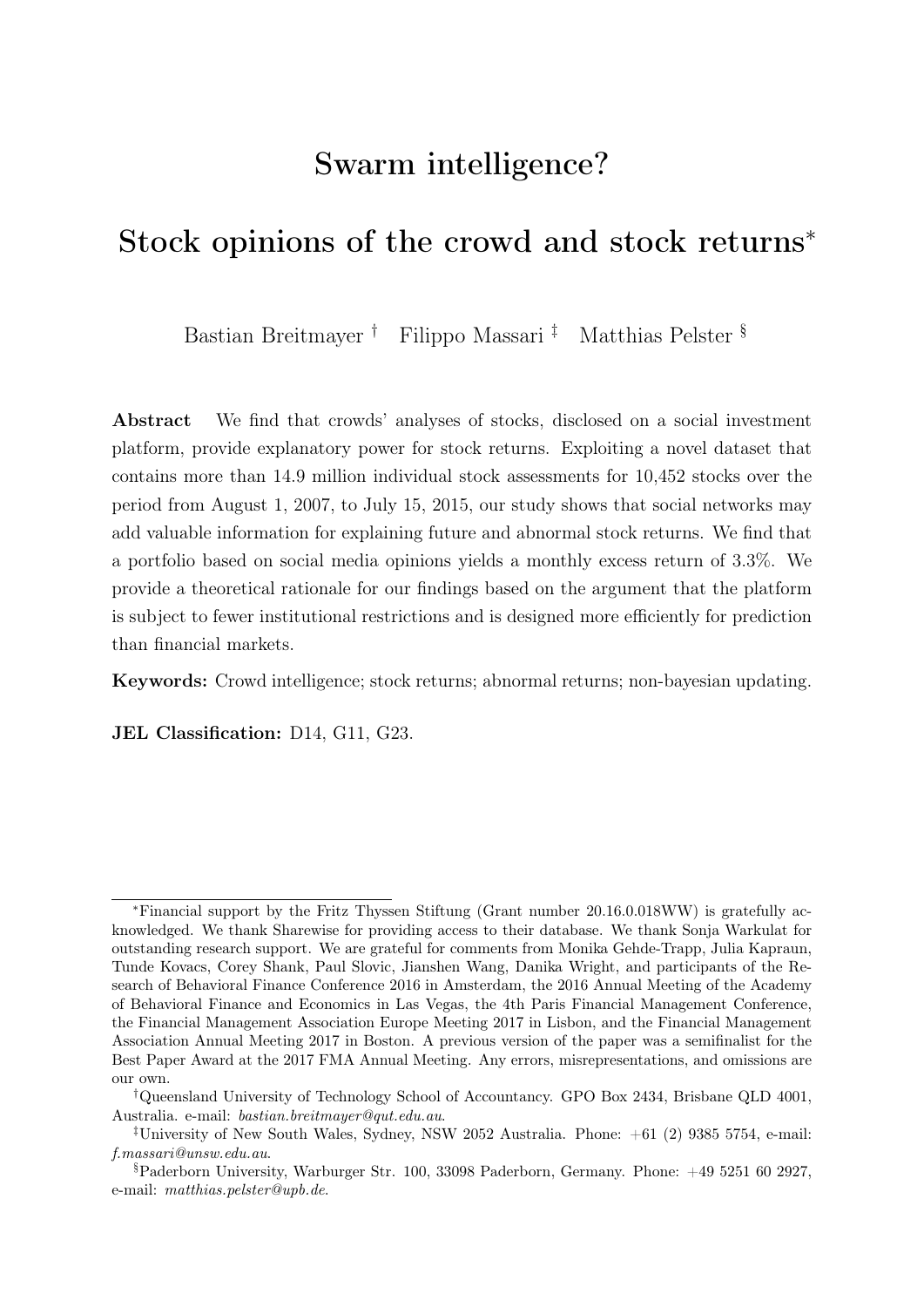| 立<br><b>UPDATES</b> | All<br>$\checkmark$         |                      |                        |                     |
|---------------------|-----------------------------|----------------------|------------------------|---------------------|
| Date                | <b>Stock</b>                | <b>Type</b>          | Category               | <b>Target price</b> |
| a day ago           | Illumina Inc.               | $\triangle$ Buy      | <b>Crowd consensus</b> | \$185.17            |
| a day ago           | Alstom S.A. Inh.            | $\bullet$ Sell       | <b>Crowd consensus</b> | \$24.94             |
| a day ago           | Henkel AG & Co. KGaA VZO    | $\triangle$ Buy      | <b>Crowd consensus</b> | \$115.31            |
| a day ago           | Air France-KLM S.A.         | $\triangle$ Buy      | Crowd consensus        | \$8,332             |
| a day ago           | Nemetschek AG               | $\bullet$ Sell       | Crowd consensus        | \$58.35             |
| a day ago           | <b>Chipmos Technologies</b> | $\bullet$ Sell       | Crowd consensus        | \$18,00             |
| a day ago           | Vinci S.A. Inh.             | $\bullet$ Sell       | Crowd consensus        | \$75.46             |
| a day ago           | Yahoo Inc.                  | $\triangleleft$ Sell | Crowd consensus        | \$37.61             |
| a day ago           | Chemocentryx Inc.           | $\bullet$ Sell       | Crowd consensus        | \$4,500             |
| a day ago           | Vericel Corp.               | $\triangle$ Buy      | Crowd consensus        | \$2,875             |

<span id="page-36-0"></span>Figure 3: Welcome page of Sharewise online trading platform (lower part)

The figure depicts the lower part of the welcome page of the online trading platform Sharewise. The lower part presents information on the latest updates of the crowd consensus.

| Dashboard ~                                                                                    | Markets ~                                  | $Crowd$ $\sim$              | News ~                |                                | Q Security/ISIN      | $\sqrt{2}$<br>Register          | Login<br>or                                                     |
|------------------------------------------------------------------------------------------------|--------------------------------------------|-----------------------------|-----------------------|--------------------------------|----------------------|---------------------------------|-----------------------------------------------------------------|
| $\rightarrow$                                                                                  | Markets > Stocks > Illumina Stock - (Inc.) |                             |                       |                                |                      |                                 |                                                                 |
| <b>Illumina Stock</b><br>US4523271090   ILMN   Healthcare Equipment & Supplies   United States |                                            |                             |                       |                                | \$143.85             | <b>Target price</b>             | \$181.74<br>Buv                                                 |
| + Watchlist<br>$\checkmark$                                                                    | $\circ$ <                                  |                             |                       | 0.730<br>May 27, 2016 10:00 PM | $+0.51%$<br>NASDAQ V | Crowd<br>\$185.17<br><b>Buy</b> | Valuation<br>Analysts<br>\$220.50<br>\$153.58<br>O.P.<br>Under. |
| Valuation<br>Snapshot                                                                          | Analysts                                   | $Crowd$ $\sim$<br>Company ~ | Charts<br><b>News</b> |                                |                      |                                 |                                                                 |
| <b>CHART</b>                                                                                   |                                            | SUMMARY OF                  |                       |                                |                      | <b>DOW JONES</b>                |                                                                 |
| ↑ 143.85                                                                                       | 0.73<br>$+0.51%$                           | Country                     | <b>United States</b>  | Volume                         | 659,750              | ▲ 17.870.00                     | 41.71 +0.23%                                                    |
|                                                                                                |                                            | Currency                    | <b>USD</b>            | Ø Volume (1m)                  | 30,617,040 m         |                                 |                                                                 |
|                                                                                                | 143,80                                     | Prev. close                 | \$143.12              | Market cap                     | \$21.174.7m          | <b>MAN</b>                      | 17,862.00                                                       |
|                                                                                                | 143.10                                     | Open                        | \$143.47              | P/E ratio (norm.)              | 45.662               |                                 | 17,850.00                                                       |
|                                                                                                |                                            | Range                       | $$141.70 - $144.50$   | EPS (norm.)                    | \$3,150              |                                 | 17,838.00                                                       |
|                                                                                                | 142.40                                     | Range (52w)                 | \$127.10 - \$242.37   | <b>RPS</b>                     | \$14.89              |                                 |                                                                 |
|                                                                                                | 141.70                                     | <b>Beta</b>                 | 0.864                 | <b>BPS</b>                     | \$12.61              | 15:30                           | 17,826,00<br>22:00                                              |
| 15:30                                                                                          |                                            |                             |                       |                                |                      |                                 |                                                                 |

<span id="page-36-1"></span>Figure 4: Instrument page of Sharewise online trading platform (upper part)

The figure depicts a screenshot of the upper part of the instrument page of a selected instrument (Example: Illumina Stock).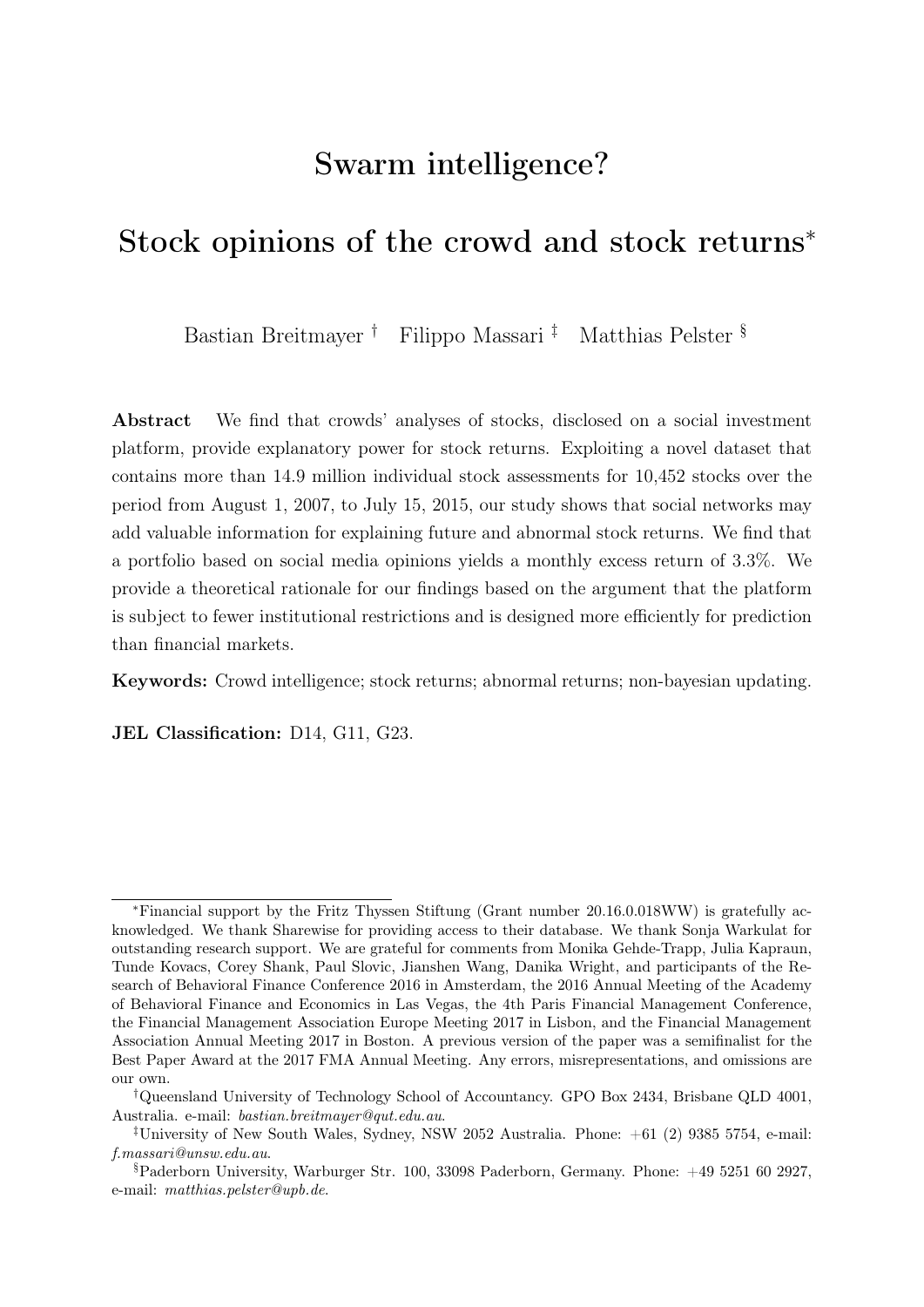

Figure 5: User front end of Sharewise online trading platform

<span id="page-37-0"></span>The figure depicts the user front end of the online trading platform Sharewise for the stock of Apple Inc. The right-hand side shows the current stock value and the most recent change in the stock price. Below, the front end shows the assessment of the crowd, the fundamental value of the stock, and the assessment of professional stock analysts. Next, the front end shows a cumulated target price calculated by Sharewise. Below this information, users can provide their own contribution to the crowd assessment. Users can voice buy or sell recommendations and specify a target price. They can provide information on the basis for their assessment and whether they are invested in the stock through a long or short position.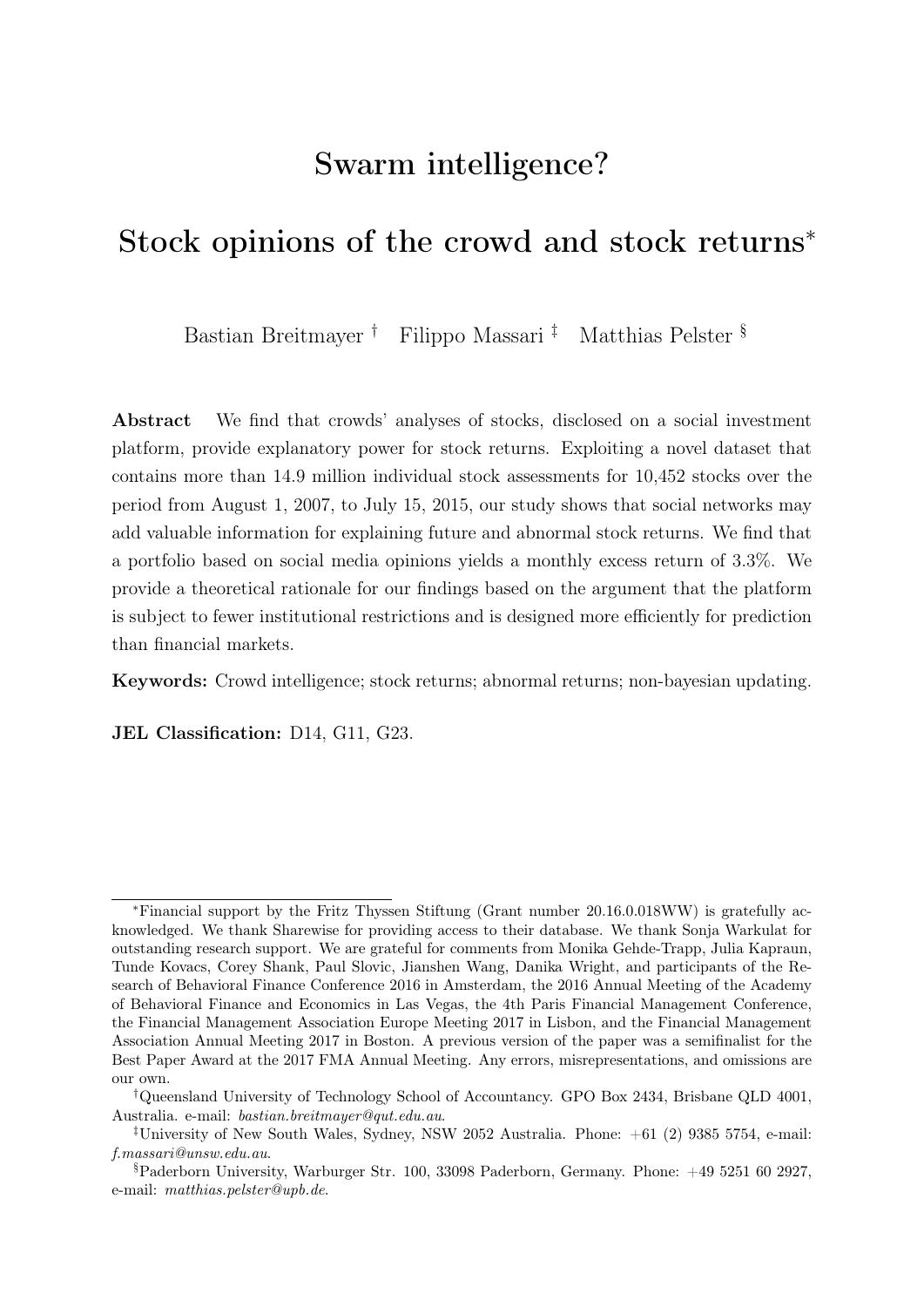

<span id="page-38-2"></span><span id="page-38-1"></span>Figure 6: Evolution of stock prices and crowd consensus for selected stocks.

The figure presents the evolution of stock prices (black) and the crowd consensus (red) of the Sharewise social investment platform for selected stocks over our sample period from 2007 to 2015. The upper-left panel shows the evolution of stock of 3M Company, the top-right panel reports on J.P Morgan Chase, the lower-left panel on Exxon Mobile, and the lower-right panel shows the evolution of Apple stock and the crowd consensus.

| Date       | <b>ISIN</b>  | Instrument ID | Buy | Sell | Average Expected Price |
|------------|--------------|---------------|-----|------|------------------------|
| 28.01.2011 | DE0005140008 | 1,650         | 119 | 11   | 49.721                 |
| 28.01.2011 | NL0000235190 | 2,164         | 23  | 11   | 20.97                  |
| 28.01.2011 | FR0000120628 | 3,861         | 57  | 16   | 15.391                 |
| 28.01.2011 | US0378331005 | 4,335         | 28  | 14   | 38.204                 |
| 31.01.2011 | DE0005190003 | 1,555         | 26  | 11   | 56.986                 |
| 31.01.2011 | DE0005140008 | 1,650         | 120 | 12   | 49.689                 |
| 31.01.2011 | FR0000120628 | 3,861         | 57  | 17   | 15.419                 |
| 31.01.2011 | US0378331005 | 4,335         | 29  | 14   | 38.23                  |

<span id="page-38-0"></span>Table 1: Example excerpt of Sharewise dataset

The table provides an example excerpt of the Sharewise dataset. The data contain the date, the ISIN of the underlying, a unique Sharewise identifier, the total number of buy and sell recommendations and the average expected price (crowd consensus).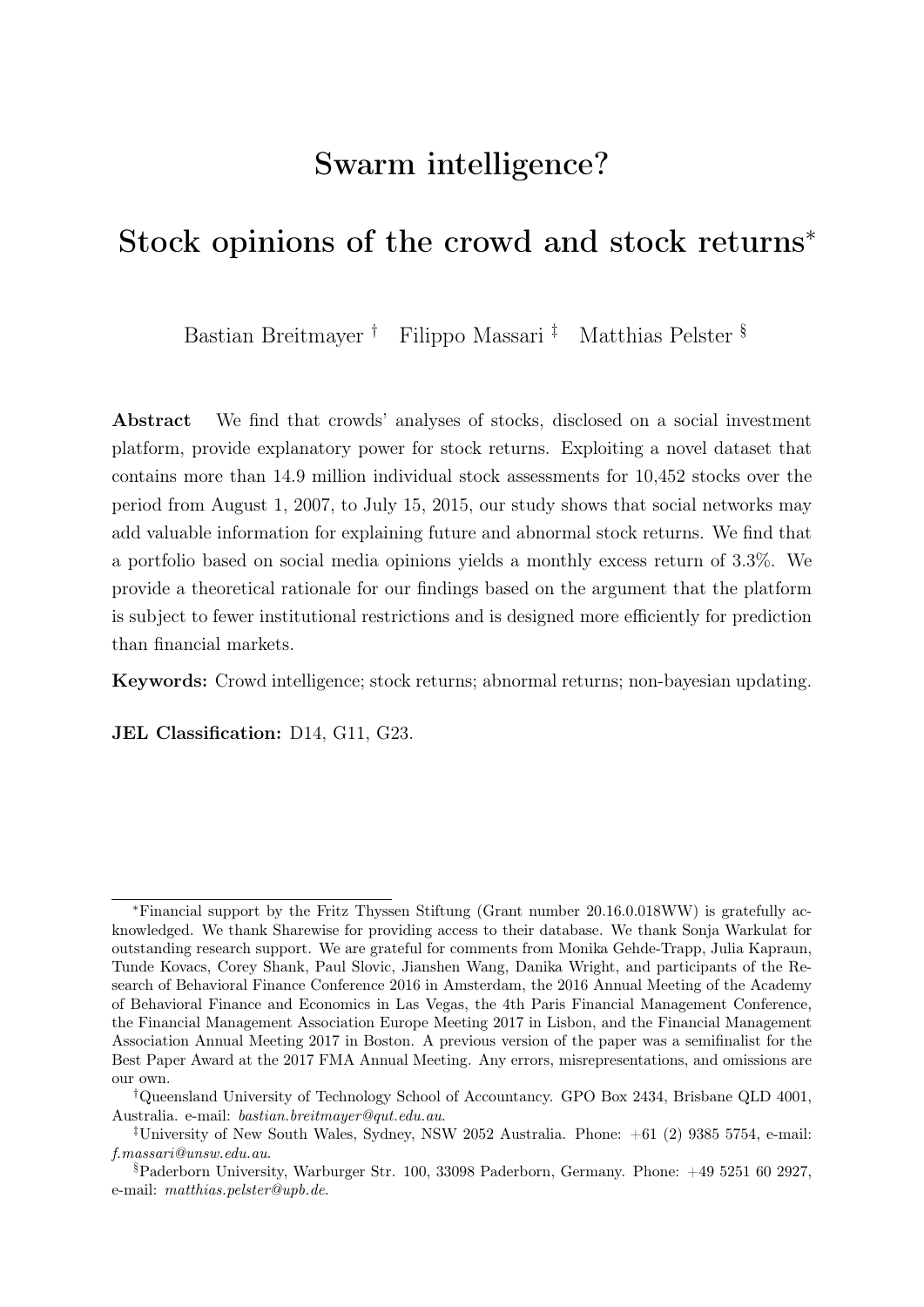|                              | N      | Mean     | <b>SD</b> | Skewness | Kurtosis | Median         | Min        | Max       |
|------------------------------|--------|----------|-----------|----------|----------|----------------|------------|-----------|
| Total opinion                | 73,015 | 170.404  | 363.220   | 8.617    | 144.125  | 66             |            | 13315     |
| Total buy                    | 73,015 | 140.449  | 313.514   | 9.203    | 169.730  | 63             | $\theta$   | 12492     |
| Total sell                   | 73,015 | 29.955   | 83.882    | 10.599   | 263.054  | $\theta$       | 0          | 4658      |
| Potential                    | 73,015 | $-0.048$ | 0.586     | 0.877    | 5.395    | $-0.062$       | $-0.996$   | 2.275     |
| Potential (buy consensus)    | 32,467 | 0.423    | 0.476     | 2.198    | 8.021    | 0.263          | 0.000      | 2.275     |
| Potential (sell consensus)   | 40,548 | $-0.425$ | 0.343     | $-0.590$ | 1.802    | $-0.286$       | $-0.996$   | 0.000     |
| 6M buy-hold                  | 73,015 | 0.052    | 0.333     | 1.060    | 6.118    | 0.024          | $-0.679$   | 1.420     |
| Abnormal return              | 73,015 | 0.050    | 0.331     | 1.069    | 6.112    | 0.023          | $-0.669$   | 1.412     |
| Stock volatility             | 68,613 | 0.027    | 0.015     | 1.422    | 5.423    | 0.024          | 0.002      | 0.083     |
| Illiquidity                  | 61,660 | $-0.001$ | 0.002     | $-5.956$ | 40.233   | 0.000          | $-0.018$   | 0.000     |
| Stock market return          | 73,015 | 0.000    | 0.001     | $-1.074$ | 5.065    | 0.000          | $-0.008$   | 0.007     |
| Market value of equity       | 72,759 | 182      | 3.913     | 46.540   | 2563.793 | $\overline{2}$ | $\Omega$   | 290,000   |
| Market value of equity (log) | 72,759 | 7.409    | 2.778     | 0.255    | 2.934    | 7.392          | 0.000      | 19.484    |
| Total assets                 | 63,508 | 173,000  | 799,000   | 6.693    | 50.699   | $\overline{2}$ | 6          | 6,640,000 |
| Total assets (log)           | 63,508 | 14.789   | 3.038     | 0.306    | 2.681    | 14.645         | 8.652      | 22.617    |
| Book-to-market               | 63,426 | 0.696    | 0.683     | 2.448    | 11.864   | 0.539          | $-0.383$   | 4.303     |
| Earnings surprises           | 41,331 | $-1.395$ | 132.748   | $-1.322$ | 19.596   | 2.929          | $-758.871$ | 600.000   |
| Analyst opinion              | 62,702 | $-0.010$ | 0.237     | $-0.047$ | 16.789   | $-0.007$       | $-0.984$   | 1.227     |
| News sentiment               | 10,993 | 0.158    | 0.255     | $-0.256$ | 6.223    | 0.164          | $-1.000$   | 1.000     |
| Google search volume         | 63,153 | 36.742   | 23.966    | 0.304    | 2.008    | 35.300         | 0.000      | 97.383    |

#### <span id="page-39-0"></span>Table 2: Summary statistics: Sharewise data and dependent variables

The table reports summary statistics for the main variables of interest for our dataset. We report summary statistics for Sharewise data and dependent variables. Data on crowd stock opinions are from Sharewise. Stock price data and fundamentals are from Thomson Reuters Datastream and Worldscope. In total, our sample runs from August 1, 2007, to July 15, 2015, and contains 73,015 stock-quarter observations. Detailed data definitions and data sources can be found in Table [A.1.](#page-38-0) Market value of equity and Total assets are given in thousands of USD.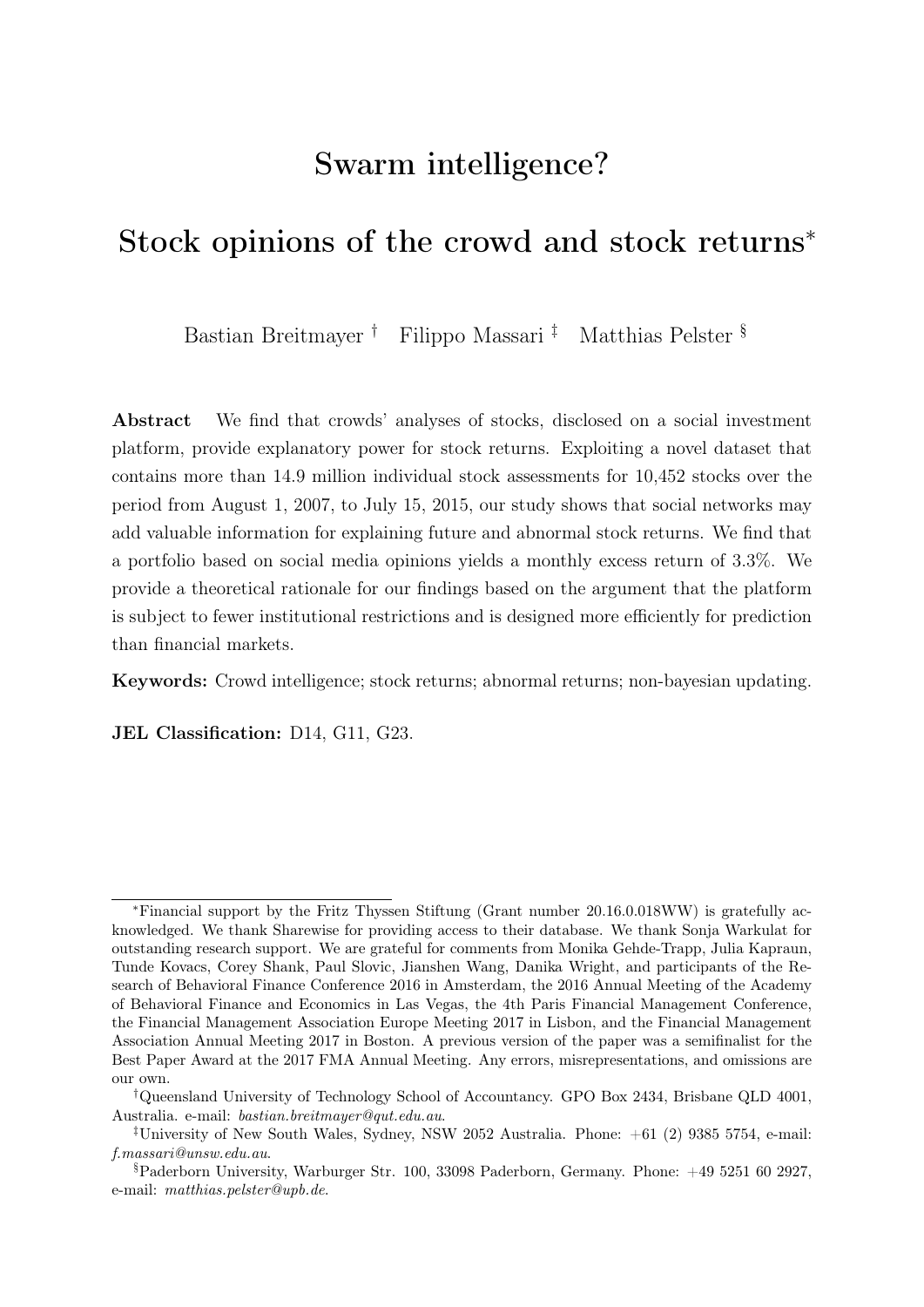<span id="page-40-0"></span>

| Variables            |                     |                     |                     |                     |                     |                     |                     |                     | Total buy Total sell Potential 6M buy-hold Abnormal return Analyst opinion Earnings surprises News sentiment Google search volume Stock market return Total assets Book-to-market Stock volatility |                     |                     |                     |                     |
|----------------------|---------------------|---------------------|---------------------|---------------------|---------------------|---------------------|---------------------|---------------------|----------------------------------------------------------------------------------------------------------------------------------------------------------------------------------------------------|---------------------|---------------------|---------------------|---------------------|
| Total sell           | 0.506<br>(0.000)    |                     |                     |                     |                     |                     |                     |                     |                                                                                                                                                                                                    |                     |                     |                     |                     |
| Potential            | 0.166<br>(0.000)    | $-0.033$<br>(0.000) |                     |                     |                     |                     |                     |                     |                                                                                                                                                                                                    |                     |                     |                     |                     |
| 6M buy-hold          | $-0.033$<br>(0.000) | $-0.001$<br>(0.726) | 0.025<br>(0.000)    |                     |                     |                     |                     |                     |                                                                                                                                                                                                    |                     |                     |                     |                     |
| Abnormal return      | $-0.031$<br>(0.000) | 0.000<br>(0.972)    | 0.022<br>(0.000)    | 0.998<br>(0.000)    |                     |                     |                     |                     |                                                                                                                                                                                                    |                     |                     |                     |                     |
| Analyst opinion      | 0.021<br>(0.000)    | 0.025<br>(0.000)    | 0.296<br>(0.000)    | $-0.176$<br>(0.000) | $-0.174$<br>(0.000) |                     |                     |                     |                                                                                                                                                                                                    |                     |                     |                     |                     |
| Earnings surprises   | $-0.007$<br>(0.179) | 0.010<br>(0.033)    | $-0.025$<br>(0.000) | 0.060<br>(0.000)    | 0.059<br>(0.000)    | $-0.009$<br>(0.073) |                     |                     |                                                                                                                                                                                                    |                     |                     |                     |                     |
| News sentiment       | $-0.044$<br>(0.000) | $-0.068$<br>(0.000) | 0.002<br>(0.817)    | 0.085<br>(0.000)    | 0.086<br>(0.000)    | $-0.038$<br>(0.000) | 0.019<br>(0.053)    |                     |                                                                                                                                                                                                    |                     |                     |                     |                     |
| Google search volume | 0.046<br>(0.000)    | 0.042<br>(0.000)    | $-0.037$<br>(0.000) | 0.011<br>(0.008)    | 0.010<br>(0.008)    | $-0.009$<br>(0.038) | $-0.005$<br>(0.381) | $-0.024$<br>(0.014) |                                                                                                                                                                                                    |                     |                     |                     |                     |
| Stock market return  | $-0.014$<br>(0.000) | 0.010<br>(0.008)    | 0.009<br>(0.016)    | 0.324<br>(0.000)    | 0.320<br>(0.000)    | $-0.129$<br>(0.000) | 0.021<br>(0.000)    | $-0.014$<br>(0.131) | $-0.015$<br>(0.000)                                                                                                                                                                                |                     |                     |                     |                     |
| Total assets         | 0.008<br>(0.046)    | 0.039<br>(0.000)    | $-0.276$<br>(0.000) | $-0.004$<br>(0.283) | $-0.003$<br>(0.502) | $-0.037$<br>(0.000) | 0.016<br>(0.003)    | $-0.060$<br>(0.000) | 0.009<br>(0.043)                                                                                                                                                                                   | 0.008<br>(0.036)    |                     |                     |                     |
| Book-to-market       | 0.060<br>(0.000)    | 0.011<br>(0.006)    | 0.212<br>(0.000)    | $-0.121$<br>(0.000) | $-0.121$<br>(0.000) | 0.187<br>(0.000)    | $-0.032$<br>(0.000) | $-0.026$<br>(0.010) | 0.025<br>(0.000)                                                                                                                                                                                   | $-0.031$<br>(0.000) | 0.079<br>(0.000)    |                     |                     |
| Stock volatility     | 0.014<br>(0.000)    | $-0.057$<br>(0.000) | 0.220<br>(0.000)    | $-0.119$<br>(0.000) | $-0.117$<br>(0.000) | 0.038<br>(0.000)    | $-0.063$<br>(0.000) | $-0.023$<br>(0.019) | $-0.117$<br>(0.000)                                                                                                                                                                                | $-0.131$<br>(0.000) | $-0.084$<br>(0.000) | 0.071<br>(0.000)    |                     |
| Illiquidity          | 0.025<br>(0.000)    | 0.051<br>(0.000)    | $-0.197$<br>(0.000) | 0.057<br>(0.000)    | 0.062<br>(0.000)    | $-0.039$<br>(0.000) | 0.025<br>(0.000)    | $-0.011$<br>(0.266) | 0.044<br>(0.000)                                                                                                                                                                                   | 0.042<br>(0.000)    | 0.050<br>(0.000)    | $-0.100$<br>(0.000) | $-0.193$<br>(0.000) |

#### Table 3: Correlations between selected variables

The table reports the pairwise correlations between selected variables (upper value).  $p$ -values are shown in parenthesis. Data on crowd stock opinions are from Sharewise. Stock price data and fundamentals are from *Thomson Reuters Datastream* and *Worldscope*, Google search volume data are from *Google trends*, and<br>Now applicated the sea from *Ownall Interal are search was from A* News sentiment data are from *Quandl*. In total, our sample runs from August 1, 2007, to July 15, 2015, and contains 73,015 stock-quarter observations. Detailed data definitions and data sources can be found in Table [A.1.](#page-38-2)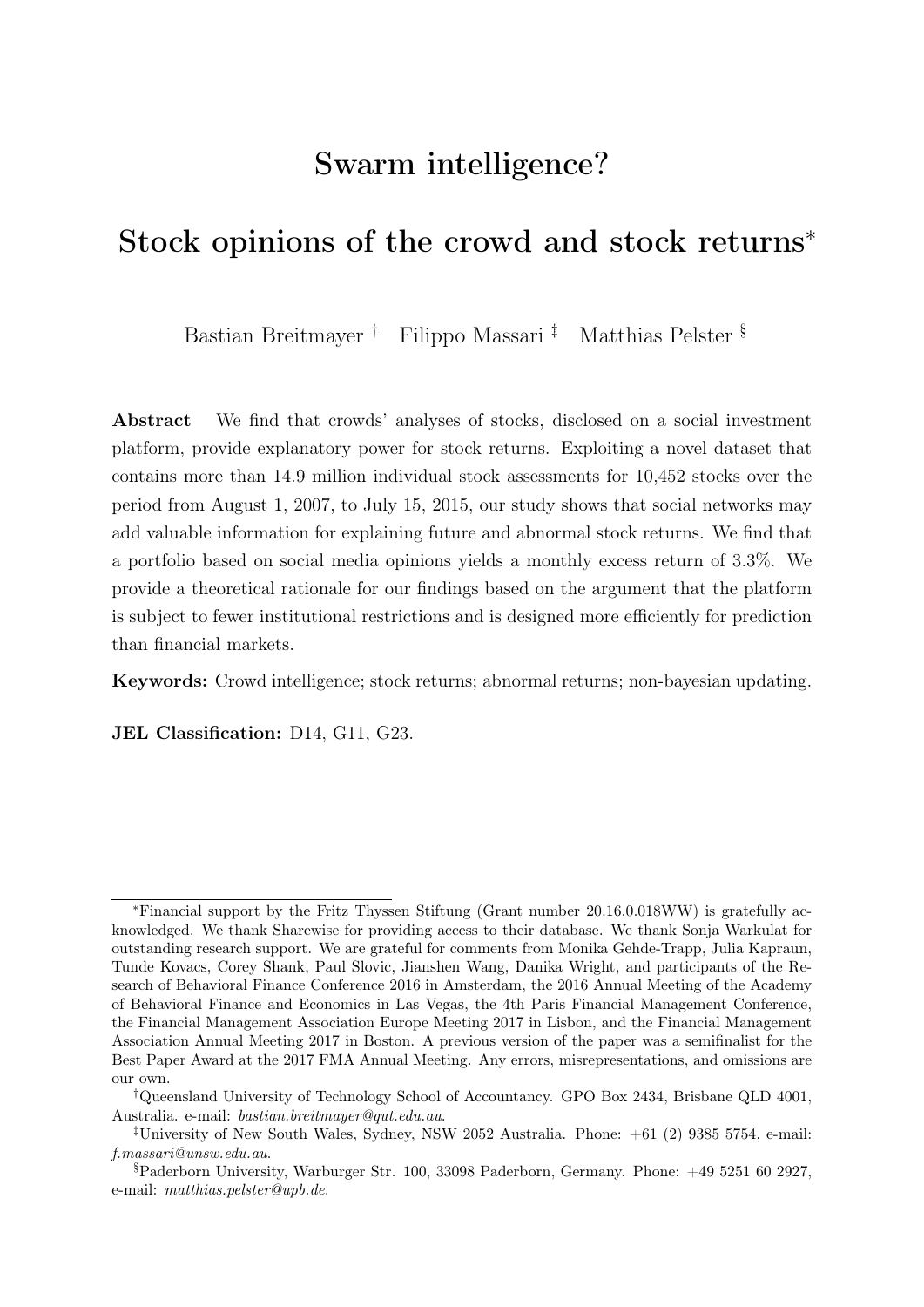|              | Model $(1)$ | Model $(2)$ | Model $(3)$ | Model $(4)$ | Model $(5)$ | Model $(6)$ | Model $(7)$ | Model $(8)$ |
|--------------|-------------|-------------|-------------|-------------|-------------|-------------|-------------|-------------|
| Alpha        | 0.0331      | 0.0321      | 0.0332      | 0.0321      | 0.0321      | 0.0321      | 0.0326      | 0.0331      |
|              | (0.0026)    | (0.0027)    | (0.0026)    | (0.0028)    | (0.0027)    | (0.0027)    | (0.0035)    | (0.0028)    |
| $Mkt-RF$     | $-0.0000$   | 0.0002      | $-0.0002$   | 0.0002      | 0.0002      | 0.0001      | 0.0002      | 0.0002      |
|              | (0.0003)    | (0.0004)    | (0.0004)    | (0.0004)    | (0.0004)    | (0.0004)    | (0.0004)    | (0.0004)    |
| HML          |             | 0.0004      | 0.0005      | 0.0007      | 0.0004      | 0.0000      | 0.0004      | 0.0002      |
|              |             | (0.0007)    | (0.0006)    | (0.0007)    | (0.0007)    | (0.0007)    | (0.0007)    | (0.0007)    |
| SMB          |             | 0.0011      | 0.0007      | 0.0011      | 0.0011      | 0.0010      | 0.0011      | 0.0012      |
|              |             | (0.0008)    | (0.0007)    | (0.0008)    | (0.0008)    | (0.0008)    | (0.0008)    | (0.0008)    |
| <b>RMW</b>   |             | 0.0028      |             | 0.0028      | 0.0028      | 0.0031      | 0.0028      | 0.0027      |
|              |             | (0.0015)    |             | (0.0015)    | (0.0016)    | (0.0015)    | (0.0016)    | (0.0015)    |
| <b>CMA</b>   |             | $-0.0001$   |             | $-0.0003$   | $-0.0001$   | $-0.0005$   | 0.0000      | 0.0004      |
|              |             | (0.0016)    |             | (0.0015)    | (0.0015)    | (0.0018)    | (0.0016)    | (0.0017)    |
| Mom          |             |             | 0.0002      | 0.0002      |             |             |             |             |
|              |             |             | (0.0003)    | (0.0003)    |             |             |             |             |
| <b>STrev</b> |             |             |             |             | 0.0000      |             |             |             |
|              |             |             |             |             | (0.0005)    |             |             |             |
| <b>LTrev</b> |             |             |             |             |             | 0.0009      |             |             |
|              |             |             |             |             |             | (0.0008)    |             |             |
| <b>SENT</b>  |             |             |             |             |             |             | 0.0021      |             |
|              |             |             |             |             |             |             | (0.0074)    |             |
| <b>OSENT</b> |             |             |             |             |             |             |             | 0.0083      |
|              |             |             |             |             |             |             |             | (0.0076)    |
| Observations | 96          | 96          | 96          | 96          | 96          | 96          | 96          | 96          |

<span id="page-41-0"></span>Table 4: Price performance of Potential stocks

The table reports coefficients obtained from the time-series regressions on returns of a portfolio that is long stocks with the largest potential (upper third) and short stocks with the lowest potential (lower third) as indicated by the Sharewise crowd on a host of well-known factors. Each regression is estimated with monthly aggregated data over the 96-month sample period from August 2007 to July 2015. Mkt-RF is the excess monthly market return. SMB is the return of a portfolio long small stocks and short large stocks. HML is the return of a portfolio long high book-to-market stocks and short low book-tomarket stocks. RMW is the return of a portfolio long high operating profitability stocks and short low operating profitability stocks. CMA is the return of a portfolio long high investment stocks and short low investment stocks. MOM denotes the momentum factor proposed by [Carhart](#page-30-7) [\(1997\)](#page-30-7). STrev and LTrev denote returns of portfolios created on short-term and long-term reversal, respectively. SENT and OSENT denote returns of portfolios based on investor sentiment and on sentiment proxies orthogonalized with respect to macroeconomic indicators [\(Baker and Wurgler, 2006\)](#page-30-3), respectively. Standard errors (reported in parentheses) are adjusted for serial correlation using the Newey-West correction. Data on crowd stock opinions are from Sharewise. Returns of traditional factors are obtained from Kenneth French official website.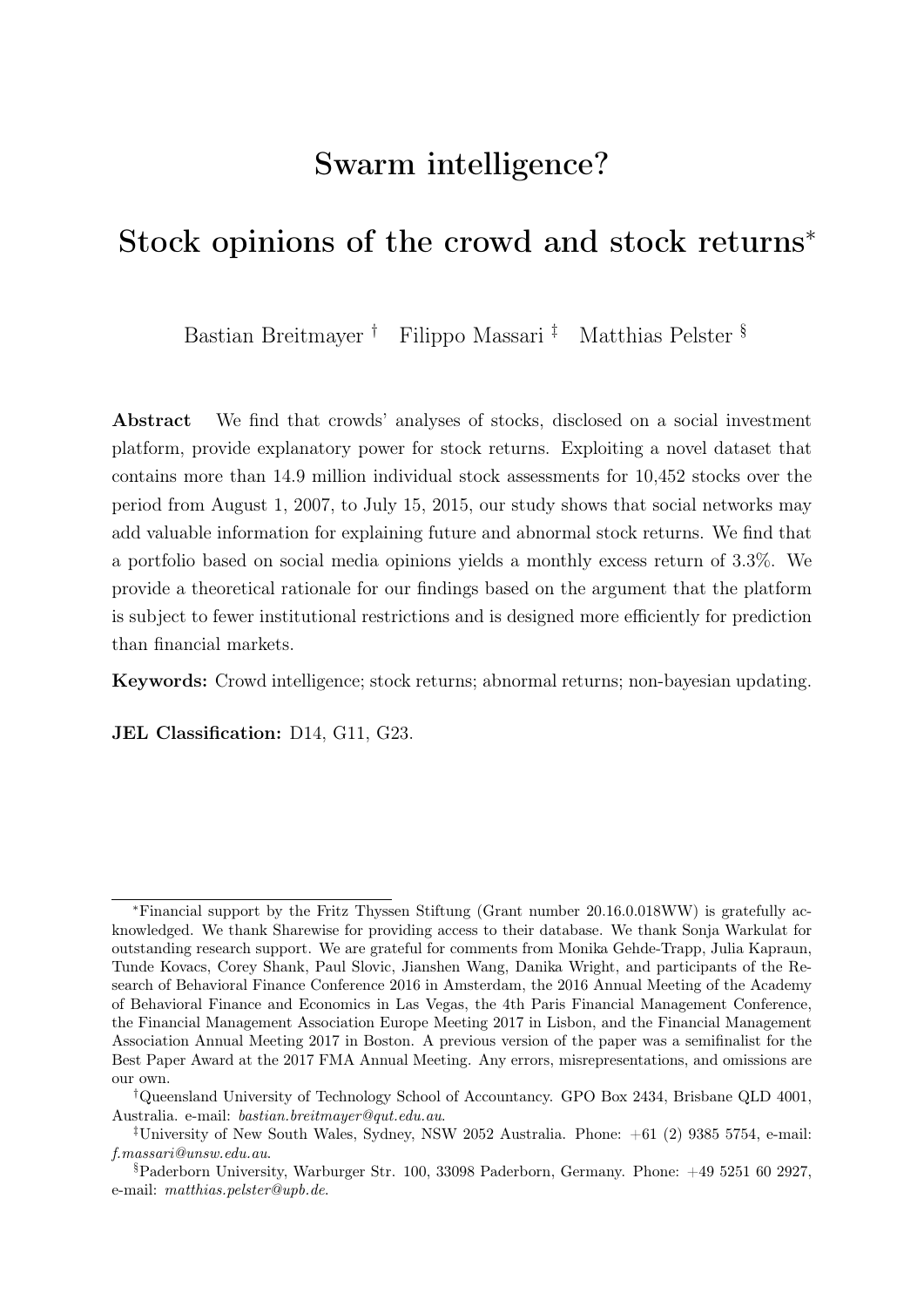|                                                            | Model(1)                         | Model(2)                         | Model(3)                       | Model $(4)$                    | Model(5)                         | Model(6)                       |
|------------------------------------------------------------|----------------------------------|----------------------------------|--------------------------------|--------------------------------|----------------------------------|--------------------------------|
|                                                            | Full sample                      | Full sample + Controls           | Low Consensus                  | High Consensus                 | High Potential vola              | High Sell Potential            |
| Potential                                                  | 0.092<br>(14.38)                 | 0.096<br>(11.20)                 | 0.116<br>(3.68)                | 0.107<br>(6.64)                | 0.075<br>(7.20)                  | 0.138<br>(5.96)                |
| Analyst opinion                                            |                                  | 0.243<br>(9.07)                  | 0.343<br>(4.74)                | 0.272<br>(4.37)                | 0.223<br>(6.54)                  | 0.446<br>(5.61)                |
| Stock market return                                        |                                  | 49.81<br>(18.94)                 | 47.22<br>(3.61)                | 32.54<br>(6.01)                | 53.71<br>(14.84)                 | 60.35<br>(8.12)                |
| Google search volume                                       |                                  | 0.001<br>(2.22)                  | 0.002<br>(1.71)                | 0.001<br>(1.76)                | 0.001<br>(2.00)                  | 0.001<br>(1.49)                |
| Illiquidity                                                |                                  | 12.81<br>(6.58)                  | 24.65<br>(2.04)                | 11.48<br>(4.83)                | 10.22<br>(3.81)                  | $-1.857$<br>$(-0.10)$          |
| Size                                                       |                                  | $-0.000$<br>$(-0.02)$            | 0.024<br>(0.63)                | 0.020<br>(1.02)                | 0.024<br>(1.66)                  | $-0.006$<br>$(-0.18)$          |
| Book-to-market                                             |                                  | $-0.155$<br>$(-17.93)$           | $-0.102$<br>$(-3.28)$          | $-0.136$<br>$(-8.20)$          | $-0.151$<br>$(-14.15)$           | $-0.171$<br>$(-5.17)$          |
| Dividend yield                                             |                                  | $-0.026$<br>$(-18.10)$           | $-0.021$<br>$(-3.65)$          | $-0.020$<br>$(-8.13)$          | $-0.025$<br>$(-13.55)$           | $-0.033$<br>$(-6.94)$          |
| Constant                                                   | $-0.173$<br>$(-11.00)$           | 0.011<br>(0.07)                  | $-0.421$<br>$(-0.75)$          | $-0.402$<br>$(-1.44)$          | $-0.424$<br>$(-1.98)$            | 0.189<br>(0.32)                |
| Stock fixed e ects<br>Time fixed e ects                    | Yes<br>Yes                       | Yes<br>Yes                       | Yes<br>Yes                     | Yes<br>Yes                     | Yes<br>Yes                       | Yes<br>Yes                     |
| Observations<br>$\mathbb{R}^2$<br>Adj. $\mathbb{R}^2$<br>F | 73,015<br>0.24<br>0.24<br>293.00 | 44,944<br>0.34<br>0.33<br>268.00 | 1,564<br>0.46<br>0.45<br>17.61 | 9,023<br>0.35<br>0.35<br>62.24 | 26,156<br>0.37<br>0.37<br>190.40 | 7,622<br>0.29<br>0.29<br>27.76 |

<span id="page-42-0"></span>Table 5: Sharewise stock opinions and six-month buy-and-hold returns (Panel A)

The table reports the results of our panel regressions with stock and time fixed effects using six month buy-and-hold return as dependent variable. Stock opinions are lagged by six months. We use robust standard errors clustered at the individual stock level to mitigate possible issues due to heteroskedasticity and serial correlation. t-statistics are in parentheses. Data on crowd stock opinions are from Sharewise. Stock price data and fundamentals are from Thomson Reuters Datastream and Worldscope, and Google search volume data are from *Google trends*. In total, our sample runs from August 1, 2007, to July 15, 2015, and contains 73,015 stock-quarter observations. Detailed data definitions and data sources can be found in Table [A.1.](#page-38-0)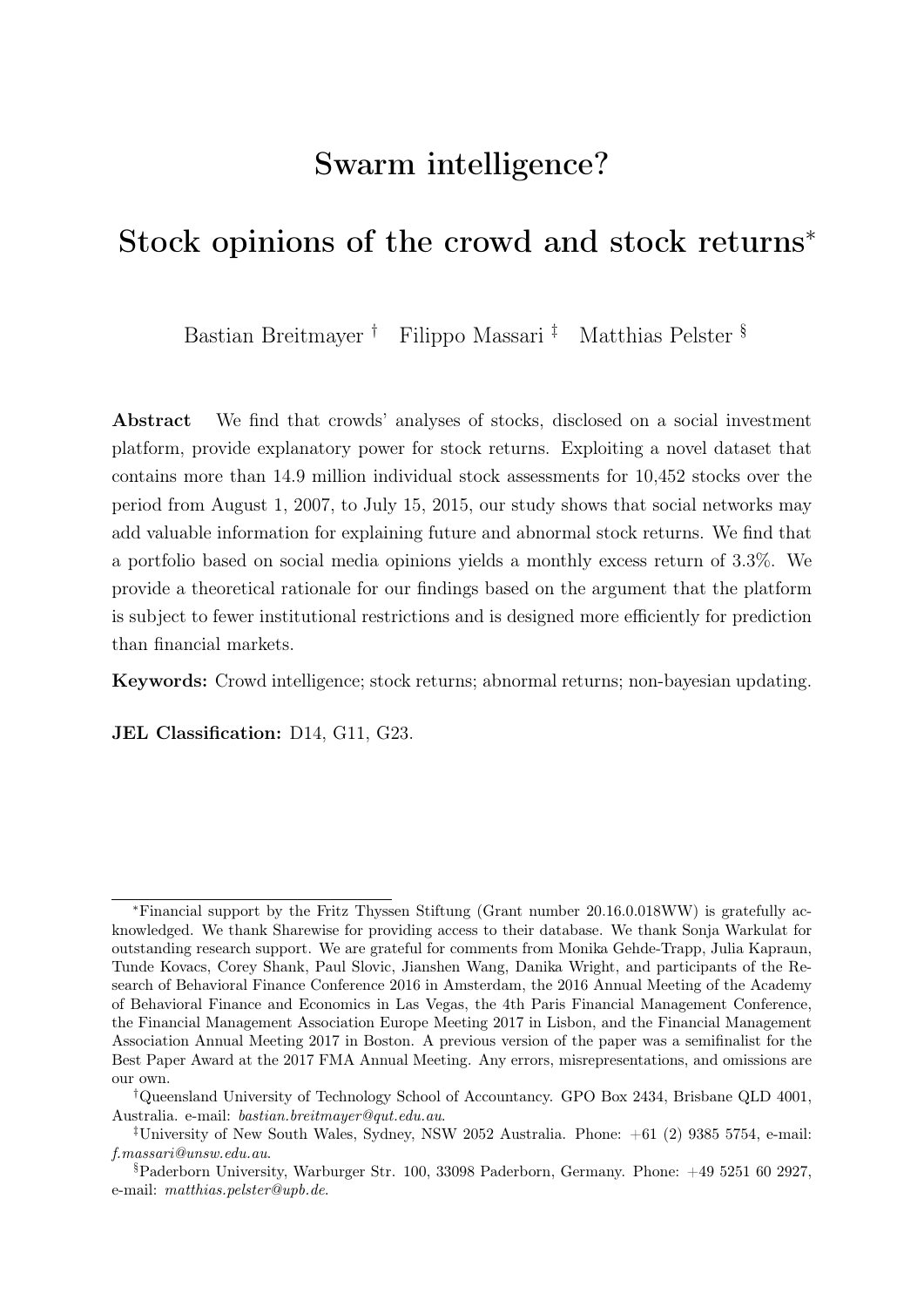|                                                                        | Model (1)                        | Model $(2)$                     | Model (3)                       | Model $(4)$                     | Model (5)                       | Model (6)                       | Model (7)                      | Model (8)                       | Model (9)                      |
|------------------------------------------------------------------------|----------------------------------|---------------------------------|---------------------------------|---------------------------------|---------------------------------|---------------------------------|--------------------------------|---------------------------------|--------------------------------|
|                                                                        | Hard to Value                    | Easy to Value                   | Loser Stocks                    | Low Attention                   | <b>High Attention</b>           | Few Opinions                    | Many Opinions                  | Earnings surprises              | News Sentiment                 |
| Potential                                                              | 0.129                            | 0.026                           | 0.099                           | 0.126                           | 0.183                           | 0.079                           | 0.146                          | 0.115                           | 0.161                          |
|                                                                        | (7.73)                           | (2.93)                          | (8.60)                          | (7.61)                          | (9.52)                          | (6.91)                          | (6.06)                         | (9.51)                          | (6.54)                         |
| Analyst opinion                                                        | 0.307                            | 0.208                           | 0.259                           | 0.398                           | 0.368                           | 0.373                           | 0.181                          | 0.220                           | 0.442                          |
|                                                                        | (7.42)                           | (4.29)                          | (7.89)                          | (6.97)                          | (7.22)                          | (9.08)                          | (3.38)                         | (5.85)                          | (4.65)                         |
| Stock market return                                                    | 54.19                            | 36.01                           | 52.83                           | 43.62                           | 45.87                           | 47.08                           | 56.95                          | 57.06                           | 72.69                          |
|                                                                        | (8.51)                           | (13.16)                         | (13.15)                         | (8.60)                          | (8.07)                          | (10.47)                         | (10.35)                        | (13.46)                         | (3.61)                         |
| Google search volume                                                   | 0.001                            | 0.000                           | 0.001                           | $-0.000$                        | 0.001                           | 0.001                           | $-0.000$                       | 0.000                           | 0.003                          |
|                                                                        | (1.50)                           | (1.22)                          | (1.61)                          | $(-0.04)$                       | (0.62)                          | (1.45)                          | $(-0.62)$                      | (0.96)                          | (2.49)                         |
| Illiquidity                                                            | 12.50                            | 8.12                            | 12.70                           | 12.45                           | 10.07                           | 10.33                           | 16.04                          | 9.25                            | 68.60                          |
|                                                                        | (3.46)                           | (0.75)                          | (3.72)                          | (2.91)                          | (1.43)                          | (2.82)                          | (2.60)                         | (1.69)                          | (0.90)                         |
| Size                                                                   | 0.030                            | $-0.016$                        | 0.003                           | 0.014                           | 0.044                           | 0.025                           | $-0.030$                       | $-0.006$                        | 0.015                          |
|                                                                        | (1.52)                           | $(-1.40)$                       | (0.21)                          | (0.59)                          | (1.64)                          | (1.50)                          | $(-1.18)$                      | $(-0.36)$                       | (0.27)                         |
| Book-to-market                                                         | $-0.179$                         | $-0.110$                        | $-0.147$                        | $-0.202$                        | $-0.218$                        | $-0.160$                        | $-0.170$                       | $-0.157$                        | $-0.210$                       |
|                                                                        | $(-11.40)$                       | $(-5.63)$                       | $(-14.13)$                      | $(-11.66)$                      | $(-12.00)$                      | $(-10.78)$                      | $(-10.72)$                     | $(-11.28)$                      | $(-3.96)$                      |
| Dividend yield                                                         | $-0.033$                         | $-0.024$                        | $-0.026$                        | $-0.026$                        | $-0.024$                        | $-0.023$                        | $-0.027$                       | $-0.028$                        | $-0.043$                       |
|                                                                        | $(-9.50)$                        | $(-9.15)$                       | $(-14.01)$                      | $(-7.75)$                       | $(-7.36)$                       | $(-9.09)$                       | $(-9.40)$                      | $(-12.83)$                      | $(-4.94)$                      |
| Earnings surprises                                                     |                                  |                                 |                                 |                                 |                                 |                                 |                                | 0.000<br>(1.36)                 |                                |
| News sentiment                                                         |                                  |                                 |                                 |                                 |                                 |                                 |                                |                                 | $-0.039$<br>$(-1.80)$          |
| Constant                                                               | $-0.504$                         | 0.326                           | $-0.0339$                       | $-0.244$                        | $-0.613$                        | $-0.485$                        | 0.533                          | 0.143                           | $-0.174$                       |
|                                                                        | $(-1.86)$                        | (1.66)                          | $(-0.16)$                       | $(-0.70)$                       | $(-1.52)$                       | $(-1.81)$                       | (1.36)                         | (0.59)                          | $(-0.20)$                      |
| Stock fixed e ects                                                     | Yes                              | Yes                             | Yes                             | Yes                             | Yes                             | Yes                             | Yes                            | Yes                             | Yes                            |
| Time fixed e ects                                                      | Yes                              | Yes                             | Yes                             | Yes                             | Yes                             | Yes                             | Yes                            | Yes                             | Yes                            |
| Observations<br>$\mathbb{R}^2$<br>Adj. $\mathbb{R}^2$<br>F<br>$\equiv$ | 11,664<br>0.37<br>0.37<br>103.30 | 11,667<br>0.24<br>0.24<br>65.29 | 22,160<br>0.38<br>0.38<br>186.6 | 10,680<br>0.42<br>0.41<br>74.91 | 10,777<br>0.43<br>0.43<br>89.59 | 18,596<br>0.36<br>0.36<br>128.9 | 9,979<br>0.38<br>0.38<br>91.09 | 20,534<br>0.32<br>0.32<br>117.9 | 5,381<br>0.16<br>0.15<br>23.07 |

#### Table 5: Sharewise stock opinions and six-month buy-and-hold returns (Panel B)

The table reports the results of our panel regressions with stock and time fixed effects using six month buy-and-hold return as dependent variable. Stock opinions are lagged by six months. We use robust standard errors clustered at the individual stock level to mitigate possible issues due to heteroskedasticity and serial correlation. t-statistics are in parentheses. Data on crowd stock opinions are from Sharewise. Stock price data and fundamentals are from Thomson Reuters Datastream and Worldscope, Google search volume data are from Google trends, and News sentiment data are from Quandl. In total, our sample runs from August 1, 2007, to July 15, 2015, and contains 73,015 stock-quarter observations. Detailed data definitions and data sources can be found in Table [A.1.](#page-38-0)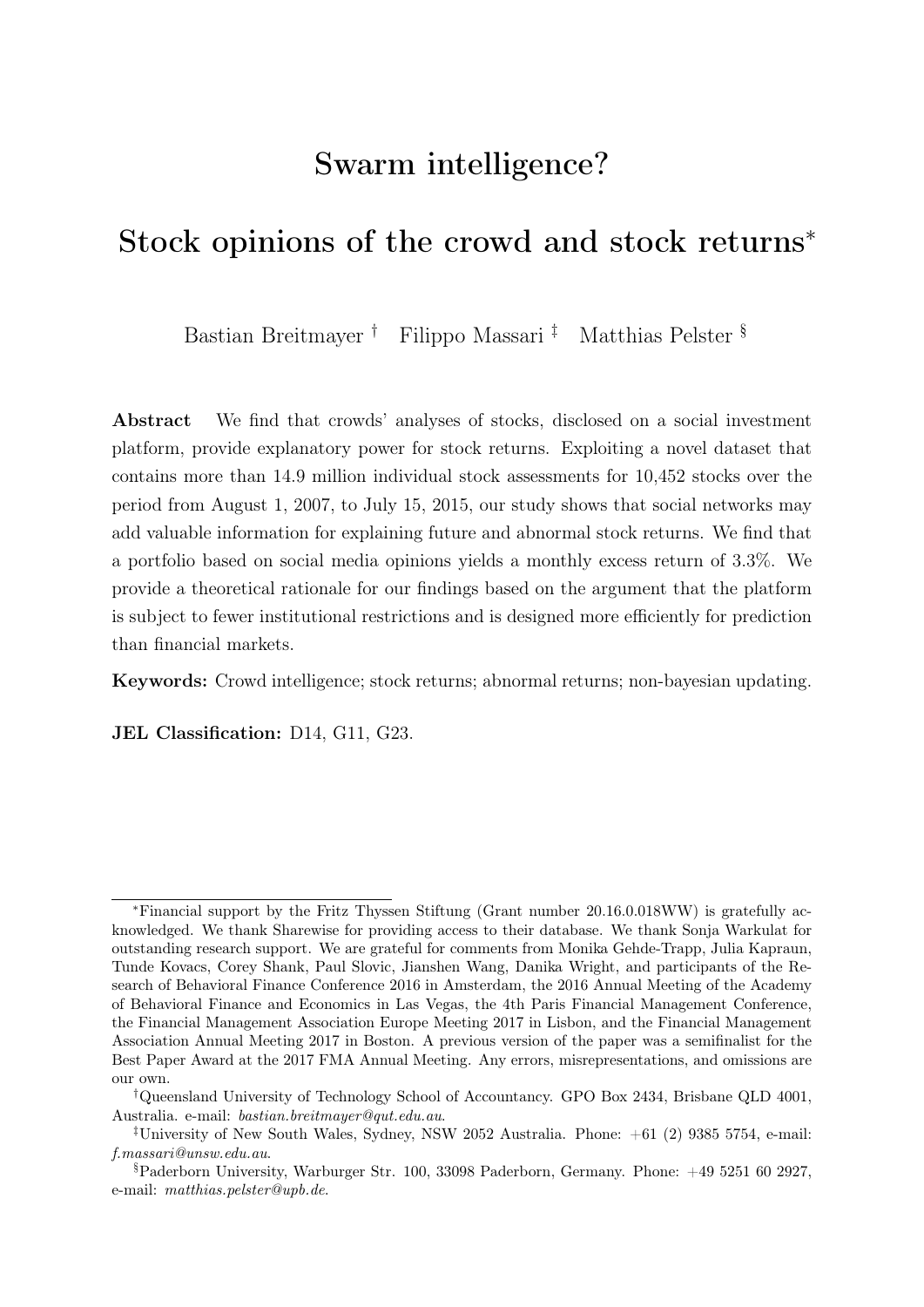|                                                            | Model (1)                        | Model (2)                        | Model (3)                      | Model (4)                      | Model (5)                        | Model (6)                      |
|------------------------------------------------------------|----------------------------------|----------------------------------|--------------------------------|--------------------------------|----------------------------------|--------------------------------|
|                                                            | Full sample                      | Full sample                      | Low Consensus                  | High Consensus                 | High Potential vola              | High Sell Potential            |
| Potential                                                  | 0.091<br>(14.31)                 | 0.069<br>(8.51)                  | 0.108<br>(3.70)                | 0.083<br>(5.44)                | 0.048<br>(5.02)                  | 0.106<br>(4.63)                |
| Analyst opinion                                            |                                  | 0.156<br>(6.29)                  | 0.239<br>(3.28)                | 0.183<br>(3.23)                | 0.162<br>(5.25)                  | 0.364<br>(4.76)                |
| Google search volume                                       |                                  | 0.001<br>(1.86)                  | 0.001<br>(1.01)                | 0.001<br>(1.79)                | 0.001<br>(1.91)                  | 0.000<br>(0.61)                |
| <b>Illiquidity</b>                                         |                                  | 18.49<br>(9.68)                  | 20.79<br>(1.94)                | 16.21<br>(6.75)                | 16.15<br>(5.88)                  | 1.57<br>(0.06)                 |
| Constant                                                   | $-0.223$<br>$(-13.86)$           | $-0.228$<br>$(-9.76)$            | $-0.230$<br>$(-1.87)$          | $-0.344$<br>$(-11.18)$         | $-0.305$<br>$(-8.87)$            | $-0.097$<br>$(-0.47)$          |
| Stock fixed e ects<br>Time fixed e ects                    | Yes<br>Yes                       | <b>Yes</b><br>Yes                | Yes<br>Yes                     | Yes<br>Yes                     | <b>Yes</b><br>Yes                | <b>Yes</b><br>Yes              |
| Observations<br>$\mathbb{R}^2$<br>Adj. $\mathbb{R}^2$<br>F | 73,015<br>0.23<br>0.23<br>299.80 | 49,617<br>0.27<br>0.27<br>221.60 | 1,679<br>0.41<br>0.40<br>14.38 | 9,990<br>0.29<br>0.29<br>64.73 | 29,199<br>0.30<br>0.30<br>165.20 | 8,543<br>0.22<br>0.22<br>24.12 |

#### <span id="page-44-0"></span>Table 6: Sharewise stock opinions and abnormal returns (Panel A)

The table reports the results of our panel regressions with stock and time fixed effects on abnormal returns over a six month period. Stock opinions are lagged by six months. We use robust standard errors clustered at the individual stock level to mitigate possible issues due to heteroskedasticity and serial correlation. t-statistics are in parentheses. Data on crowd stock opinions are from Sharewise. Stock price data and fundamentals are from Thomson Reuters Datastream and Worldscope, and Google search volume data are from *Google trends*. In total, our sample runs from August 1, 2007, to July 15, 2015, and contains 73,015 stock-quarter observations. Detailed data definitions and data sources can be found in Table [A.1.](#page-38-0)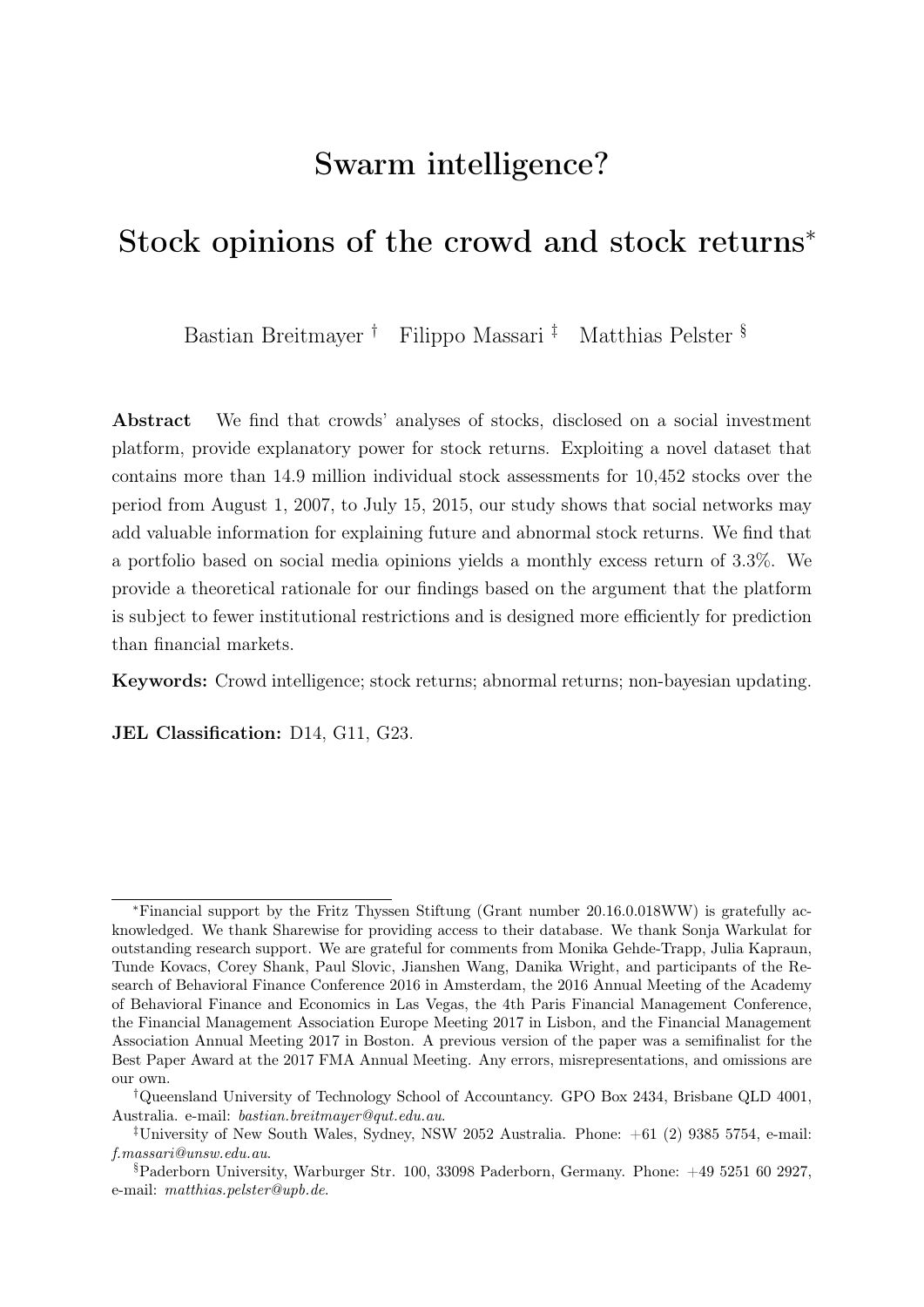|                      | Model(1)      | Model (2)     | Model (3)    | Model (4)     | Model (5)             | Model (6)    | Model(7)      | Model (8)          | Model (9)             |
|----------------------|---------------|---------------|--------------|---------------|-----------------------|--------------|---------------|--------------------|-----------------------|
|                      | Hard to Value | Easy to Value | Loser Stocks | Low Attention | <b>High Attention</b> | Few Opinions | Many Opinions | Earnings surprises | News Sentiment        |
| Potential            | 0.112         | 0.016         | 0.102        | 0.109         | 0.146                 | 0.055        | 0.100         | 0.078              | 0.132                 |
|                      | (7.21)        | (1.91)        | (7.13)       | (6.91)        | (8.11)                | (5.08)       | (4.24)        | (6.87)             | (6.15)                |
| Analyst opinion      | 0.224         | 0.164         | 0.158        | 0.328         | 0.269                 | 0.295        | 0.115         | 0.157              | 0.294                 |
|                      | (5.69)        | (3.73)        | (3.52)       | (6.39)        | (5.40)                | (8.30)       | (2.22)        | (4.51)             | (3.65)                |
| Google search volume | 0.002         | 0.000         | 0.001        | $-0.000$      | 0.001                 | 0.001        | $-0.000$      | 0.001              | 0.002                 |
|                      | (2.20)        | (0.51)        | (1.41)       | $(-0.12)$     | (1.01)                | (1.44)       | $(-0.55)$     | (1.17)             | (2.05)                |
| Illiquidity          | 20.95         | 13.45         | 14.95        | 19.91         | 20.34                 | 17.69        | 23.60         | 25.65              | 184.80                |
|                      | (6.27)        | (1.28)        | (3.55)       | (5.18)        | (3.05)                | (4.63)       | (3.57)        | (4.03)             | (2.00)                |
| Earnings surprises   |               |               |              |               |                       |              |               | 0.000<br>(2.96)    |                       |
| News sentiment       |               |               |              |               |                       |              |               |                    | $-0.054$<br>$(-2.66)$ |
| Constant             | $-0.293$      | $-0.213$      | $-0.212$     | $-0.232$      | $-0.237$              | $-0.346$     | $-0.198$      | $-0.185$           | 0.009                 |
|                      | $(-5.14)$     | $(-3.45)$     | $(-7.06)$    | $(-3.90)$     | $(-3.76)$             | $(-3.06)$    | $(-5.40)$     | $(-5.57)$          | (0.20)                |
| Stock fixed e ects   | Yes           | Yes           | Yes          | Yes           | Yes                   | Yes          | Yes           | Yes                | Yes                   |
| Time fixed e ects    | Yes           | Yes           | Yes          | Yes           | Yes                   | Yes          | Yes           | Yes                | Yes                   |
| Observations         | 13,155        | 12,985        | 12,171       | 11.857        | 12,207                | 21.087       | 10.499        | 23,148             | 6,511                 |
| $\mathbb{R}^2$       | 0.30          | 0.18          | 0.36         | 0.34          | 0.35                  | 0.29         | 0.32          | 0.25               | 0.09                  |
| Adj. R <sup>2</sup>  | 0.30          | 0.18          | 0.36         | 0.34          | 0.35                  | 0.29         | 0.32          | 0.25               | 0.09                  |
| E                    | 91.19         | 61.61         | 110.60       | 59.09         | 76.91                 | 122.00       | 69.22         | 95.91              | 24.53                 |

#### Table 6: Sharewise stock opinions and abnormal returns (Panel B)

The table reports the results of our panel regressions with stock and time fixed effects on abnormal returns over a six month period. Stock opinions are lagged by six months. We use robust standard errors clustered at the individual stock level to mitigate possible issues due to heteroskedasticity and serial correlation. t-statistics are in parentheses. Data on crowd stock opinions are from *Sharewise*. Stock price data and fundamentals are from Thomson Reuters Datastream and Worldscope, Google search volume data are from *Google trends*, and News sentiment data are from *Quandl*. In total, our sample runs from August 1, 2007, to July 15, 2015, and contains 73,015 stock-quarter observations. Detailed data definitions and data sources can be found in Table [A.1.](#page-38-0)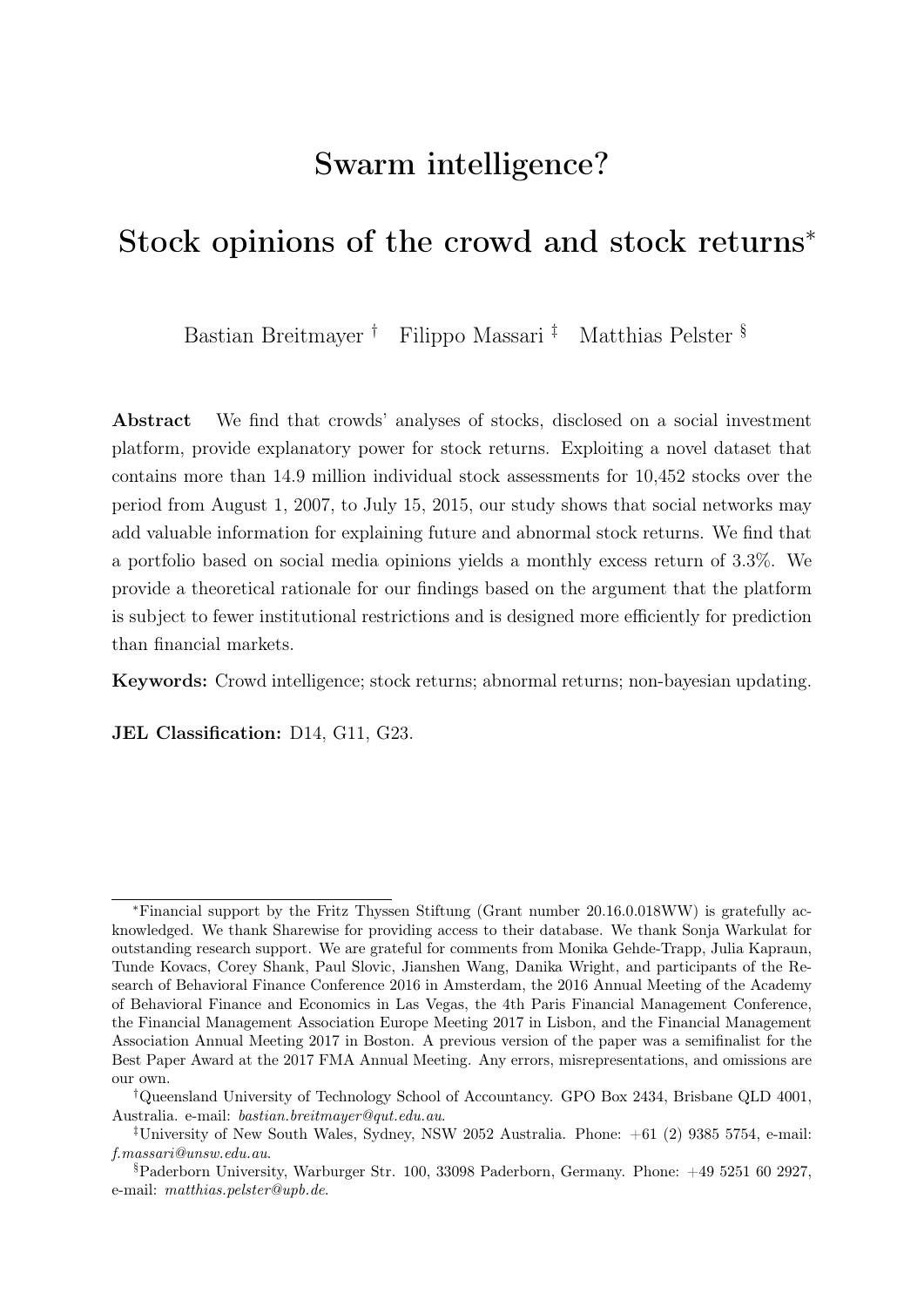| Variable name        | Definition                                                                                                                                                                                                                                                                                                                                          | Data source           |
|----------------------|-----------------------------------------------------------------------------------------------------------------------------------------------------------------------------------------------------------------------------------------------------------------------------------------------------------------------------------------------------|-----------------------|
| Potential            | Sharewise crowd stock assessment consensus (expected stock return).                                                                                                                                                                                                                                                                                 | Sharewise.            |
| Total opinion        | Number of total opinions transmitted through Sharewise.                                                                                                                                                                                                                                                                                             | Sharewise.            |
| Total buy            | Number of total buy recommendations by the <i>Sharewise</i> community.                                                                                                                                                                                                                                                                              | Sharewise.            |
| Total sell           | Number of total sell recommendations by the Sharewise community.                                                                                                                                                                                                                                                                                    | Sharewise.            |
| 6M buy-hold          | Six month buy and hold return.                                                                                                                                                                                                                                                                                                                      | Datastream, own calc. |
| Abnormal return      | Six month abnormal return.                                                                                                                                                                                                                                                                                                                          | Datastream, own calc. |
| <b>Illiquidity</b>   | Amihud measure of an individual stock's illiquidity adjusted following the<br>procedure proposed by Karolyi et al. (2012). The adjusted Amihud measure<br>is defined as $-\ln\left(1+\frac{ R_{i,t} }{P_{i,t}VO_{i,t}}\right)$ , where $R_{i,t}$ is the return, $P_{i,t}$ is the price<br>and $VO_{i,t}$ is the trading volume of stock i on day t. | Datastream, own calc. |
| Stock volatility     | Conditional volatility of stock returns estimated with GARCH (1, 1) model<br>based on daily closing prices.                                                                                                                                                                                                                                         | Datastream, own calc. |
| Potential volatility | Conditional volatility of expected stock returns (crowd opinions) estimated<br>with GARCH (1, 1) model based on daily opinions.                                                                                                                                                                                                                     | Sharewise, own calc.  |
| Stock market return  | Log stock market returns of the appropriate benchmark index.                                                                                                                                                                                                                                                                                        | Datastream, own calc. |
| Risk free rate       | Level of the risk free interest rate.                                                                                                                                                                                                                                                                                                               | Datastream.           |

Table A.1: Variable definitions and data sources.

The table presents both definitions and data sources for all dependent and independent variables that are used in our empirical study.